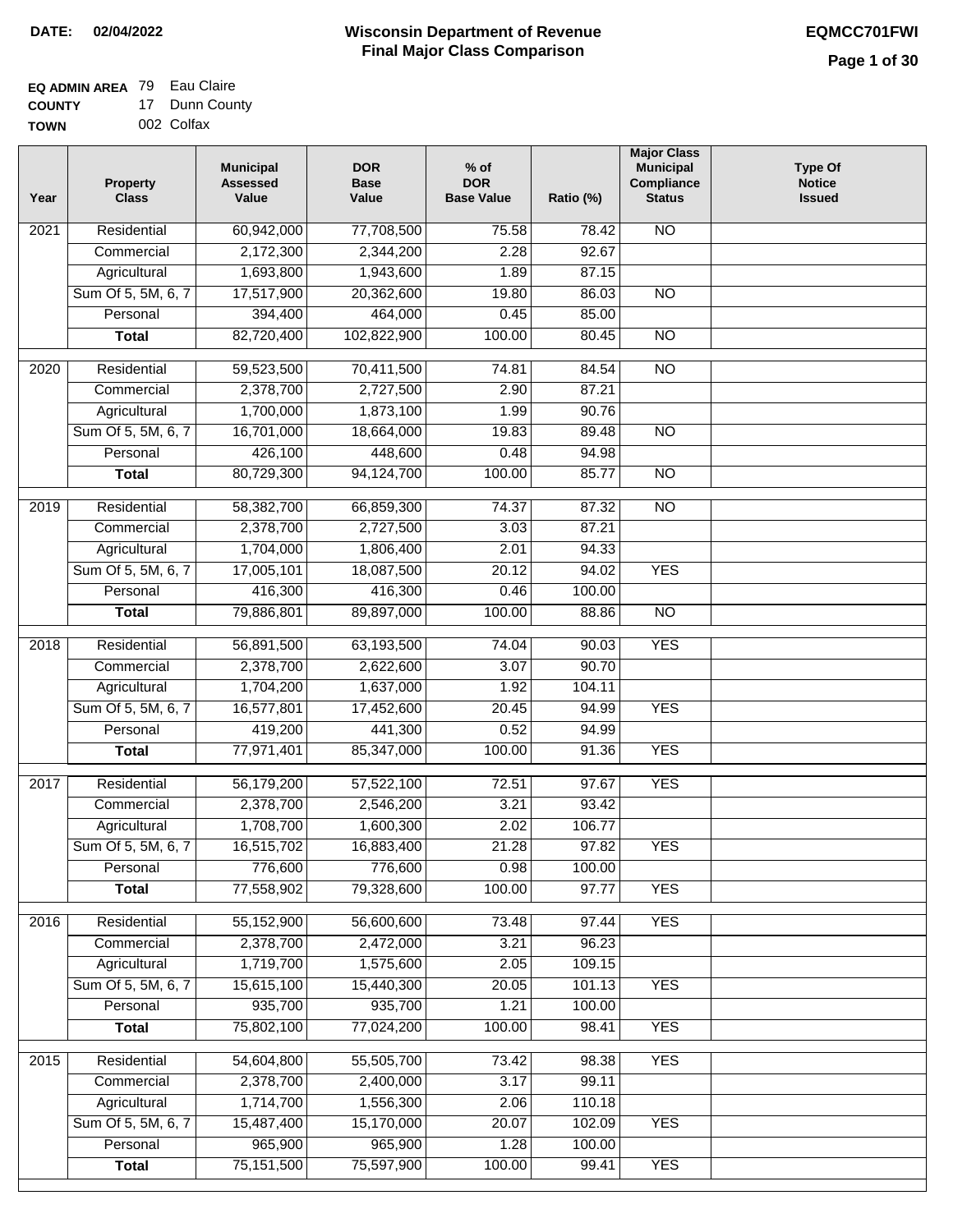#### **Wisconsin Department of Revenue Final Major Class Comparison DATE: 02/04/2022 EQMCC701FWI**

#### **EQ ADMIN AREA** 79 Eau Claire **COUNTY** 17 Dunn County

| <b>UUUNII</b> | Puni vvu |
|---------------|----------|
| <b>TOWN</b>   | 004 Dunn |

| Year | <b>Property</b><br><b>Class</b> | <b>Municipal</b><br><b>Assessed</b><br>Value | <b>DOR</b><br><b>Base</b><br>Value | $%$ of<br><b>DOR</b><br><b>Base Value</b> | Ratio (%) | <b>Major Class</b><br><b>Municipal</b><br>Compliance<br><b>Status</b> | <b>Type Of</b><br><b>Notice</b><br><b>Issued</b> |
|------|---------------------------------|----------------------------------------------|------------------------------------|-------------------------------------------|-----------|-----------------------------------------------------------------------|--------------------------------------------------|
| 2021 | Residential                     | 75,615,600                                   | 100,721,100                        | 76.60                                     | 75.07     | <b>NO</b>                                                             |                                                  |
|      | Commercial                      | 2,386,200                                    | 2,588,700                          | 1.97                                      | 92.18     |                                                                       |                                                  |
|      | Agricultural                    | 2,452,900                                    | 2,916,800                          | 2.22                                      | 84.10     |                                                                       |                                                  |
|      | Sum Of 5, 5M, 6, 7              | 21,020,700                                   | 25,155,600                         | 19.13                                     | 83.56     | $\overline{NO}$                                                       |                                                  |
|      | Personal                        | 83,600                                       | 103,200                            | 0.08                                      | 81.01     |                                                                       |                                                  |
|      | <b>Total</b>                    | 101,559,000                                  | 131,485,400                        | 100.00                                    | 77.24     | $\overline{NO}$                                                       |                                                  |
| 2020 | Residential                     | 74,122,700                                   | 88,919,100                         | 75.01                                     | 83.36     | $\overline{10}$                                                       |                                                  |
|      | Commercial                      | 2,352,900                                    | 2,710,200                          | 2.29                                      | 86.82     |                                                                       |                                                  |
|      | Agricultural                    | 2,669,700                                    | 2,813,000                          | 2.37                                      | 94.91     |                                                                       |                                                  |
|      | Sum Of 5, 5M, 6, 7              | 20,844,400                                   | 24,005,400                         | 20.25                                     | 86.83     | <b>NO</b>                                                             |                                                  |
|      | Personal                        | 78,700                                       | 90,500                             | 0.08                                      | 86.96     |                                                                       |                                                  |
|      | <b>Total</b>                    | 100,068,400                                  | 118,538,200                        | 100.00                                    | 84.42     | <b>NO</b>                                                             |                                                  |
|      |                                 |                                              |                                    |                                           |           |                                                                       |                                                  |
| 2019 | Residential                     | 72,788,800                                   | 79,446,000                         | 73.14                                     | 91.62     | <b>YES</b>                                                            |                                                  |
|      | Commercial                      | 2,352,900                                    | 2,710,200                          | 2.50                                      | 86.82     |                                                                       |                                                  |
|      | Agricultural                    | 2,570,900                                    | 2,702,300                          | 2.49                                      | 95.14     |                                                                       |                                                  |
|      | Sum Of 5, 5M, 6, 7              | 20,870,000                                   | 23,671,900                         | 21.79                                     | 88.16     | $\overline{NO}$                                                       |                                                  |
|      | Personal                        | 81,700                                       | 86,000                             | 0.08                                      | 95.00     |                                                                       |                                                  |
|      | <b>Total</b>                    | 98,664,300                                   | 108,616,400                        | 100.00                                    | 90.84     | $\overline{NO}$                                                       |                                                  |
| 2018 | Residential                     | 71,922,500                                   | 73,400,400                         | 72.43                                     | 97.99     | <b>YES</b>                                                            |                                                  |
|      | Commercial                      | 2,346,500                                    | 2,599,600                          | 2.57                                      | 90.26     |                                                                       |                                                  |
|      | Agricultural                    | 2,630,500                                    | 2,627,800                          | 2.59                                      | 100.10    |                                                                       |                                                  |
|      | Sum Of 5, 5M, 6, 7              | 20,921,400                                   | 22,677,700                         | 22.38                                     | 92.26     | <b>YES</b>                                                            |                                                  |
|      | Personal                        | 33,700                                       | 34,400                             | 0.03                                      | 97.97     |                                                                       |                                                  |
|      | <b>Total</b>                    | 97,854,600                                   | 101,339,900                        | 100.00                                    | 96.56     | <b>YES</b>                                                            |                                                  |
| 2017 | Residential                     | 71,024,100                                   | 65,894,300                         | 70.96                                     | 107.78    | <b>YES</b>                                                            |                                                  |
|      | Commercial                      | 2,346,500                                    | 2,523,900                          | 2.72                                      | 92.97     |                                                                       |                                                  |
|      | Agricultural                    | 2,572,800                                    | 2,570,900                          | 2.77                                      | 100.07    |                                                                       |                                                  |
|      | Sum Of 5, 5M, 6, 7              | 20,793,800                                   | 21,823,600                         | 23.50                                     | 95.28     | <b>YES</b>                                                            |                                                  |
|      | Personal                        | 58,700                                       | 53,300                             | 0.06                                      | 110.13    |                                                                       |                                                  |
|      | <b>Total</b>                    | 96,795,900                                   | 92,866,000                         | 100.00                                    | 104.23    | <b>YES</b>                                                            |                                                  |
| 2016 | Residential                     | 70,966,100                                   | 63,315,800                         | 71.14                                     | 112.08    | N <sub>O</sub>                                                        |                                                  |
|      | Commercial                      | 2,317,100                                    | 2,628,700                          | 2.95                                      | 88.15     |                                                                       |                                                  |
|      | Agricultural                    | 2,535,300                                    | 2,533,900                          | 2.85                                      | 100.06    |                                                                       |                                                  |
|      | Sum Of 5, 5M, 6, 7              | 20,257,200                                   | 20,461,700                         | 22.99                                     | 99.00     | <b>YES</b>                                                            |                                                  |
|      | Personal                        | 57,300                                       | 57,300                             | 0.06                                      | 100.00    |                                                                       |                                                  |
|      | <b>Total</b>                    | 96,133,000                                   | 88,997,400                         | 100.00                                    | 108.02    | N <sub>O</sub>                                                        |                                                  |
|      |                                 |                                              |                                    |                                           |           |                                                                       |                                                  |
| 2015 | Residential                     | 70,518,100                                   | 65,992,700                         | 71.96                                     | 106.86    | <b>YES</b>                                                            |                                                  |
|      | Commercial                      | 2,317,100                                    | 2,628,700                          | 2.87                                      | 88.15     |                                                                       |                                                  |
|      | Agricultural                    | 2,513,100                                    | 2,510,400                          | 2.74                                      | 100.11    |                                                                       |                                                  |
|      | Sum Of 5, 5M, 6, 7              | 20,468,600                                   | 20,508,800                         | 22.36                                     | 99.80     | <b>YES</b>                                                            |                                                  |
|      | Personal                        | 62,800                                       | 64,100                             | 0.07                                      | 97.97     |                                                                       |                                                  |
|      | <b>Total</b>                    | 95,879,700                                   | 91,704,700                         | 100.00                                    | 104.55    | <b>YES</b>                                                            |                                                  |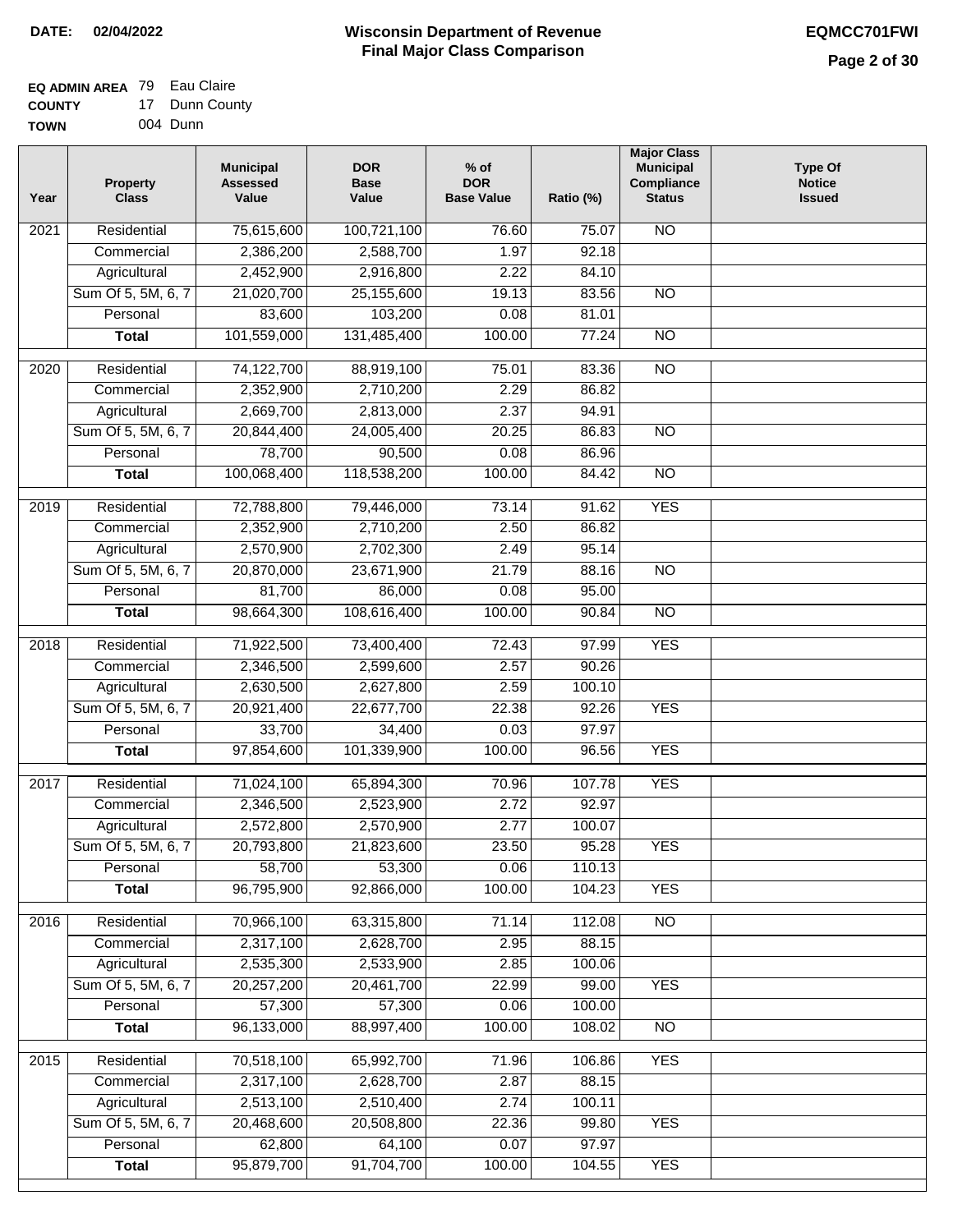#### **EQ ADMIN AREA** 79 Eau Claire **COUNTY** 17 Dunn County

**TOWN** 006 Eau Galle

| <b>YES</b><br>Residential<br>$\overline{202}1$<br>67,420,900<br>64,218,500<br>69.02<br>104.99<br>1,497,600<br>1,520,200<br>1.63<br>98.51<br>Commercial<br>Agricultural<br>3,595,300<br>3,423,700<br>105.01<br>3.68<br>Sum Of 5, 5M, 6, 7<br>25,637,800<br>23,861,500<br>25.64<br>107.44<br><b>YES</b><br>26,100<br>Personal<br>27,400<br>0.03<br>104.98<br>98,179,000<br>93,050,000<br>100.00<br>105.51<br><b>YES</b><br><b>Total</b><br>$\overline{NO}$<br>$\overline{2020}$<br>Residential<br>45,446,800<br>58,196,300<br>67.53<br>78.09<br>1,329,900<br>1,617,200<br>82.23<br>Commercial<br>1.88<br>2,911,000<br>3,308,100<br>3.84<br>88.00<br>Agricultural<br>Sum Of 5, 5M, 6, 7<br>18,901,500<br>23,015,900<br>26.71<br>82.12<br>$\overline{NO}$<br>31,200<br>35,500<br>87.89<br>Personal<br>0.04<br>68,620,400<br>86,173,000<br>$\overline{NO}$<br>100.00<br>79.63<br>2nd Notice of Non-Compliance<br><b>Total</b><br>75.62<br>2019<br>Residential<br>44,928,900<br>59,413,000<br>69.23<br>$\overline{N}$<br>651,500<br>846,200<br>0.99<br>76.99<br>Commercial<br>3,065,400<br>3,168,700<br>3.69<br>96.74<br>Agricultural<br>Sum Of 5, 5M, 6, 7<br>19,080,600<br>22,330,400<br>26.02<br>85.45<br>N <sub>O</sub><br>108.50<br>Personal<br>63,800<br>58,800<br>0.07<br>67,790,200<br>85,817,100<br>100.00<br>$\overline{NO}$<br><b>Total</b><br>78.99<br>1st Notice of Non-Compliance<br>Residential<br>44,649,300<br>54,815,100<br>$\overline{NO}$<br>2018<br>68.77<br>81.45<br>Commercial<br>651,500<br>813,600<br>1.02<br>80.08<br>3,066,100<br>3,084,400<br>99.41<br>Agricultural<br>3.87<br>Sum Of 5, 5M, 6, 7<br>19,121,200<br>20,955,100<br>26.29<br>91.25<br><b>YES</b><br>Personal<br>48,500<br>44,700<br>0.06<br>108.50<br>67,536,600<br>79,712,900<br>100.00<br>84.72<br><b>NO</b><br><b>Total</b><br>2017<br>Residential<br>44,404,200<br>51,499,200<br>86.22<br>$\overline{NO}$<br>67.13<br>Commercial<br>651,500<br>789,900<br>1.03<br>82.48<br>3,009,000<br>3,066,300<br>3.92<br>101.90<br>Agricultural<br>27.25<br>89.76<br>Sum Of 5, 5M, 6, 7<br>18,764,600<br>20,904,400<br><b>NO</b><br>555,400<br>Personal<br>512,000<br>0.67<br>108.48<br>67,442,000<br>76,714,500<br>100.00<br>87.91<br><b>Total</b><br><b>NO</b><br>Residential<br>43,813,500<br>50,114,700<br>N <sub>O</sub><br>2016<br>66.70<br>87.43<br>630,500<br>748,000<br>1.00<br>84.29<br>Commercial<br>3,060,500<br>2,960,700<br>3.94<br>103.37<br>Agricultural<br>Sum Of 5, 5M, 6, 7<br>19,011,000<br>20,756,700<br><b>YES</b><br>27.63<br>91.59<br>599,900<br>Personal<br>552,900<br>0.74<br>108.50<br>100.00<br>67,115,400<br>75,133,000<br>89.33<br>$\overline{NO}$<br><b>Total</b><br><b>YES</b><br>Residential<br>43,707,200<br>45,448,200<br>65.43<br>96.17<br>2015<br>631,600<br>748,000<br>1.08<br>84.44<br>Commercial<br>3,061,300<br>2,925,800<br>104.63<br>Agricultural<br>4.21<br>Sum Of 5, 5M, 6, 7<br>18,946,700<br>19,868,200<br>28.60<br>95.36<br><b>YES</b><br>510,800<br>470,800<br>Personal<br>0.68<br>108.50<br>66,857,600<br>69,461,000<br>100.00<br><b>YES</b><br><b>Total</b><br>96.25 | Year | <b>Property</b><br><b>Class</b> | <b>Municipal</b><br><b>Assessed</b><br>Value | <b>DOR</b><br><b>Base</b><br>Value | % of<br><b>DOR</b><br><b>Base Value</b> | Ratio (%) | <b>Major Class</b><br><b>Municipal</b><br>Compliance<br><b>Status</b> | <b>Type Of</b><br><b>Notice</b><br><b>Issued</b> |
|----------------------------------------------------------------------------------------------------------------------------------------------------------------------------------------------------------------------------------------------------------------------------------------------------------------------------------------------------------------------------------------------------------------------------------------------------------------------------------------------------------------------------------------------------------------------------------------------------------------------------------------------------------------------------------------------------------------------------------------------------------------------------------------------------------------------------------------------------------------------------------------------------------------------------------------------------------------------------------------------------------------------------------------------------------------------------------------------------------------------------------------------------------------------------------------------------------------------------------------------------------------------------------------------------------------------------------------------------------------------------------------------------------------------------------------------------------------------------------------------------------------------------------------------------------------------------------------------------------------------------------------------------------------------------------------------------------------------------------------------------------------------------------------------------------------------------------------------------------------------------------------------------------------------------------------------------------------------------------------------------------------------------------------------------------------------------------------------------------------------------------------------------------------------------------------------------------------------------------------------------------------------------------------------------------------------------------------------------------------------------------------------------------------------------------------------------------------------------------------------------------------------------------------------------------------------------------------------------------------------------------------------------------------------------------------------------------------------------------------------------------------------------------------------------------------------------------------------------------------------------------------------------------------------------------------------------------------------------------------------------------------------------------------------------------------------------------------------------|------|---------------------------------|----------------------------------------------|------------------------------------|-----------------------------------------|-----------|-----------------------------------------------------------------------|--------------------------------------------------|
|                                                                                                                                                                                                                                                                                                                                                                                                                                                                                                                                                                                                                                                                                                                                                                                                                                                                                                                                                                                                                                                                                                                                                                                                                                                                                                                                                                                                                                                                                                                                                                                                                                                                                                                                                                                                                                                                                                                                                                                                                                                                                                                                                                                                                                                                                                                                                                                                                                                                                                                                                                                                                                                                                                                                                                                                                                                                                                                                                                                                                                                                                                    |      |                                 |                                              |                                    |                                         |           |                                                                       |                                                  |
|                                                                                                                                                                                                                                                                                                                                                                                                                                                                                                                                                                                                                                                                                                                                                                                                                                                                                                                                                                                                                                                                                                                                                                                                                                                                                                                                                                                                                                                                                                                                                                                                                                                                                                                                                                                                                                                                                                                                                                                                                                                                                                                                                                                                                                                                                                                                                                                                                                                                                                                                                                                                                                                                                                                                                                                                                                                                                                                                                                                                                                                                                                    |      |                                 |                                              |                                    |                                         |           |                                                                       |                                                  |
|                                                                                                                                                                                                                                                                                                                                                                                                                                                                                                                                                                                                                                                                                                                                                                                                                                                                                                                                                                                                                                                                                                                                                                                                                                                                                                                                                                                                                                                                                                                                                                                                                                                                                                                                                                                                                                                                                                                                                                                                                                                                                                                                                                                                                                                                                                                                                                                                                                                                                                                                                                                                                                                                                                                                                                                                                                                                                                                                                                                                                                                                                                    |      |                                 |                                              |                                    |                                         |           |                                                                       |                                                  |
|                                                                                                                                                                                                                                                                                                                                                                                                                                                                                                                                                                                                                                                                                                                                                                                                                                                                                                                                                                                                                                                                                                                                                                                                                                                                                                                                                                                                                                                                                                                                                                                                                                                                                                                                                                                                                                                                                                                                                                                                                                                                                                                                                                                                                                                                                                                                                                                                                                                                                                                                                                                                                                                                                                                                                                                                                                                                                                                                                                                                                                                                                                    |      |                                 |                                              |                                    |                                         |           |                                                                       |                                                  |
|                                                                                                                                                                                                                                                                                                                                                                                                                                                                                                                                                                                                                                                                                                                                                                                                                                                                                                                                                                                                                                                                                                                                                                                                                                                                                                                                                                                                                                                                                                                                                                                                                                                                                                                                                                                                                                                                                                                                                                                                                                                                                                                                                                                                                                                                                                                                                                                                                                                                                                                                                                                                                                                                                                                                                                                                                                                                                                                                                                                                                                                                                                    |      |                                 |                                              |                                    |                                         |           |                                                                       |                                                  |
|                                                                                                                                                                                                                                                                                                                                                                                                                                                                                                                                                                                                                                                                                                                                                                                                                                                                                                                                                                                                                                                                                                                                                                                                                                                                                                                                                                                                                                                                                                                                                                                                                                                                                                                                                                                                                                                                                                                                                                                                                                                                                                                                                                                                                                                                                                                                                                                                                                                                                                                                                                                                                                                                                                                                                                                                                                                                                                                                                                                                                                                                                                    |      |                                 |                                              |                                    |                                         |           |                                                                       |                                                  |
|                                                                                                                                                                                                                                                                                                                                                                                                                                                                                                                                                                                                                                                                                                                                                                                                                                                                                                                                                                                                                                                                                                                                                                                                                                                                                                                                                                                                                                                                                                                                                                                                                                                                                                                                                                                                                                                                                                                                                                                                                                                                                                                                                                                                                                                                                                                                                                                                                                                                                                                                                                                                                                                                                                                                                                                                                                                                                                                                                                                                                                                                                                    |      |                                 |                                              |                                    |                                         |           |                                                                       |                                                  |
|                                                                                                                                                                                                                                                                                                                                                                                                                                                                                                                                                                                                                                                                                                                                                                                                                                                                                                                                                                                                                                                                                                                                                                                                                                                                                                                                                                                                                                                                                                                                                                                                                                                                                                                                                                                                                                                                                                                                                                                                                                                                                                                                                                                                                                                                                                                                                                                                                                                                                                                                                                                                                                                                                                                                                                                                                                                                                                                                                                                                                                                                                                    |      |                                 |                                              |                                    |                                         |           |                                                                       |                                                  |
|                                                                                                                                                                                                                                                                                                                                                                                                                                                                                                                                                                                                                                                                                                                                                                                                                                                                                                                                                                                                                                                                                                                                                                                                                                                                                                                                                                                                                                                                                                                                                                                                                                                                                                                                                                                                                                                                                                                                                                                                                                                                                                                                                                                                                                                                                                                                                                                                                                                                                                                                                                                                                                                                                                                                                                                                                                                                                                                                                                                                                                                                                                    |      |                                 |                                              |                                    |                                         |           |                                                                       |                                                  |
|                                                                                                                                                                                                                                                                                                                                                                                                                                                                                                                                                                                                                                                                                                                                                                                                                                                                                                                                                                                                                                                                                                                                                                                                                                                                                                                                                                                                                                                                                                                                                                                                                                                                                                                                                                                                                                                                                                                                                                                                                                                                                                                                                                                                                                                                                                                                                                                                                                                                                                                                                                                                                                                                                                                                                                                                                                                                                                                                                                                                                                                                                                    |      |                                 |                                              |                                    |                                         |           |                                                                       |                                                  |
|                                                                                                                                                                                                                                                                                                                                                                                                                                                                                                                                                                                                                                                                                                                                                                                                                                                                                                                                                                                                                                                                                                                                                                                                                                                                                                                                                                                                                                                                                                                                                                                                                                                                                                                                                                                                                                                                                                                                                                                                                                                                                                                                                                                                                                                                                                                                                                                                                                                                                                                                                                                                                                                                                                                                                                                                                                                                                                                                                                                                                                                                                                    |      |                                 |                                              |                                    |                                         |           |                                                                       |                                                  |
|                                                                                                                                                                                                                                                                                                                                                                                                                                                                                                                                                                                                                                                                                                                                                                                                                                                                                                                                                                                                                                                                                                                                                                                                                                                                                                                                                                                                                                                                                                                                                                                                                                                                                                                                                                                                                                                                                                                                                                                                                                                                                                                                                                                                                                                                                                                                                                                                                                                                                                                                                                                                                                                                                                                                                                                                                                                                                                                                                                                                                                                                                                    |      |                                 |                                              |                                    |                                         |           |                                                                       |                                                  |
|                                                                                                                                                                                                                                                                                                                                                                                                                                                                                                                                                                                                                                                                                                                                                                                                                                                                                                                                                                                                                                                                                                                                                                                                                                                                                                                                                                                                                                                                                                                                                                                                                                                                                                                                                                                                                                                                                                                                                                                                                                                                                                                                                                                                                                                                                                                                                                                                                                                                                                                                                                                                                                                                                                                                                                                                                                                                                                                                                                                                                                                                                                    |      |                                 |                                              |                                    |                                         |           |                                                                       |                                                  |
|                                                                                                                                                                                                                                                                                                                                                                                                                                                                                                                                                                                                                                                                                                                                                                                                                                                                                                                                                                                                                                                                                                                                                                                                                                                                                                                                                                                                                                                                                                                                                                                                                                                                                                                                                                                                                                                                                                                                                                                                                                                                                                                                                                                                                                                                                                                                                                                                                                                                                                                                                                                                                                                                                                                                                                                                                                                                                                                                                                                                                                                                                                    |      |                                 |                                              |                                    |                                         |           |                                                                       |                                                  |
|                                                                                                                                                                                                                                                                                                                                                                                                                                                                                                                                                                                                                                                                                                                                                                                                                                                                                                                                                                                                                                                                                                                                                                                                                                                                                                                                                                                                                                                                                                                                                                                                                                                                                                                                                                                                                                                                                                                                                                                                                                                                                                                                                                                                                                                                                                                                                                                                                                                                                                                                                                                                                                                                                                                                                                                                                                                                                                                                                                                                                                                                                                    |      |                                 |                                              |                                    |                                         |           |                                                                       |                                                  |
|                                                                                                                                                                                                                                                                                                                                                                                                                                                                                                                                                                                                                                                                                                                                                                                                                                                                                                                                                                                                                                                                                                                                                                                                                                                                                                                                                                                                                                                                                                                                                                                                                                                                                                                                                                                                                                                                                                                                                                                                                                                                                                                                                                                                                                                                                                                                                                                                                                                                                                                                                                                                                                                                                                                                                                                                                                                                                                                                                                                                                                                                                                    |      |                                 |                                              |                                    |                                         |           |                                                                       |                                                  |
|                                                                                                                                                                                                                                                                                                                                                                                                                                                                                                                                                                                                                                                                                                                                                                                                                                                                                                                                                                                                                                                                                                                                                                                                                                                                                                                                                                                                                                                                                                                                                                                                                                                                                                                                                                                                                                                                                                                                                                                                                                                                                                                                                                                                                                                                                                                                                                                                                                                                                                                                                                                                                                                                                                                                                                                                                                                                                                                                                                                                                                                                                                    |      |                                 |                                              |                                    |                                         |           |                                                                       |                                                  |
|                                                                                                                                                                                                                                                                                                                                                                                                                                                                                                                                                                                                                                                                                                                                                                                                                                                                                                                                                                                                                                                                                                                                                                                                                                                                                                                                                                                                                                                                                                                                                                                                                                                                                                                                                                                                                                                                                                                                                                                                                                                                                                                                                                                                                                                                                                                                                                                                                                                                                                                                                                                                                                                                                                                                                                                                                                                                                                                                                                                                                                                                                                    |      |                                 |                                              |                                    |                                         |           |                                                                       |                                                  |
|                                                                                                                                                                                                                                                                                                                                                                                                                                                                                                                                                                                                                                                                                                                                                                                                                                                                                                                                                                                                                                                                                                                                                                                                                                                                                                                                                                                                                                                                                                                                                                                                                                                                                                                                                                                                                                                                                                                                                                                                                                                                                                                                                                                                                                                                                                                                                                                                                                                                                                                                                                                                                                                                                                                                                                                                                                                                                                                                                                                                                                                                                                    |      |                                 |                                              |                                    |                                         |           |                                                                       |                                                  |
|                                                                                                                                                                                                                                                                                                                                                                                                                                                                                                                                                                                                                                                                                                                                                                                                                                                                                                                                                                                                                                                                                                                                                                                                                                                                                                                                                                                                                                                                                                                                                                                                                                                                                                                                                                                                                                                                                                                                                                                                                                                                                                                                                                                                                                                                                                                                                                                                                                                                                                                                                                                                                                                                                                                                                                                                                                                                                                                                                                                                                                                                                                    |      |                                 |                                              |                                    |                                         |           |                                                                       |                                                  |
|                                                                                                                                                                                                                                                                                                                                                                                                                                                                                                                                                                                                                                                                                                                                                                                                                                                                                                                                                                                                                                                                                                                                                                                                                                                                                                                                                                                                                                                                                                                                                                                                                                                                                                                                                                                                                                                                                                                                                                                                                                                                                                                                                                                                                                                                                                                                                                                                                                                                                                                                                                                                                                                                                                                                                                                                                                                                                                                                                                                                                                                                                                    |      |                                 |                                              |                                    |                                         |           |                                                                       |                                                  |
|                                                                                                                                                                                                                                                                                                                                                                                                                                                                                                                                                                                                                                                                                                                                                                                                                                                                                                                                                                                                                                                                                                                                                                                                                                                                                                                                                                                                                                                                                                                                                                                                                                                                                                                                                                                                                                                                                                                                                                                                                                                                                                                                                                                                                                                                                                                                                                                                                                                                                                                                                                                                                                                                                                                                                                                                                                                                                                                                                                                                                                                                                                    |      |                                 |                                              |                                    |                                         |           |                                                                       |                                                  |
|                                                                                                                                                                                                                                                                                                                                                                                                                                                                                                                                                                                                                                                                                                                                                                                                                                                                                                                                                                                                                                                                                                                                                                                                                                                                                                                                                                                                                                                                                                                                                                                                                                                                                                                                                                                                                                                                                                                                                                                                                                                                                                                                                                                                                                                                                                                                                                                                                                                                                                                                                                                                                                                                                                                                                                                                                                                                                                                                                                                                                                                                                                    |      |                                 |                                              |                                    |                                         |           |                                                                       |                                                  |
|                                                                                                                                                                                                                                                                                                                                                                                                                                                                                                                                                                                                                                                                                                                                                                                                                                                                                                                                                                                                                                                                                                                                                                                                                                                                                                                                                                                                                                                                                                                                                                                                                                                                                                                                                                                                                                                                                                                                                                                                                                                                                                                                                                                                                                                                                                                                                                                                                                                                                                                                                                                                                                                                                                                                                                                                                                                                                                                                                                                                                                                                                                    |      |                                 |                                              |                                    |                                         |           |                                                                       |                                                  |
|                                                                                                                                                                                                                                                                                                                                                                                                                                                                                                                                                                                                                                                                                                                                                                                                                                                                                                                                                                                                                                                                                                                                                                                                                                                                                                                                                                                                                                                                                                                                                                                                                                                                                                                                                                                                                                                                                                                                                                                                                                                                                                                                                                                                                                                                                                                                                                                                                                                                                                                                                                                                                                                                                                                                                                                                                                                                                                                                                                                                                                                                                                    |      |                                 |                                              |                                    |                                         |           |                                                                       |                                                  |
|                                                                                                                                                                                                                                                                                                                                                                                                                                                                                                                                                                                                                                                                                                                                                                                                                                                                                                                                                                                                                                                                                                                                                                                                                                                                                                                                                                                                                                                                                                                                                                                                                                                                                                                                                                                                                                                                                                                                                                                                                                                                                                                                                                                                                                                                                                                                                                                                                                                                                                                                                                                                                                                                                                                                                                                                                                                                                                                                                                                                                                                                                                    |      |                                 |                                              |                                    |                                         |           |                                                                       |                                                  |
|                                                                                                                                                                                                                                                                                                                                                                                                                                                                                                                                                                                                                                                                                                                                                                                                                                                                                                                                                                                                                                                                                                                                                                                                                                                                                                                                                                                                                                                                                                                                                                                                                                                                                                                                                                                                                                                                                                                                                                                                                                                                                                                                                                                                                                                                                                                                                                                                                                                                                                                                                                                                                                                                                                                                                                                                                                                                                                                                                                                                                                                                                                    |      |                                 |                                              |                                    |                                         |           |                                                                       |                                                  |
|                                                                                                                                                                                                                                                                                                                                                                                                                                                                                                                                                                                                                                                                                                                                                                                                                                                                                                                                                                                                                                                                                                                                                                                                                                                                                                                                                                                                                                                                                                                                                                                                                                                                                                                                                                                                                                                                                                                                                                                                                                                                                                                                                                                                                                                                                                                                                                                                                                                                                                                                                                                                                                                                                                                                                                                                                                                                                                                                                                                                                                                                                                    |      |                                 |                                              |                                    |                                         |           |                                                                       |                                                  |
|                                                                                                                                                                                                                                                                                                                                                                                                                                                                                                                                                                                                                                                                                                                                                                                                                                                                                                                                                                                                                                                                                                                                                                                                                                                                                                                                                                                                                                                                                                                                                                                                                                                                                                                                                                                                                                                                                                                                                                                                                                                                                                                                                                                                                                                                                                                                                                                                                                                                                                                                                                                                                                                                                                                                                                                                                                                                                                                                                                                                                                                                                                    |      |                                 |                                              |                                    |                                         |           |                                                                       |                                                  |
|                                                                                                                                                                                                                                                                                                                                                                                                                                                                                                                                                                                                                                                                                                                                                                                                                                                                                                                                                                                                                                                                                                                                                                                                                                                                                                                                                                                                                                                                                                                                                                                                                                                                                                                                                                                                                                                                                                                                                                                                                                                                                                                                                                                                                                                                                                                                                                                                                                                                                                                                                                                                                                                                                                                                                                                                                                                                                                                                                                                                                                                                                                    |      |                                 |                                              |                                    |                                         |           |                                                                       |                                                  |
|                                                                                                                                                                                                                                                                                                                                                                                                                                                                                                                                                                                                                                                                                                                                                                                                                                                                                                                                                                                                                                                                                                                                                                                                                                                                                                                                                                                                                                                                                                                                                                                                                                                                                                                                                                                                                                                                                                                                                                                                                                                                                                                                                                                                                                                                                                                                                                                                                                                                                                                                                                                                                                                                                                                                                                                                                                                                                                                                                                                                                                                                                                    |      |                                 |                                              |                                    |                                         |           |                                                                       |                                                  |
|                                                                                                                                                                                                                                                                                                                                                                                                                                                                                                                                                                                                                                                                                                                                                                                                                                                                                                                                                                                                                                                                                                                                                                                                                                                                                                                                                                                                                                                                                                                                                                                                                                                                                                                                                                                                                                                                                                                                                                                                                                                                                                                                                                                                                                                                                                                                                                                                                                                                                                                                                                                                                                                                                                                                                                                                                                                                                                                                                                                                                                                                                                    |      |                                 |                                              |                                    |                                         |           |                                                                       |                                                  |
|                                                                                                                                                                                                                                                                                                                                                                                                                                                                                                                                                                                                                                                                                                                                                                                                                                                                                                                                                                                                                                                                                                                                                                                                                                                                                                                                                                                                                                                                                                                                                                                                                                                                                                                                                                                                                                                                                                                                                                                                                                                                                                                                                                                                                                                                                                                                                                                                                                                                                                                                                                                                                                                                                                                                                                                                                                                                                                                                                                                                                                                                                                    |      |                                 |                                              |                                    |                                         |           |                                                                       |                                                  |
|                                                                                                                                                                                                                                                                                                                                                                                                                                                                                                                                                                                                                                                                                                                                                                                                                                                                                                                                                                                                                                                                                                                                                                                                                                                                                                                                                                                                                                                                                                                                                                                                                                                                                                                                                                                                                                                                                                                                                                                                                                                                                                                                                                                                                                                                                                                                                                                                                                                                                                                                                                                                                                                                                                                                                                                                                                                                                                                                                                                                                                                                                                    |      |                                 |                                              |                                    |                                         |           |                                                                       |                                                  |
|                                                                                                                                                                                                                                                                                                                                                                                                                                                                                                                                                                                                                                                                                                                                                                                                                                                                                                                                                                                                                                                                                                                                                                                                                                                                                                                                                                                                                                                                                                                                                                                                                                                                                                                                                                                                                                                                                                                                                                                                                                                                                                                                                                                                                                                                                                                                                                                                                                                                                                                                                                                                                                                                                                                                                                                                                                                                                                                                                                                                                                                                                                    |      |                                 |                                              |                                    |                                         |           |                                                                       |                                                  |
|                                                                                                                                                                                                                                                                                                                                                                                                                                                                                                                                                                                                                                                                                                                                                                                                                                                                                                                                                                                                                                                                                                                                                                                                                                                                                                                                                                                                                                                                                                                                                                                                                                                                                                                                                                                                                                                                                                                                                                                                                                                                                                                                                                                                                                                                                                                                                                                                                                                                                                                                                                                                                                                                                                                                                                                                                                                                                                                                                                                                                                                                                                    |      |                                 |                                              |                                    |                                         |           |                                                                       |                                                  |
|                                                                                                                                                                                                                                                                                                                                                                                                                                                                                                                                                                                                                                                                                                                                                                                                                                                                                                                                                                                                                                                                                                                                                                                                                                                                                                                                                                                                                                                                                                                                                                                                                                                                                                                                                                                                                                                                                                                                                                                                                                                                                                                                                                                                                                                                                                                                                                                                                                                                                                                                                                                                                                                                                                                                                                                                                                                                                                                                                                                                                                                                                                    |      |                                 |                                              |                                    |                                         |           |                                                                       |                                                  |
|                                                                                                                                                                                                                                                                                                                                                                                                                                                                                                                                                                                                                                                                                                                                                                                                                                                                                                                                                                                                                                                                                                                                                                                                                                                                                                                                                                                                                                                                                                                                                                                                                                                                                                                                                                                                                                                                                                                                                                                                                                                                                                                                                                                                                                                                                                                                                                                                                                                                                                                                                                                                                                                                                                                                                                                                                                                                                                                                                                                                                                                                                                    |      |                                 |                                              |                                    |                                         |           |                                                                       |                                                  |
|                                                                                                                                                                                                                                                                                                                                                                                                                                                                                                                                                                                                                                                                                                                                                                                                                                                                                                                                                                                                                                                                                                                                                                                                                                                                                                                                                                                                                                                                                                                                                                                                                                                                                                                                                                                                                                                                                                                                                                                                                                                                                                                                                                                                                                                                                                                                                                                                                                                                                                                                                                                                                                                                                                                                                                                                                                                                                                                                                                                                                                                                                                    |      |                                 |                                              |                                    |                                         |           |                                                                       |                                                  |
|                                                                                                                                                                                                                                                                                                                                                                                                                                                                                                                                                                                                                                                                                                                                                                                                                                                                                                                                                                                                                                                                                                                                                                                                                                                                                                                                                                                                                                                                                                                                                                                                                                                                                                                                                                                                                                                                                                                                                                                                                                                                                                                                                                                                                                                                                                                                                                                                                                                                                                                                                                                                                                                                                                                                                                                                                                                                                                                                                                                                                                                                                                    |      |                                 |                                              |                                    |                                         |           |                                                                       |                                                  |
|                                                                                                                                                                                                                                                                                                                                                                                                                                                                                                                                                                                                                                                                                                                                                                                                                                                                                                                                                                                                                                                                                                                                                                                                                                                                                                                                                                                                                                                                                                                                                                                                                                                                                                                                                                                                                                                                                                                                                                                                                                                                                                                                                                                                                                                                                                                                                                                                                                                                                                                                                                                                                                                                                                                                                                                                                                                                                                                                                                                                                                                                                                    |      |                                 |                                              |                                    |                                         |           |                                                                       |                                                  |
|                                                                                                                                                                                                                                                                                                                                                                                                                                                                                                                                                                                                                                                                                                                                                                                                                                                                                                                                                                                                                                                                                                                                                                                                                                                                                                                                                                                                                                                                                                                                                                                                                                                                                                                                                                                                                                                                                                                                                                                                                                                                                                                                                                                                                                                                                                                                                                                                                                                                                                                                                                                                                                                                                                                                                                                                                                                                                                                                                                                                                                                                                                    |      |                                 |                                              |                                    |                                         |           |                                                                       |                                                  |
|                                                                                                                                                                                                                                                                                                                                                                                                                                                                                                                                                                                                                                                                                                                                                                                                                                                                                                                                                                                                                                                                                                                                                                                                                                                                                                                                                                                                                                                                                                                                                                                                                                                                                                                                                                                                                                                                                                                                                                                                                                                                                                                                                                                                                                                                                                                                                                                                                                                                                                                                                                                                                                                                                                                                                                                                                                                                                                                                                                                                                                                                                                    |      |                                 |                                              |                                    |                                         |           |                                                                       |                                                  |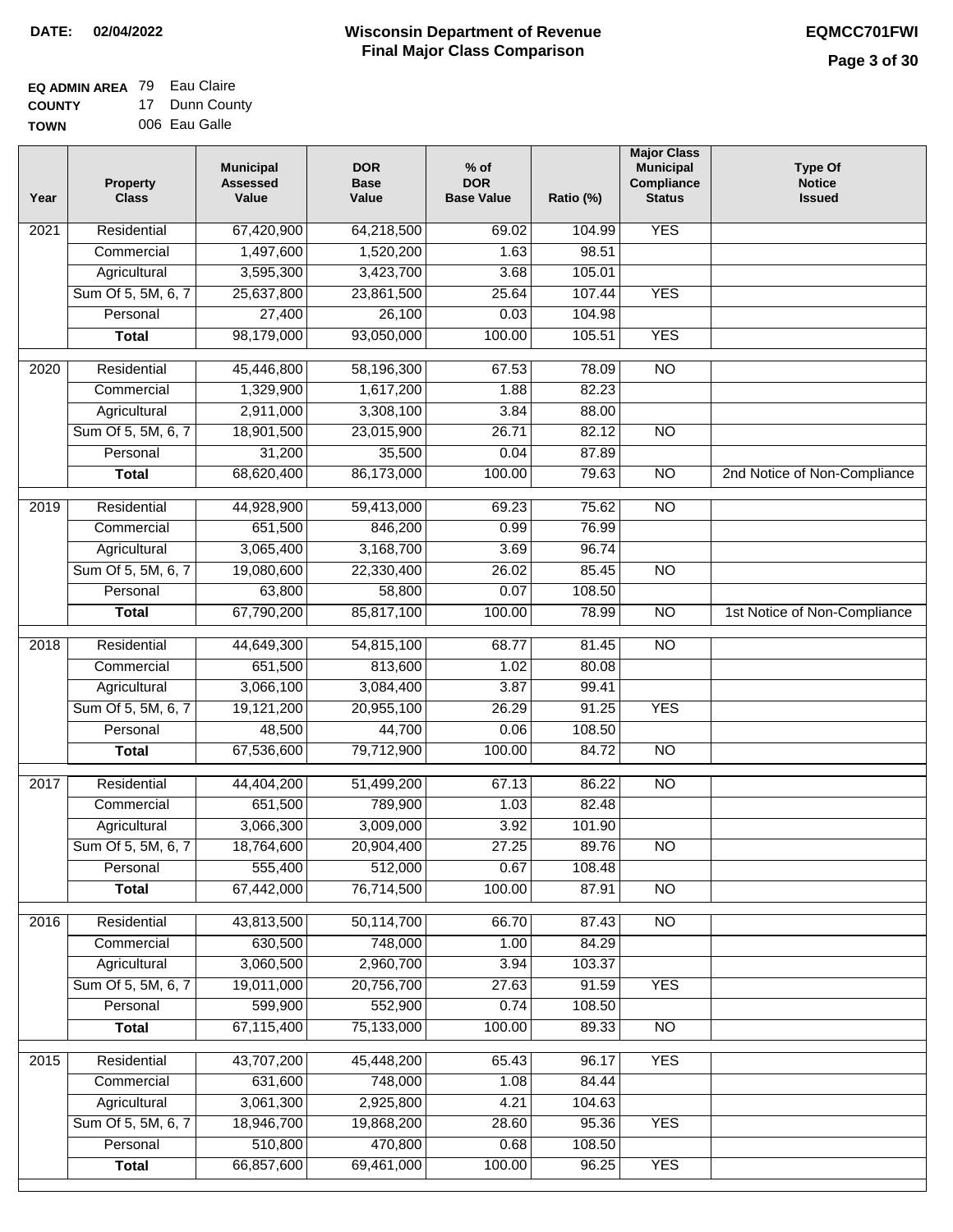#### **EQ ADMIN AREA** 79 Eau Claire **COUNTY** 17 Dunn County

**TOWN** 008 Elk Mound

| Year              | <b>Property</b><br><b>Class</b> | <b>Municipal</b><br><b>Assessed</b><br>Value | <b>DOR</b><br><b>Base</b><br>Value | $%$ of<br><b>DOR</b><br><b>Base Value</b> | Ratio (%) | <b>Major Class</b><br><b>Municipal</b><br>Compliance<br><b>Status</b> | <b>Type Of</b><br><b>Notice</b><br><b>Issued</b> |
|-------------------|---------------------------------|----------------------------------------------|------------------------------------|-------------------------------------------|-----------|-----------------------------------------------------------------------|--------------------------------------------------|
| $\overline{202}1$ | Residential                     | 140,984,500                                  | 131,017,800                        | 84.29                                     | 107.61    | <b>YES</b>                                                            |                                                  |
|                   | Commercial                      | 8,427,600                                    | 8,134,100                          | 5.23                                      | 103.61    |                                                                       |                                                  |
|                   | Agricultural                    | 1,496,400                                    | 1,458,900                          | 0.94                                      | 102.57    |                                                                       |                                                  |
|                   | Sum Of 5, 5M, 6, 7              | 15,736,600                                   | 14,576,300                         | 9.38                                      | 107.96    |                                                                       |                                                  |
|                   | Personal                        | 249,900                                      | 243,800                            | 0.16                                      | 102.50    |                                                                       |                                                  |
|                   | <b>Total</b>                    | 166,895,000                                  | 155,430,900                        | 100.00                                    | 107.38    | <b>YES</b>                                                            |                                                  |
| 2020              | Residential                     | 96,671,700                                   | 125,196,800                        | 84.22                                     | 77.22     | $\overline{10}$                                                       |                                                  |
|                   | Commercial                      | 6,478,300                                    | 7,577,400                          | 5.10                                      | 85.50     |                                                                       |                                                  |
|                   | Agricultural                    | 1,444,100                                    | 1,407,800                          | 0.95                                      | 102.58    |                                                                       |                                                  |
|                   | Sum Of 5, 5M, 6, 7              | 14, 167, 200                                 | 14,118,900                         | 9.50                                      | 100.34    |                                                                       |                                                  |
|                   | Personal                        | 301,400                                      | 354,600                            | 0.24                                      | 85.00     |                                                                       |                                                  |
|                   | <b>Total</b>                    | 119,062,700                                  | 148,655,500                        | 100.00                                    | 80.09     | $\overline{NO}$                                                       | 2nd Notice of Non-Compliance                     |
| 2019              | Residential                     | 95,896,400                                   | 119,611,200                        | 83.96                                     | 80.17     | $\overline{10}$                                                       |                                                  |
|                   | Commercial                      | 6,339,900                                    | 7,414,600                          | 5.20                                      | 85.51     |                                                                       |                                                  |
|                   | Agricultural                    | 1,397,100                                    | 1,352,600                          | 0.95                                      | 103.29    |                                                                       |                                                  |
|                   | Sum Of 5, 5M, 6, 7              | 14,736,600                                   | 13,928,500                         | 9.78                                      | 105.80    |                                                                       |                                                  |
|                   | Personal                        | 164,500                                      | 160,500                            | 0.11                                      | 102.49    |                                                                       |                                                  |
|                   | <b>Total</b>                    | 118,534,500                                  | 142,467,400                        | 100.00                                    | 83.20     | $\overline{NO}$                                                       | 1st Notice of Non-Compliance                     |
| 2018              | Residential                     | 95,077,900                                   | 111,134,300                        | 83.25                                     | 85.55     | $\overline{10}$                                                       |                                                  |
|                   | Commercial                      | 6,257,600                                    | 7,129,400                          | 5.34                                      | 87.77     |                                                                       |                                                  |
|                   | Agricultural                    | 1,396,100                                    | 1,318,900                          | 0.99                                      | 105.85    |                                                                       |                                                  |
|                   | Sum Of 5, 5M, 6, 7              | 14,772,700                                   | 13,722,700                         | 10.28                                     | 107.65    | <b>YES</b>                                                            |                                                  |
|                   | Personal                        | 192,500                                      | 192,500                            | 0.14                                      | 100.00    |                                                                       |                                                  |
|                   | <b>Total</b>                    | 117,696,800                                  | 133,497,800                        | 100.00                                    | 88.16     | $\overline{NO}$                                                       |                                                  |
| $\overline{2017}$ | Residential                     | 93,939,500                                   | 101,172,800                        | 80.40                                     | 92.85     | <b>YES</b>                                                            |                                                  |
|                   | Commercial                      | 6,140,600                                    | 6,815,800                          | 5.42                                      | 90.09     |                                                                       |                                                  |
|                   | Agricultural                    | 1,394,400                                    | 1,280,400                          | 1.02                                      | 108.90    |                                                                       |                                                  |
|                   | Sum Of 5, 5M, 6, 7              | 14,823,600                                   | 13,403,400                         | 10.65                                     | 110.60    | <b>NO</b>                                                             |                                                  |
|                   | Personal                        | 3,235,700                                    | 3,156,800                          | 2.51                                      | 102.50    |                                                                       |                                                  |
|                   | <b>Total</b>                    | 119,533,800                                  | 125,829,200                        | 100.00                                    | 95.00     | <b>NO</b>                                                             |                                                  |
| 2016              | Residential                     | 92,672,900                                   | 91,932,900                         | 79.26                                     | 100.80    | <b>YES</b>                                                            |                                                  |
|                   | Commercial                      | 5,202,700                                    | 5,728,900                          | 4.94                                      | 90.81     |                                                                       |                                                  |
|                   | Agricultural                    | 1,395,600                                    | 1,263,700                          | 1.09                                      | 110.44    |                                                                       |                                                  |
|                   | Sum Of 5, 5M, 6, 7              | 14,774,200                                   | 12,875,500                         | 11.10                                     | 114.75    | $\overline{NO}$                                                       |                                                  |
|                   | Personal                        | 4,295,100                                    | 4,190,300                          | 3.61                                      | 102.50    |                                                                       |                                                  |
|                   | <b>Total</b>                    | 118,340,500                                  | 115,991,300                        | 100.00                                    | 102.03    | N <sub>O</sub>                                                        |                                                  |
| 2015              | Residential                     | 90,436,800                                   | 87,384,400                         | 78.72                                     | 103.49    | <b>YES</b>                                                            |                                                  |
|                   | Commercial                      | 4,915,900                                    | 5,290,400                          | 4.77                                      | 92.92     |                                                                       |                                                  |
|                   | Agricultural                    | 1,393,900                                    | 1,245,600                          | 1.12                                      | 111.91    |                                                                       |                                                  |
|                   | Sum Of 5, 5M, 6, 7              | 14,671,500                                   | 13,345,900                         | 12.02                                     | 109.93    | <b>YES</b>                                                            |                                                  |
|                   | Personal                        | 3,839,800                                    | 3,746,100                          | 3.37                                      | 102.50    |                                                                       |                                                  |
|                   | <b>Total</b>                    | 115,257,900                                  | 111,012,400                        | 100.00                                    | 103.82    | <b>YES</b>                                                            |                                                  |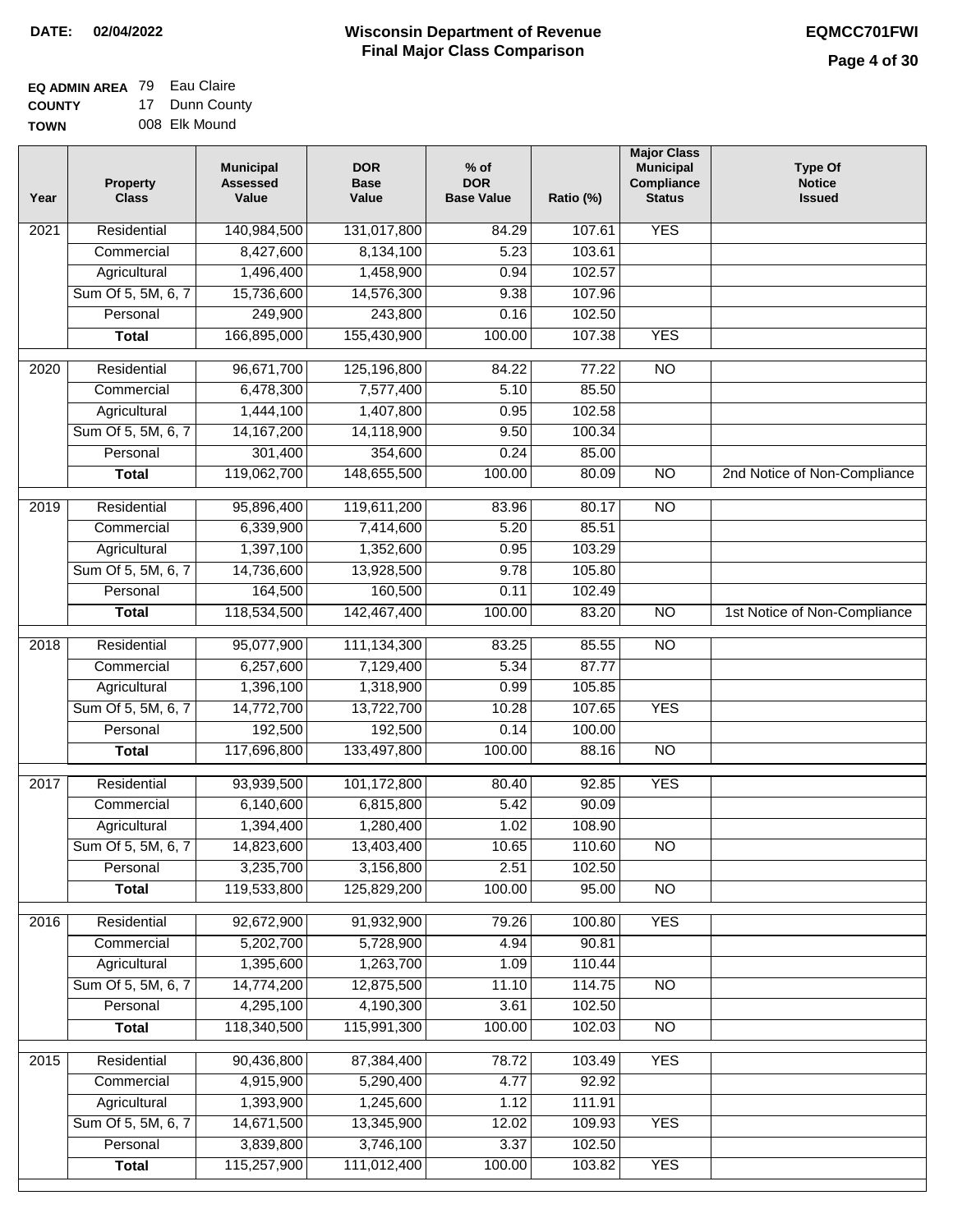# **EQ ADMIN AREA** 79 Eau Claire

**COUNTY TOWN** 17 Dunn County 010 Grant

| Year              | <b>Property</b><br><b>Class</b> | <b>Municipal</b><br><b>Assessed</b><br>Value | <b>DOR</b><br><b>Base</b><br>Value | $%$ of<br><b>DOR</b><br><b>Base Value</b> | Ratio (%) | <b>Major Class</b><br><b>Municipal</b><br>Compliance<br><b>Status</b> | <b>Type Of</b><br><b>Notice</b><br><b>Issued</b> |
|-------------------|---------------------------------|----------------------------------------------|------------------------------------|-------------------------------------------|-----------|-----------------------------------------------------------------------|--------------------------------------------------|
| $\overline{202}1$ | Residential                     | 20,142,800                                   | 27,846,300                         | 57.12                                     | 72.34     | N <sub>O</sub>                                                        |                                                  |
|                   | Commercial                      | 0                                            | $\Omega$                           | 0.00                                      | 0.00      |                                                                       |                                                  |
|                   | Agricultural                    | 1,629,100                                    | 2,042,600                          | 4.19                                      | 79.76     |                                                                       |                                                  |
|                   | Sum Of 5, 5M, 6, 7              | 15,272,300                                   | 18,767,000                         | 38.50                                     | 81.38     | $\overline{NO}$                                                       |                                                  |
|                   | Personal                        | 72,700                                       | 90,900                             | 0.19                                      | 79.98     |                                                                       |                                                  |
|                   | <b>Total</b>                    | 37,116,900                                   | 48,746,800                         | 100.00                                    | 76.14     | <b>NO</b>                                                             |                                                  |
| $\overline{2020}$ | Residential                     | 19,941,600                                   | 24,429,600                         | 54.36                                     | 81.63     | $\overline{10}$                                                       |                                                  |
|                   | Commercial                      | $\Omega$                                     | 0                                  | 0.00                                      | 0.00      |                                                                       |                                                  |
|                   | Agricultural                    | 1,670,500                                    | 1,962,700                          | 4.37                                      | 85.11     |                                                                       |                                                  |
|                   | Sum Of 5, 5M, 6, 7              | 15,226,700                                   | 18,461,900                         | 41.08                                     | 82.48     | $\overline{NO}$                                                       |                                                  |
|                   | Personal                        | 73,200                                       | 86,100                             | 0.19                                      | 85.02     |                                                                       |                                                  |
|                   | <b>Total</b>                    | 36,912,000                                   | 44,940,300                         | 100.00                                    | 82.14     | $\overline{NO}$                                                       |                                                  |
| 2019              | Residential                     | 19,640,600                                   | 22,929,900                         | 53.99                                     | 85.65     | $\overline{NO}$                                                       |                                                  |
|                   | Commercial                      | $\Omega$                                     | $\Omega$                           | 0.00                                      | 0.00      |                                                                       |                                                  |
|                   | Agricultural                    | 1,693,100                                    | 1,885,200                          | 4.44                                      | 89.81     |                                                                       |                                                  |
|                   | Sum Of 5, 5M, 6, 7              | 15,256,700                                   | 17,575,800                         | 41.38                                     | 86.81     | $\overline{NO}$                                                       |                                                  |
|                   | Personal                        | 72,600                                       | 80,700                             | 0.19                                      | 89.96     |                                                                       |                                                  |
|                   | <b>Total</b>                    | 36,663,000                                   | 42,471,600                         | 100.00                                    | 86.32     | $\overline{NO}$                                                       |                                                  |
| 2018              | Residential                     | 19,483,700                                   | 21,477,600                         | 52.88                                     | 90.72     | <b>YES</b>                                                            |                                                  |
|                   | Commercial                      | $\Omega$                                     | $\Omega$                           | 0.00                                      | 0.00      |                                                                       |                                                  |
|                   | Agricultural                    | 1,758,900                                    | 1,837,300                          | 4.52                                      | 95.73     |                                                                       |                                                  |
|                   | Sum Of 5, 5M, 6, 7              | 15,563,000                                   | 17,223,900                         | 42.40                                     | 90.36     | <b>YES</b>                                                            |                                                  |
|                   | Personal                        | 75,800                                       | 79,200                             | 0.19                                      | 95.71     |                                                                       |                                                  |
|                   | <b>Total</b>                    | 36,881,400                                   | 40,618,000                         | 100.00                                    | 90.80     | <b>YES</b>                                                            |                                                  |
| 2017              | Residential                     | 18,445,000                                   | 19,254,700                         | 50.98                                     | 95.79     | <b>YES</b>                                                            |                                                  |
|                   | Commercial                      | $\Omega$                                     | 0                                  | 0.00                                      | 0.00      |                                                                       |                                                  |
|                   | Agricultural                    | 1,790,300                                    | 1,790,800                          | 4.74                                      | 99.97     |                                                                       |                                                  |
|                   | Sum Of 5, 5M, 6, 7              | 15,666,400                                   | 16,609,600                         | 43.97                                     | 94.32     | <b>YES</b>                                                            |                                                  |
|                   | Personal                        | 111,365                                      | 116,300                            | 0.31                                      | 95.76     |                                                                       |                                                  |
|                   | <b>Total</b>                    | 36,013,065                                   | 37,771,400                         | 100.00                                    | 95.34     | <b>YES</b>                                                            |                                                  |
| 2016              | Residential                     | 17,978,100                                   | 18,220,300                         | 49.49                                     | 98.67     | <b>YES</b>                                                            |                                                  |
|                   | Commercial                      | 0                                            | 0                                  | 0.00                                      | 0.00      |                                                                       |                                                  |
|                   | Agricultural                    | 1,763,400                                    | 1,765,500                          | 4.80                                      | 99.88     |                                                                       |                                                  |
|                   | Sum Of 5, 5M, 6, 7              | 15,350,700                                   | 16,714,400                         | 45.40                                     | 91.84     | <b>YES</b>                                                            |                                                  |
|                   | Personal                        | 114,176                                      | 117,800                            | 0.32                                      | 96.92     |                                                                       |                                                  |
|                   | <b>Total</b>                    | 35,206,376                                   | 36,818,000                         | 100.00                                    | 95.62     | <b>YES</b>                                                            |                                                  |
| 2015              | Residential                     | 17,744,600                                   | 17,483,400                         | 48.76                                     | 101.49    | <b>YES</b>                                                            |                                                  |
|                   | Commercial                      | 0                                            | $\Omega$                           | 0.00                                      | 0.00      |                                                                       |                                                  |
|                   | Agricultural                    | 1,750,900                                    | 1,744,400                          | 4.86                                      | 100.37    |                                                                       |                                                  |
|                   | Sum Of 5, 5M, 6, 7              | 15,183,300                                   | 16,521,400                         | 46.08                                     | 91.90     | <b>YES</b>                                                            |                                                  |
|                   | Personal                        | 110,522                                      | 107,400                            | 0.30                                      | 102.91    |                                                                       |                                                  |
|                   | <b>Total</b>                    | 34,789,322                                   | 35,856,600                         | 100.00                                    | 97.02     | <b>YES</b>                                                            |                                                  |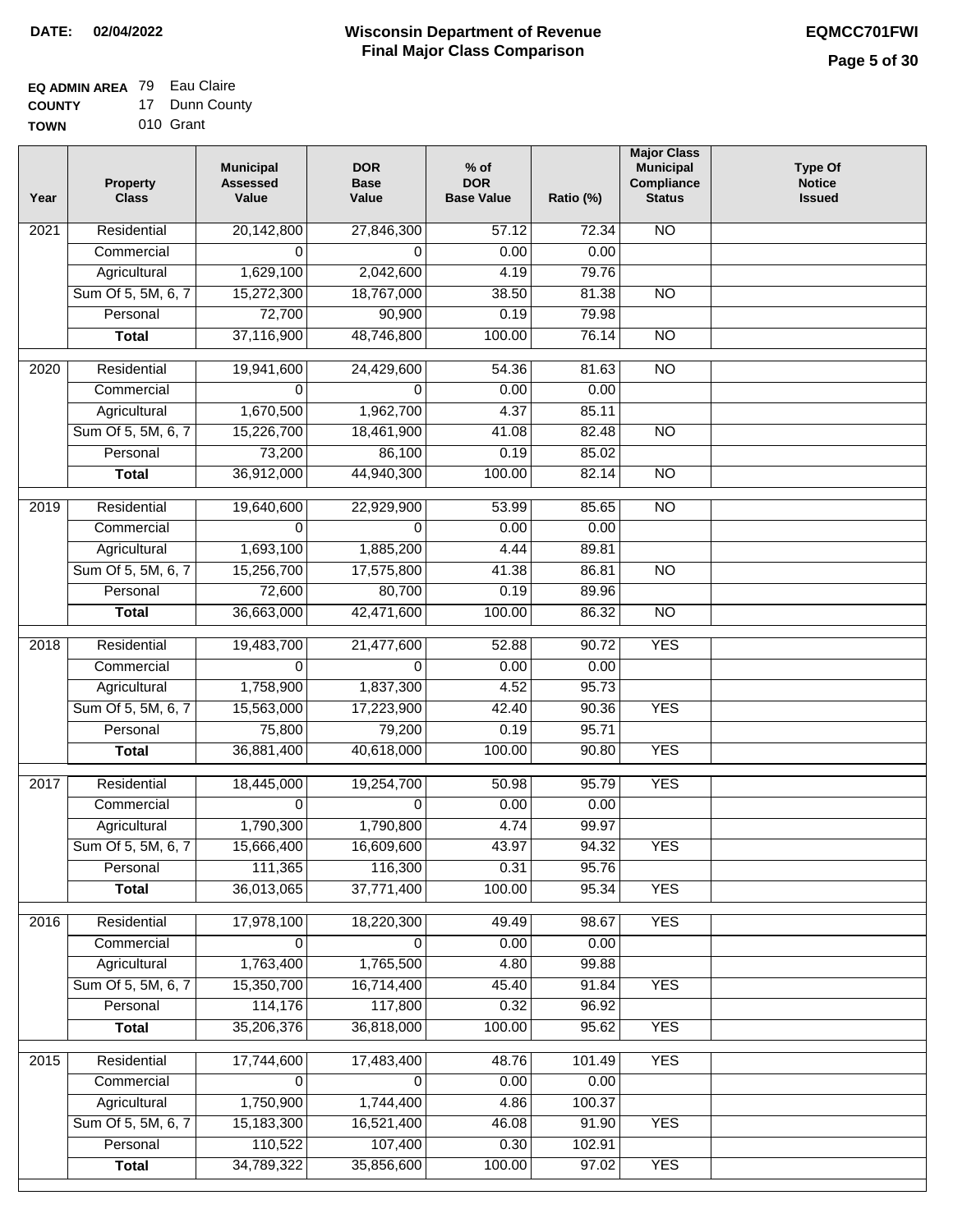#### **EQ ADMIN AREA** 79 Eau Claire **COUNTY** 17 Dunn County

**TOWN** 012 Hay River

| Year | <b>Property</b><br><b>Class</b> | <b>Municipal</b><br><b>Assessed</b><br>Value | <b>DOR</b><br><b>Base</b><br>Value | $%$ of<br><b>DOR</b><br><b>Base Value</b> | Ratio (%) | <b>Major Class</b><br><b>Municipal</b><br>Compliance<br><b>Status</b> | <b>Type Of</b><br><b>Notice</b><br><b>Issued</b> |
|------|---------------------------------|----------------------------------------------|------------------------------------|-------------------------------------------|-----------|-----------------------------------------------------------------------|--------------------------------------------------|
| 2021 | Residential                     | 26,267,000                                   | 36,239,400                         | 65.86                                     | 72.48     | <b>NO</b>                                                             |                                                  |
|      | Commercial                      | 587,300                                      | 537,300                            | 0.98                                      | 109.31    |                                                                       |                                                  |
|      | Agricultural                    | 1,664,500                                    | 1,665,700                          | 3.03                                      | 99.93     |                                                                       |                                                  |
|      | Sum Of 5, 5M, 6, 7              | 13,652,600                                   | 16,342,200                         | 29.70                                     | 83.54     | $\overline{NO}$                                                       |                                                  |
|      | Personal                        | 241,270                                      | 241,200                            | 0.44                                      | 100.03    |                                                                       |                                                  |
|      | <b>Total</b>                    | 42,412,670                                   | 55,025,800                         | 100.00                                    | 77.08     | $\overline{NO}$                                                       | 1st Notice of Non-Compliance                     |
| 2020 | Residential                     | 25,445,700                                   | 31,332,900                         | 62.97                                     | 81.21     | $\overline{NO}$                                                       |                                                  |
|      | Commercial                      | 558,300                                      | 555,700                            | 1.12                                      | 100.47    |                                                                       |                                                  |
|      | Agricultural                    | 1,599,100                                    | 1,599,300                          | 3.21                                      | 99.99     |                                                                       |                                                  |
|      | Sum Of 5, 5M, 6, 7              | 13,837,400                                   | 15,993,400                         | 32.14                                     | 86.52     | <b>NO</b>                                                             |                                                  |
|      | Personal                        | 277,199                                      | 277,200                            | 0.56                                      | 100.00    |                                                                       |                                                  |
|      | <b>Total</b>                    | 41,717,699                                   | 49,758,500                         | 100.00                                    | 83.84     | $\overline{NO}$                                                       |                                                  |
| 2019 | Residential                     | 25,389,200                                   | 29,865,900                         | 62.37                                     | 85.01     | $\overline{NO}$                                                       |                                                  |
|      | Commercial                      | 439,400                                      | 485,600                            | 1.01                                      | 90.49     |                                                                       |                                                  |
|      | Agricultural                    | 1,531,200                                    | 1,529,700                          | 3.19                                      | 100.10    |                                                                       |                                                  |
|      | Sum Of 5, 5M, 6, 7              | 13,961,000                                   | 15,734,200                         | 32.86                                     | 88.73     | $\overline{NO}$                                                       |                                                  |
|      | Personal                        | 271,496                                      | 271,500                            | 0.57                                      | 100.00    |                                                                       |                                                  |
|      | <b>Total</b>                    | 41,592,296                                   | 47,886,900                         | 100.00                                    | 86.86     | $\overline{NO}$                                                       |                                                  |
| 2018 | Residential                     | 25,083,400                                   | 27,904,000                         | 61.04                                     | 89.89     | $\overline{NO}$                                                       |                                                  |
|      | Commercial                      | 439,400                                      | 466,900                            | 1.02                                      | 94.11     |                                                                       |                                                  |
|      | Agricultural                    | 1,493,300                                    | 1,492,300                          | 3.26                                      | 100.07    |                                                                       |                                                  |
|      | Sum Of 5, 5M, 6, 7              | 13,913,500                                   | 15,564,900                         | 34.05                                     | 89.39     | $\overline{10}$                                                       |                                                  |
|      | Personal                        | 285,106                                      | 285,100                            | 0.62                                      | 100.00    |                                                                       |                                                  |
|      | <b>Total</b>                    | 41,214,706                                   | 45,713,200                         | 100.00                                    | 90.16     | <b>NO</b>                                                             |                                                  |
| 2017 | Residential                     | 24,856,900                                   | 25,859,600                         | 60.65                                     | 96.12     | <b>YES</b>                                                            |                                                  |
|      | Commercial                      | 439,400                                      | 453,300                            | 1.06                                      | 96.93     |                                                                       |                                                  |
|      | Agricultural                    | 1,453,100                                    | 1,451,800                          | 3.40                                      | 100.09    |                                                                       |                                                  |
|      | Sum Of 5, 5M, 6, 7              | 13,860,300                                   | 14,566,900                         | 34.16                                     | 95.15     | <b>YES</b>                                                            |                                                  |
|      | Personal                        | 306,025                                      | 306,100                            | 0.72                                      | 99.98     |                                                                       |                                                  |
|      | <b>Total</b>                    | 40,915,725                                   | 42,637,700                         | 100.00                                    | 95.96     | <b>YES</b>                                                            |                                                  |
| 2016 | Residential                     | 24,291,500                                   | 24,409,000                         | 59.55                                     | 99.52     | <b>YES</b>                                                            |                                                  |
|      | Commercial                      | 439,400                                      | 440,100                            | 1.07                                      | 99.84     |                                                                       |                                                  |
|      | Agricultural                    | 1,425,200                                    | 1,424,900                          | 3.48                                      | 100.02    |                                                                       |                                                  |
|      | Sum Of 5, 5M, 6, 7              | 13,709,300                                   | 14,411,100                         | 35.16                                     | 95.13     | <b>YES</b>                                                            |                                                  |
|      | Personal                        | 306,136                                      | 306,100                            | 0.75                                      | 100.01    |                                                                       |                                                  |
|      | <b>Total</b>                    | 40,171,536                                   | 40,991,200                         | 100.00                                    | 98.00     | <b>YES</b>                                                            |                                                  |
| 2015 | Residential                     | 23,944,900                                   | 23,062,900                         | 59.26                                     | 103.82    | <b>YES</b>                                                            |                                                  |
|      | Commercial                      | 439,400                                      | 427,300                            | 1.10                                      | 102.83    |                                                                       |                                                  |
|      | Agricultural                    | 1,408,700                                    | 1,407,100                          | 3.62                                      | 100.11    |                                                                       |                                                  |
|      | Sum Of 5, 5M, 6, 7              | 13,714,100                                   | 13,721,400                         | 35.26                                     | 99.95     | <b>YES</b>                                                            |                                                  |
|      | Personal                        | 298,702                                      | 298,700                            | 0.77                                      | 100.00    |                                                                       |                                                  |
|      | <b>Total</b>                    | 39,805,802                                   | 38,917,400                         | 100.00                                    | 102.28    | <b>YES</b>                                                            |                                                  |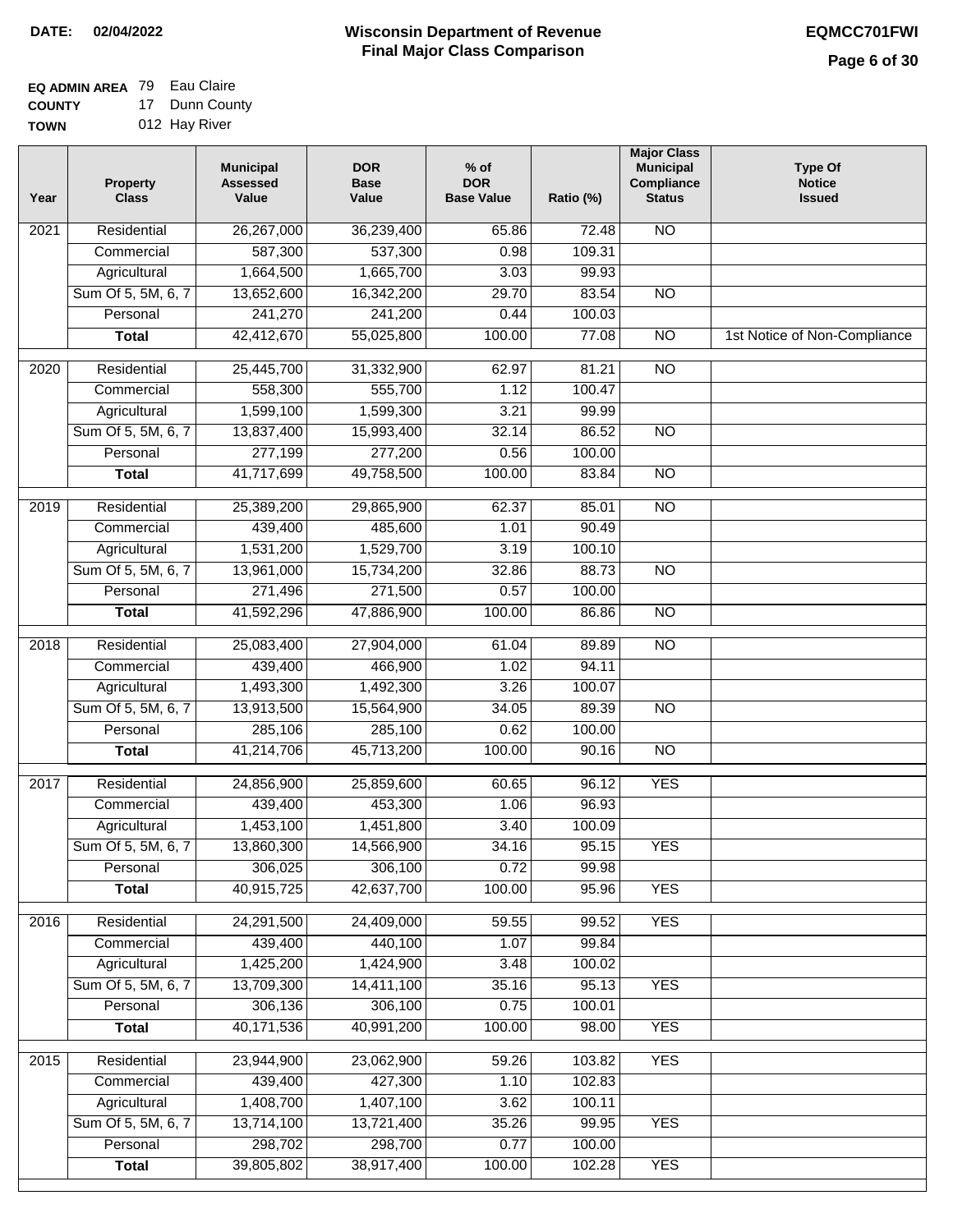# **EQ ADMIN AREA** 79 Eau Claire

**COUNTY TOWN** 17 Dunn County 014 Lucas

| Year              | <b>Property</b><br><b>Class</b> | <b>Municipal</b><br><b>Assessed</b><br>Value | <b>DOR</b><br><b>Base</b><br>Value | % of<br><b>DOR</b><br><b>Base Value</b> | Ratio (%) | <b>Major Class</b><br><b>Municipal</b><br>Compliance<br><b>Status</b> | <b>Type Of</b><br><b>Notice</b><br><b>Issued</b> |
|-------------------|---------------------------------|----------------------------------------------|------------------------------------|-----------------------------------------|-----------|-----------------------------------------------------------------------|--------------------------------------------------|
| $\overline{202}1$ | Residential                     | 32,044,200                                   | 48,507,800                         | 67.72                                   | 66.06     | $\overline{NO}$                                                       |                                                  |
|                   | Commercial                      | 1,023,700                                    | 1,327,500                          | 1.85                                    | 77.11     |                                                                       |                                                  |
|                   | Agricultural                    | 1,387,700                                    | 1,852,000                          | 2.59                                    | 74.93     |                                                                       |                                                  |
|                   | Sum Of 5, 5M, 6, 7              | 16,137,100                                   | 19,438,300                         | 27.14                                   | 83.02     | N <sub>O</sub>                                                        |                                                  |
|                   | Personal                        | 374,400                                      | 499,200                            | 0.70                                    | 75.00     |                                                                       |                                                  |
|                   | <b>Total</b>                    | 50,967,100                                   | 71,624,800                         | 100.00                                  | 71.16     | $\overline{NO}$                                                       | 1st Notice of Non-Compliance                     |
| $\overline{2020}$ | Residential                     | 31,880,400                                   | 41,660,500                         | 64.68                                   | 76.52     | $\overline{NO}$                                                       |                                                  |
|                   | Commercial                      | 879,400                                      | 1,207,700                          | 1.88                                    | 72.82     |                                                                       |                                                  |
|                   | Agricultural                    | 1,429,300                                    | 1,788,000                          | 2.78                                    | 79.94     |                                                                       |                                                  |
|                   | Sum Of 5, 5M, 6, 7              | 16,274,300                                   | 19,251,700                         | 29.89                                   | 84.53     | $\overline{NO}$                                                       |                                                  |
|                   | Personal                        | 402,000                                      | 502,500                            | 0.78                                    | 80.00     |                                                                       |                                                  |
|                   | <b>Total</b>                    | 50,865,400                                   | 64,410,400                         | 100.00                                  | 78.97     | $\overline{NO}$                                                       |                                                  |
| 2019              | Residential                     | 31,761,100                                   | 39,837,000                         | 64.72                                   | 79.73     | <b>NO</b>                                                             |                                                  |
|                   | Commercial                      | 737,500                                      | 1,030,300                          | 1.67                                    | 71.58     |                                                                       |                                                  |
|                   | Agricultural                    | 1,720,800                                    | 1,717,400                          | 2.79                                    | 100.20    |                                                                       |                                                  |
|                   | Sum Of 5, 5M, 6, 7              | 16,376,700                                   | 18,414,800                         | 29.92                                   | 88.93     | $\overline{NO}$                                                       |                                                  |
|                   | Personal                        | 467,100                                      | 549,500                            | 0.89                                    | 85.00     |                                                                       |                                                  |
|                   | <b>Total</b>                    | 51,063,200                                   | 61,549,000                         | 100.00                                  | 82.96     | $\overline{NO}$                                                       |                                                  |
| 2018              | Residential                     | 31,601,300                                   | 36,698,500                         | 63.94                                   | 86.11     | $\overline{NO}$                                                       |                                                  |
|                   | Commercial                      | 778,400                                      | 1,048,400                          | 1.83                                    | 74.25     |                                                                       |                                                  |
|                   | Agricultural                    | 1,671,500                                    | 1,671,500                          | 2.91                                    | 100.00    |                                                                       |                                                  |
|                   | Sum Of 5, 5M, 6, 7              | 16,290,400                                   | 17,542,800                         | 30.57                                   | 92.86     | <b>YES</b>                                                            |                                                  |
|                   | Personal                        | 405,181                                      | 430,100                            | 0.75                                    | 94.21     |                                                                       |                                                  |
|                   | <b>Total</b>                    | 50,746,781                                   | 57,391,300                         | 100.00                                  | 88.42     | <b>NO</b>                                                             |                                                  |
| 2017              | Residential                     | 31,180,200                                   | 34,250,800                         | 62.61                                   | 91.03     | <b>YES</b>                                                            |                                                  |
|                   | Commercial                      | 778,400                                      | 1,017,900                          | 1.86                                    | 76.47     |                                                                       |                                                  |
|                   | Agricultural                    | 1,634,000                                    | 1,634,400                          | 2.99                                    | 99.98     |                                                                       |                                                  |
|                   | Sum Of 5, 5M, 6, 7              | 16,292,400                                   | 17,324,700                         | 31.67                                   | 94.04     | <b>YES</b>                                                            |                                                  |
|                   | Personal                        | 452,578                                      | 480,500                            | 0.88                                    | 94.19     |                                                                       |                                                  |
|                   | <b>Total</b>                    | 50,337,578                                   | 54,708,300                         | 100.00                                  | 92.01     | <b>YES</b>                                                            |                                                  |
| 2016              | Residential                     | 31,149,900                                   | 33,560,300                         | 63.66                                   | 92.82     | <b>YES</b>                                                            |                                                  |
|                   | Commercial                      | 789,000                                      | 1,000,300                          | 1.90                                    | 78.88     |                                                                       |                                                  |
|                   | Agricultural                    | 1,605,600                                    | 1,600,500                          | 3.04                                    | 100.32    |                                                                       |                                                  |
|                   | Sum Of 5, 5M, 6, 7              | 15,851,000                                   | 16,103,700                         | 30.55                                   | 98.43     | <b>YES</b>                                                            |                                                  |
|                   | Personal                        | 421,849                                      | 453,600                            | 0.86                                    | 93.00     |                                                                       |                                                  |
|                   | <b>Total</b>                    | 49,817,349                                   | 52,718,400                         | 100.00                                  | 94.50     | <b>YES</b>                                                            |                                                  |
| 2015              | Residential                     | 31,053,800                                   | 33,483,300                         | 63.18                                   | 92.74     | <b>YES</b>                                                            |                                                  |
|                   | Commercial                      | 789,000                                      | 1,000,300                          | 1.89                                    | 78.88     |                                                                       |                                                  |
|                   | Agricultural                    | 1,584,000                                    | 1,580,100                          | 2.98                                    | 100.25    |                                                                       |                                                  |
|                   | Sum Of 5, 5M, 6, 7              | 15,891,300                                   | 16,484,200                         | 31.11                                   | 96.40     | <b>YES</b>                                                            |                                                  |
|                   | Personal                        | 439,161                                      | 446,500                            | 0.84                                    | 98.36     |                                                                       |                                                  |
|                   | <b>Total</b>                    | 49,757,261                                   | 52,994,400                         | 100.00                                  | 93.89     | <b>YES</b>                                                            |                                                  |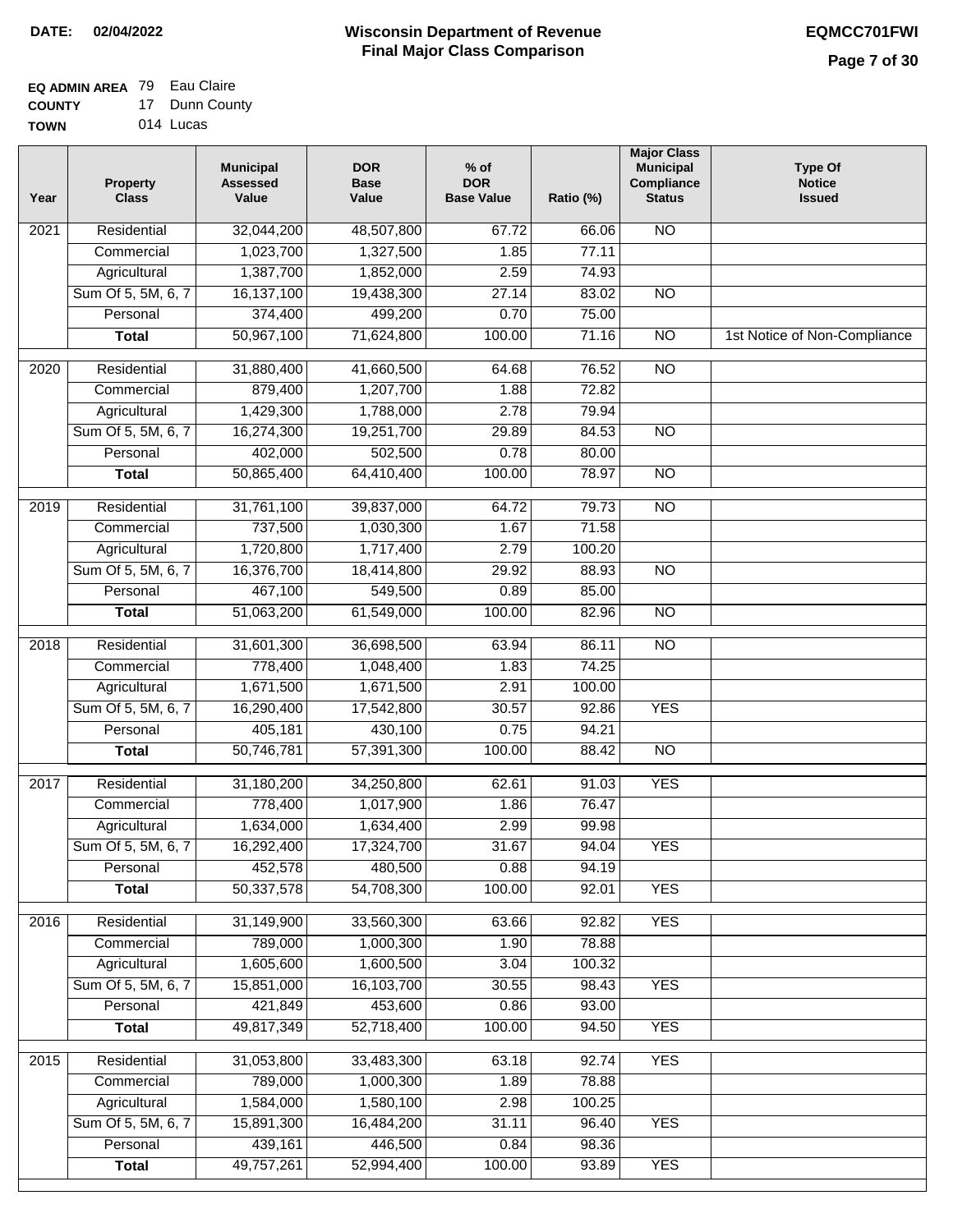**EQ ADMIN AREA** 79 Eau Claire **COUNTY** 17 Dunn County

**TOWN** 016 Menomonie

| Year              | <b>Property</b><br><b>Class</b> | <b>Municipal</b><br><b>Assessed</b><br>Value | <b>DOR</b><br><b>Base</b><br>Value | $%$ of<br><b>DOR</b><br><b>Base Value</b> | Ratio (%) | <b>Major Class</b><br><b>Municipal</b><br>Compliance<br><b>Status</b> | <b>Type Of</b><br><b>Notice</b><br><b>Issued</b> |
|-------------------|---------------------------------|----------------------------------------------|------------------------------------|-------------------------------------------|-----------|-----------------------------------------------------------------------|--------------------------------------------------|
| $\overline{202}1$ | Residential                     | 201,767,900                                  | 257,364,200                        | 86.93                                     | 78.40     | N <sub>O</sub>                                                        |                                                  |
|                   | Commercial                      | 16,630,100                                   | 17,167,800                         | 5.80                                      | 96.87     |                                                                       |                                                  |
|                   | Agricultural                    | 2,257,200                                    | 2,717,100                          | 0.92                                      | 83.07     |                                                                       |                                                  |
|                   | Sum Of 5, 5M, 6, 7              | 18,763,450                                   | 18,523,400                         | 6.26                                      | 101.30    |                                                                       |                                                  |
|                   | Personal                        | 266,700                                      | 296,400                            | 0.10                                      | 89.98     |                                                                       |                                                  |
|                   | <b>Total</b>                    | 239,685,350                                  | 296,068,900                        | 100.00                                    | 80.96     | $\overline{NO}$                                                       |                                                  |
| $\overline{2020}$ | Residential                     | 199,630,600                                  | 245, 182, 100                      | 86.15                                     | 81.42     | $\overline{10}$                                                       |                                                  |
|                   | Commercial                      | 16,525,100                                   | 18,139,400                         | 6.37                                      | 91.10     |                                                                       |                                                  |
|                   | Agricultural                    | 2,257,000                                    | 2,612,700                          | 0.92                                      | 86.39     |                                                                       |                                                  |
|                   | Sum Of 5, 5M, 6, 7              | 18,801,350                                   | 18,191,100                         | 6.39                                      | 103.35    |                                                                       |                                                  |
|                   | Personal                        | 413,000                                      | 458,900                            | 0.16                                      | 90.00     |                                                                       |                                                  |
|                   | <b>Total</b>                    | 237,627,050                                  | 284,584,200                        | 100.00                                    | 83.50     | $\overline{NO}$                                                       |                                                  |
|                   |                                 |                                              |                                    |                                           |           |                                                                       |                                                  |
| 2019              | Residential                     | 198, 167, 200                                | 219,418,200                        | 85.64                                     | 90.31     | <b>YES</b>                                                            |                                                  |
|                   | Commercial                      | 15,689,700                                   | 16,709,900                         | 6.52                                      | 93.89     |                                                                       |                                                  |
|                   | Agricultural                    | 2,258,000                                    | 2,376,900                          | 0.93                                      | 95.00     |                                                                       |                                                  |
|                   | Sum Of 5, 5M, 6, 7              | 18,590,850                                   | 17,363,200                         | 6.78                                      | 107.07    |                                                                       |                                                  |
|                   | Personal                        | 312,500                                      | 328,900                            | 0.13                                      | 95.01     |                                                                       |                                                  |
|                   | <b>Total</b>                    | 235,018,250                                  | 256,197,100                        | 100.00                                    | 91.73     | <b>YES</b>                                                            |                                                  |
| 2018              | Residential                     | 195,697,600                                  | 208,479,500                        | 85.81                                     | 93.87     | <b>YES</b>                                                            |                                                  |
|                   | Commercial                      | 15,067,400                                   | 15,437,300                         | 6.35                                      | 97.60     |                                                                       |                                                  |
|                   | Agricultural                    | 2,259,000                                    | 2,325,700                          | 0.96                                      | 97.13     |                                                                       |                                                  |
|                   | Sum Of 5, 5M, 6, 7              | 18,648,150                                   | 16,292,200                         | 6.71                                      | 114.46    |                                                                       |                                                  |
|                   | Personal                        | 402,700                                      | 423,900                            | 0.17                                      | 95.00     |                                                                       |                                                  |
|                   | <b>Total</b>                    | 232,074,850                                  | 242,958,600                        | 100.00                                    | 95.52     | <b>YES</b>                                                            |                                                  |
| 2017              | Residential                     | 193,335,600                                  | 196, 193, 500                      | 84.91                                     | 98.54     | <b>YES</b>                                                            |                                                  |
|                   | Commercial                      | 14,526,600                                   | 14,448,200                         | 6.25                                      | 100.54    |                                                                       |                                                  |
|                   | Agricultural                    | 2,263,300                                    | 2,266,000                          | 0.98                                      | 99.88     |                                                                       |                                                  |
|                   | Sum Of 5, 5M, 6, 7              | 18,430,550                                   | 15,236,900                         | 6.59                                      | 120.96    |                                                                       |                                                  |
|                   | Personal                        | 2,921,900                                    | 2,921,900                          | 1.26                                      | 100.00    |                                                                       |                                                  |
|                   | <b>Total</b>                    | 231,477,950                                  | 231,066,500                        | 100.00                                    | 100.18    | <b>YES</b>                                                            |                                                  |
| 2016              | Residential                     | 191,989,800                                  | 189,248,600                        | 84.75                                     | 101.45    | <b>YES</b>                                                            |                                                  |
|                   | Commercial                      | 14,692,200                                   | 13,678,200                         | 6.13                                      | 107.41    |                                                                       |                                                  |
|                   | Agricultural                    | 2,265,600                                    | 2,223,100                          | 1.00                                      | 101.91    |                                                                       |                                                  |
|                   | Sum Of 5, 5M, 6, 7              | 18,443,250                                   | 15,501,700                         | 6.94                                      | 118.98    |                                                                       |                                                  |
|                   | Personal                        | 2,655,100                                    | 2,655,100                          | 1.19                                      | 100.00    |                                                                       |                                                  |
|                   | <b>Total</b>                    | 230,045,950                                  | 223,306,700                        | 100.00                                    | 103.02    | <b>YES</b>                                                            |                                                  |
| 2015              | Residential                     | 187,291,200                                  | 184, 199, 100                      | 84.34                                     | 101.68    | <b>YES</b>                                                            |                                                  |
|                   | Commercial                      | 13,279,100                                   | 13,085,600                         | 5.99                                      | 101.48    | <b>YES</b>                                                            |                                                  |
|                   | Agricultural                    | 2,097,000                                    | 2,198,300                          | 1.01                                      | 95.39     |                                                                       |                                                  |
|                   | Sum Of 5, 5M, 6, 7              | 16,926,050                                   | 16,605,800                         | 7.60                                      | 101.93    | <b>YES</b>                                                            |                                                  |
|                   | Personal                        | 2,317,200                                    | 2,317,200                          | 1.06                                      | 100.00    |                                                                       |                                                  |
|                   | <b>Total</b>                    | 221,910,550                                  | 218,406,000                        | 100.00                                    | 101.60    | <b>YES</b>                                                            |                                                  |
|                   |                                 |                                              |                                    |                                           |           |                                                                       |                                                  |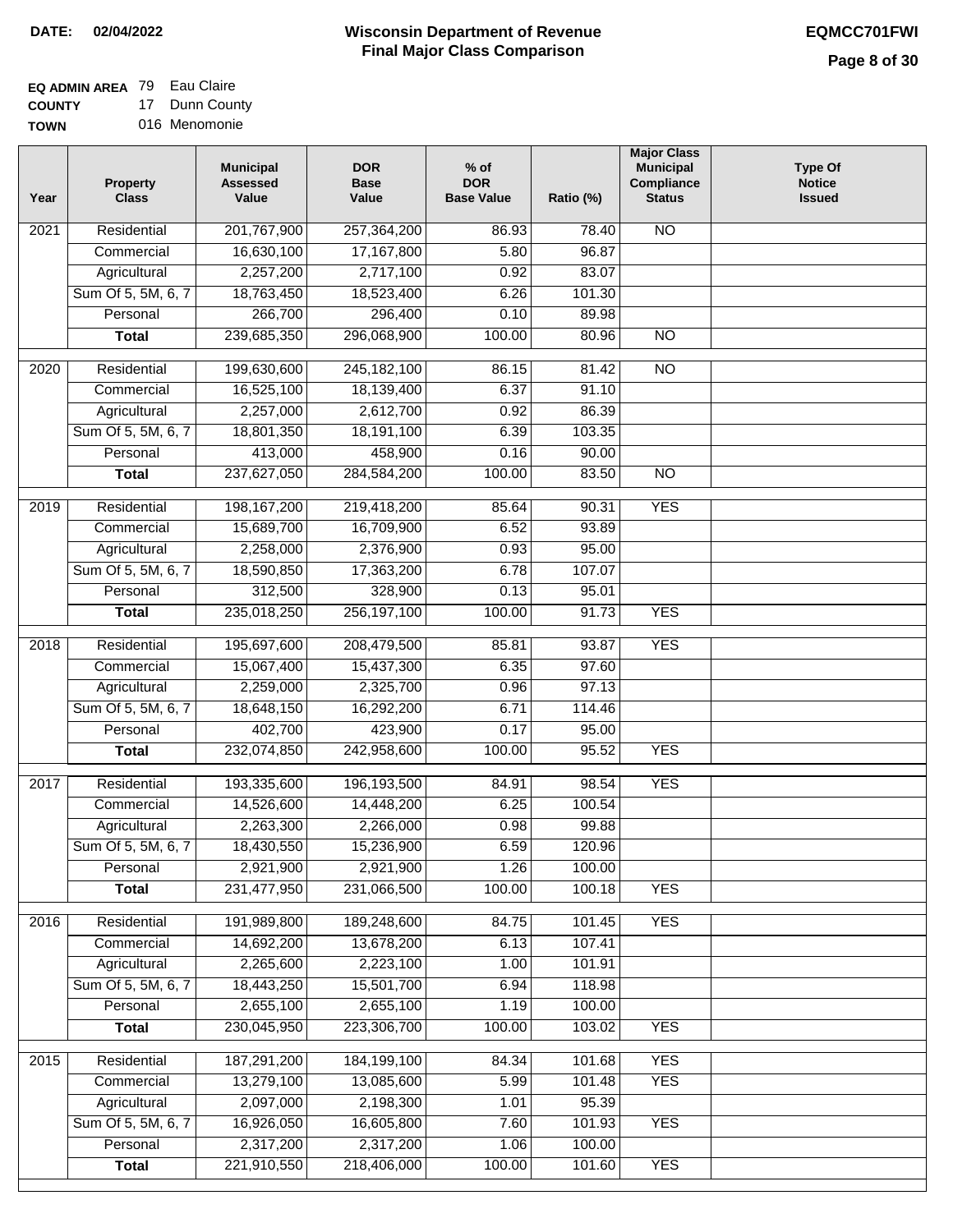#### **EQ ADMIN AREA** 79 Eau Claire **COUNTY** 17 Dunn County

**TOWN** 018 New Haven

| Year             | <b>Property</b><br><b>Class</b> | <b>Municipal</b><br><b>Assessed</b><br>Value | <b>DOR</b><br><b>Base</b><br>Value | $%$ of<br><b>DOR</b><br><b>Base Value</b> | Ratio (%) | <b>Major Class</b><br><b>Municipal</b><br>Compliance<br><b>Status</b> | <b>Type Of</b><br><b>Notice</b><br><b>Issued</b> |
|------------------|---------------------------------|----------------------------------------------|------------------------------------|-------------------------------------------|-----------|-----------------------------------------------------------------------|--------------------------------------------------|
| 2021             | Residential                     | 28,678,900                                   | 29,770,700                         | 56.82                                     | 96.33     | <b>YES</b>                                                            |                                                  |
|                  | Commercial                      | 279,900                                      | 337,900                            | 0.64                                      | 82.84     |                                                                       |                                                  |
|                  | Agricultural                    | 1,366,500                                    | 1,363,500                          | 2.60                                      | 100.22    |                                                                       |                                                  |
|                  | Sum Of 5, 5M, 6, 7              | 22,082,100                                   | 20,810,500                         | 39.72                                     | 106.11    | <b>YES</b>                                                            |                                                  |
|                  | Personal                        | 116,700                                      | 116,700                            | 0.22                                      | 100.00    |                                                                       |                                                  |
|                  | <b>Total</b>                    | 52,524,100                                   | 52,399,300                         | 100.00                                    | 100.24    | <b>YES</b>                                                            |                                                  |
| 2020             | Residential                     | 28,569,200                                   | 26,248,800                         | 54.29                                     | 108.84    | <b>YES</b>                                                            |                                                  |
|                  | Commercial                      | 279,900                                      | 359,400                            | 0.74                                      | 77.88     |                                                                       |                                                  |
|                  | Agricultural                    | 1,313,200                                    | 1,308,900                          | 2.71                                      | 100.33    |                                                                       |                                                  |
|                  | Sum Of 5, 5M, 6, 7              | 22,201,700                                   | 20,319,200                         | 42.02                                     | 109.26    | <b>YES</b>                                                            |                                                  |
|                  | Personal                        | 117,300                                      | 117,300                            | 0.24                                      | 100.00    |                                                                       |                                                  |
|                  | <b>Total</b>                    | 52,481,300                                   | 48,353,600                         | 100.00                                    | 108.54    | <b>YES</b>                                                            |                                                  |
| $\frac{1}{2019}$ | Residential                     | 19,421,200                                   | 25,339,100                         | 53.79                                     | 76.65     | $\overline{NO}$                                                       |                                                  |
|                  | Commercial                      | 325,500                                      | 359,400                            | 0.76                                      | 90.57     |                                                                       |                                                  |
|                  | Agricultural                    | 1,066,500                                    | 1,332,300                          | 2.83                                      | 80.05     |                                                                       |                                                  |
|                  | Sum Of 5, 5M, 6, 7              | 15,806,800                                   | 19,989,900                         | 42.44                                     | 79.07     | $\overline{NO}$                                                       |                                                  |
|                  | Personal                        | 68,500                                       | 85,600                             | 0.18                                      | 80.02     |                                                                       |                                                  |
|                  | <b>Total</b>                    | 36,688,500                                   | 47,106,300                         | 100.00                                    | 77.88     | $\overline{NO}$                                                       | 1st Notice of Non-Compliance                     |
| 2018             | Residential                     | 19,061,900                                   | 23,481,200                         | 52.19                                     | 81.18     | $\overline{NO}$                                                       |                                                  |
|                  | Commercial                      | 335,500                                      | 356,000                            | 0.79                                      | 94.24     |                                                                       |                                                  |
|                  | Agricultural                    | 1,122,000                                    | 1,286,100                          | 2.86                                      | 87.24     |                                                                       |                                                  |
|                  | Sum Of 5, 5M, 6, 7              | 16,055,800                                   | 19,785,100                         | 43.97                                     | 81.15     | <b>NO</b>                                                             |                                                  |
|                  | Personal                        | 74,200                                       | 85,300                             | 0.19                                      | 86.99     |                                                                       |                                                  |
|                  | <b>Total</b>                    | 36,649,400                                   | 44,993,700                         | 100.00                                    | 81.45     | <b>NO</b>                                                             |                                                  |
| 2017             | Residential                     | 18,744,900                                   | 21,612,000                         | 52.49                                     | 86.73     | $\overline{NO}$                                                       |                                                  |
|                  | Commercial                      | 331,400                                      | 341,100                            | 0.83                                      | 97.16     |                                                                       |                                                  |
|                  | Agricultural                    | 1,127,500                                    | 1,252,500                          | 3.04                                      | 90.02     |                                                                       |                                                  |
|                  | Sum Of 5, 5M, 6, 7              | 15,778,900                                   | 17,897,200                         | 43.47                                     | 88.16     | $\overline{N}$                                                        |                                                  |
|                  | Personal                        | 61,800                                       | 68,700                             | 0.17                                      | 89.96     |                                                                       |                                                  |
|                  | <b>Total</b>                    | 36,044,500                                   | 41,171,500                         | 100.00                                    | 87.55     | $\overline{N}$                                                        |                                                  |
| 2016             | Residential                     | 18,700,500                                   | 20,329,100                         | 51.09                                     | 91.99     | <b>YES</b>                                                            |                                                  |
|                  | Commercial                      | 321,400                                      | 320,400                            | 0.81                                      | 100.31    |                                                                       |                                                  |
|                  | Agricultural                    | 1,141,100                                    | 1,227,500                          | 3.08                                      | 92.96     |                                                                       |                                                  |
|                  | Sum Of 5, 5M, 6, 7              | 15,940,700                                   | 17,843,400                         | 44.84                                     | 89.34     | <b>NO</b>                                                             |                                                  |
|                  | Personal                        | 65,900                                       | 70,800                             | 0.18                                      | 93.08     |                                                                       |                                                  |
|                  | <b>Total</b>                    | 36,169,600                                   | 39,791,200                         | 100.00                                    | 90.90     | N <sub>O</sub>                                                        |                                                  |
| 2015             | Residential                     | 18,341,000                                   | 19,177,100                         | 51.84                                     | 95.64     | <b>YES</b>                                                            |                                                  |
|                  | Commercial                      | 321,400                                      | 311,100                            | 0.84                                      | 103.31    |                                                                       |                                                  |
|                  | Agricultural                    | 1,214,200                                    | 1,210,400                          | 3.27                                      | 100.31    |                                                                       |                                                  |
|                  | Sum Of 5, 5M, 6, 7              | 15,547,300                                   | 16,214,100                         | 43.83                                     | 95.89     | <b>YES</b>                                                            |                                                  |
|                  | Personal                        | 79,000                                       | 79,000                             | 0.21                                      | 100.00    |                                                                       |                                                  |
|                  | <b>Total</b>                    | 35,502,900                                   | 36,991,700                         | 100.00                                    | 95.98     | <b>YES</b>                                                            |                                                  |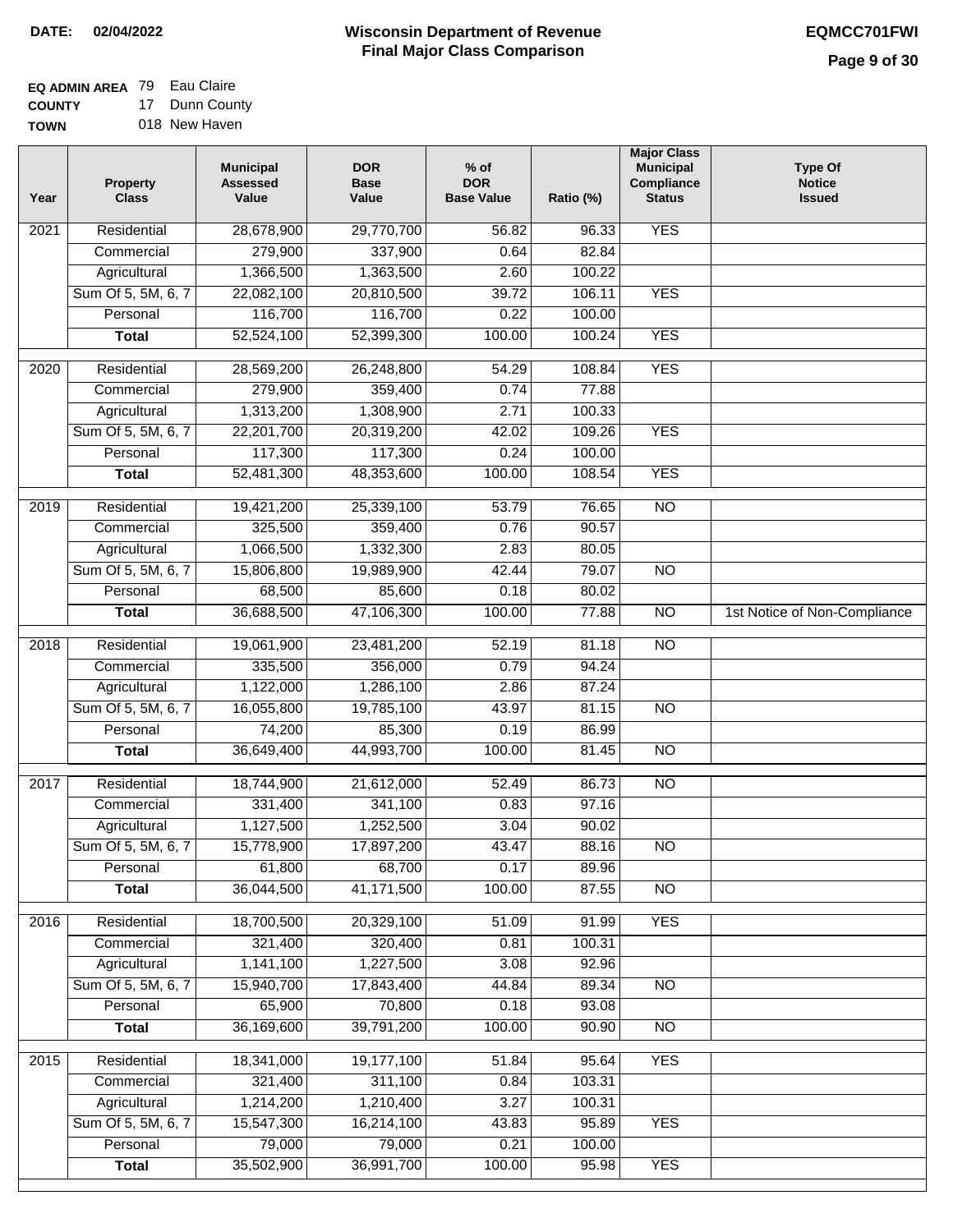**EQ ADMIN AREA** 79 Eau Claire **COUNTY** 17 Dunn County

**TOWN** 020 Otter Creek

| Year              | <b>Property</b><br><b>Class</b> | <b>Municipal</b><br><b>Assessed</b><br>Value | <b>DOR</b><br><b>Base</b><br>Value | $%$ of<br><b>DOR</b><br><b>Base Value</b> | Ratio (%) | <b>Major Class</b><br><b>Municipal</b><br>Compliance<br><b>Status</b> | <b>Type Of</b><br><b>Notice</b><br><b>Issued</b> |
|-------------------|---------------------------------|----------------------------------------------|------------------------------------|-------------------------------------------|-----------|-----------------------------------------------------------------------|--------------------------------------------------|
| $\overline{202}1$ | Residential                     | 31,715,500                                   | 33,950,500                         | 66.16                                     | 93.42     | <b>YES</b>                                                            |                                                  |
|                   | Commercial                      | 166,600                                      | 179,600                            | 0.35                                      | 92.76     |                                                                       |                                                  |
|                   | Agricultural                    | 685,100                                      | 684,500                            | 1.33                                      | 100.09    |                                                                       |                                                  |
|                   | Sum Of 5, 5M, 6, 7              | 14,588,600                                   | 16,400,800                         | 31.96                                     | 88.95     | $\overline{NO}$                                                       |                                                  |
|                   | Personal                        | 101,400                                      | 101,400                            | 0.20                                      | 100.00    |                                                                       |                                                  |
|                   | <b>Total</b>                    | 47,257,200                                   | 51,316,800                         | 100.00                                    | 92.09     | $\overline{NO}$                                                       |                                                  |
| $\overline{2020}$ | Residential                     | 30,772,100                                   | 29,197,600                         | 63.94                                     | 105.39    | <b>YES</b>                                                            |                                                  |
|                   | Commercial                      | 166,600                                      | 191,000                            | 0.42                                      | 87.23     |                                                                       |                                                  |
|                   | Agricultural                    | 663,600                                      | 663,600                            | 1.45                                      | 100.00    |                                                                       |                                                  |
|                   | Sum Of 5, 5M, 6, 7              | 14,266,400                                   | 15,461,700                         | 33.86                                     | 92.27     | <b>YES</b>                                                            |                                                  |
|                   | Personal                        | 149,000                                      | 149,000                            | 0.33                                      | 100.00    |                                                                       |                                                  |
|                   | <b>Total</b>                    | 46,017,700                                   | 45,662,900                         | 100.00                                    | 100.78    | <b>YES</b>                                                            |                                                  |
| 2019              | Residential                     | 30,425,500                                   | 27,566,300                         | 63.97                                     | 110.37    | $\overline{NO}$                                                       |                                                  |
|                   | Commercial                      | 166,600                                      | 191,000                            | 0.44                                      | 87.23     |                                                                       |                                                  |
|                   | Agricultural                    | 644,700                                      | 646,100                            | 1.50                                      | 99.78     |                                                                       |                                                  |
|                   | Sum Of 5, 5M, 6, 7              | 14,434,500                                   | 14,503,200                         | 33.65                                     | 99.53     | <b>YES</b>                                                            |                                                  |
|                   | Personal                        | 156,100                                      | 189,000                            | 0.44                                      | 82.59     |                                                                       |                                                  |
|                   | <b>Total</b>                    | 45,827,400                                   | 43,095,600                         | 100.00                                    | 106.34    | $\overline{NO}$                                                       | 2nd Notice of Non-Compliance                     |
| 2018              | Residential                     | 23,159,000                                   | 25,559,700                         | 62.61                                     | 90.61     | <b>YES</b>                                                            |                                                  |
|                   | Commercial                      | 292,200                                      | 338,900                            | 0.83                                      | 86.22     |                                                                       |                                                  |
|                   | Agricultural                    | 629,900                                      | 634,400                            | 1.55                                      | 99.29     |                                                                       |                                                  |
|                   | Sum Of 5, 5M, 6, 7              | 12,197,100                                   | 14,189,900                         | 34.76                                     | 85.96     | $\overline{10}$                                                       |                                                  |
|                   | Personal                        | 85,100                                       | 103,000                            | 0.25                                      | 82.62     |                                                                       |                                                  |
|                   | <b>Total</b>                    | 36,363,300                                   | 40,825,900                         | 100.00                                    | 89.07     | $\overline{10}$                                                       | 1st Notice of Non-Compliance                     |
| $\overline{2017}$ | Residential                     | 22,882,900                                   | 24,725,900                         | 61.65                                     | 92.55     | <b>YES</b>                                                            |                                                  |
|                   | Commercial                      | 292,200                                      | 329,000                            | 0.82                                      | 88.81     |                                                                       |                                                  |
|                   | Agricultural                    | 622,700                                      | 612,100                            | 1.53                                      | 101.73    |                                                                       |                                                  |
|                   | Sum Of 5, 5M, 6, 7              | 12,580,600                                   | 14,229,700                         | 35.48                                     | 88.41     | <b>NO</b>                                                             |                                                  |
|                   | Personal                        | 174,600                                      | 211,300                            | 0.53                                      | 82.63     |                                                                       |                                                  |
|                   | <b>Total</b>                    | 36,553,000                                   | 40,108,000                         | 100.00                                    | 91.14     | <b>NO</b>                                                             |                                                  |
| 2016              | Residential                     | 22,645,300                                   | 23,728,200                         | 60.62                                     | 95.44     | <b>YES</b>                                                            |                                                  |
|                   | Commercial                      | 292,200                                      | 319,400                            | 0.82                                      | 91.48     |                                                                       |                                                  |
|                   | Agricultural                    | 622,600                                      | 603,000                            | 1.54                                      | 103.25    |                                                                       |                                                  |
|                   | Sum Of 5, 5M, 6, 7              | 12,602,400                                   | 14,251,900                         | 36.41                                     | 88.43     | $\overline{NO}$                                                       |                                                  |
|                   | Personal                        | 197,100                                      | 238,600                            | 0.61                                      | 82.61     |                                                                       |                                                  |
|                   | <b>Total</b>                    | 36,359,600                                   | 39, 141, 100                       | 100.00                                    | 92.89     | $\overline{NO}$                                                       |                                                  |
| 2015              | Residential                     | 22,319,200                                   | 22,483,800                         | 57.83                                     | 99.27     | <b>YES</b>                                                            |                                                  |
|                   | Commercial                      | 292,200                                      | 310,100                            | 0.80                                      | 94.23     |                                                                       |                                                  |
|                   | Agricultural                    | 629,300                                      | 602,700                            | 1.55                                      | 104.41    |                                                                       |                                                  |
|                   | Sum Of 5, 5M, 6, 7              | 12,967,500                                   | 15,304,900                         | 39.36                                     | 84.73     | <b>NO</b>                                                             |                                                  |
|                   | Personal                        | 149,200                                      | 180,600                            | 0.46                                      | 82.61     |                                                                       |                                                  |
|                   | <b>Total</b>                    | 36, 357, 400                                 | 38,882,100                         | 100.00                                    | 93.51     | <b>NO</b>                                                             |                                                  |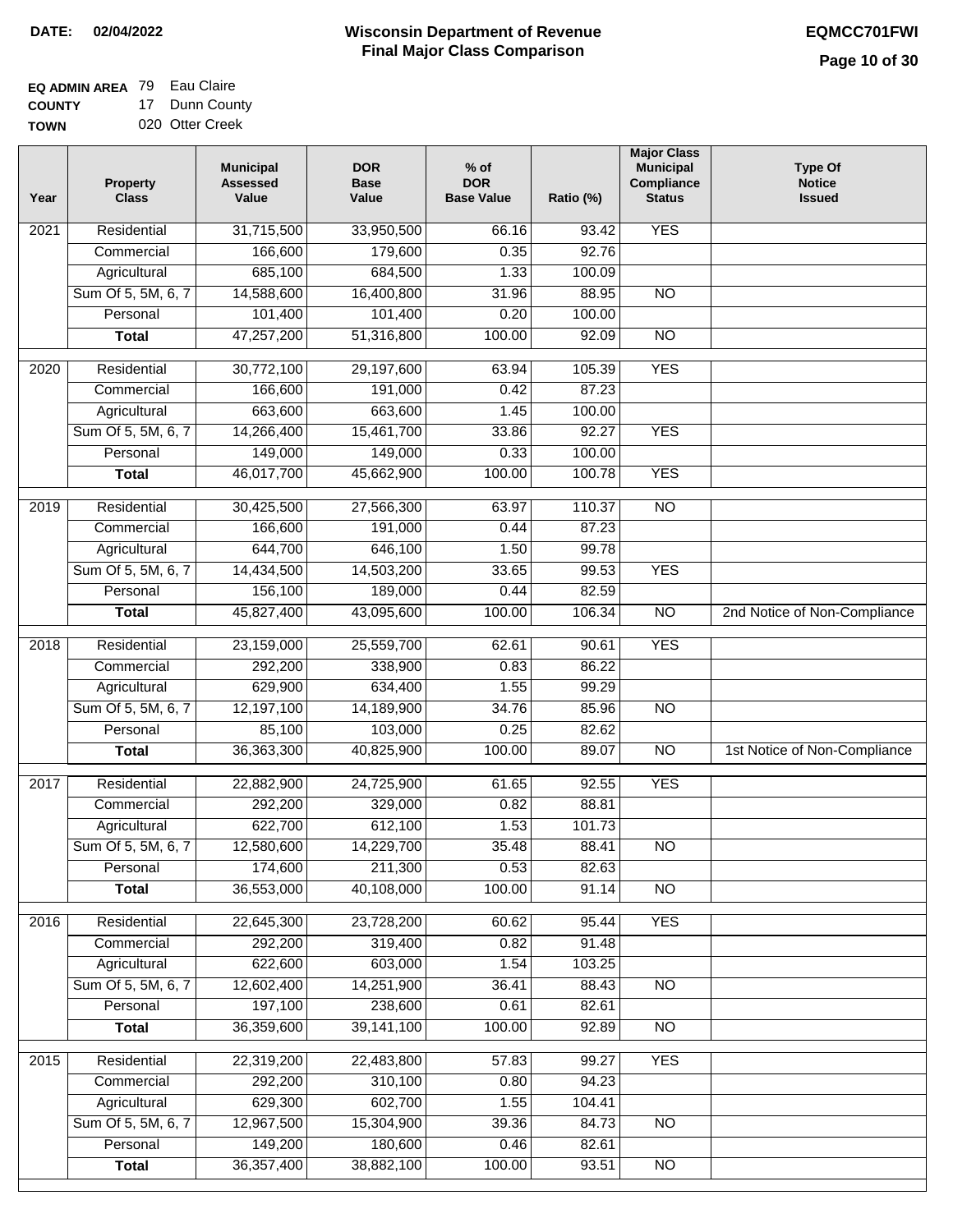┓

#### **EQ ADMIN AREA** 79 Eau Claire **COUNTY** 17 Dunn County

| <b>UUUNII</b> | Puni vvu |
|---------------|----------|
| <b>TOWN</b>   | 022 Peru |

| Year | Property<br><b>Class</b> | <b>Municipal</b><br><b>Assessed</b><br>Value | <b>DOR</b><br><b>Base</b><br>Value | $%$ of<br><b>DOR</b><br><b>Base Value</b> | Ratio (%) | <b>Major Class</b><br><b>Municipal</b><br>Compliance<br><b>Status</b> | <b>Type Of</b><br><b>Notice</b><br><b>Issued</b> |
|------|--------------------------|----------------------------------------------|------------------------------------|-------------------------------------------|-----------|-----------------------------------------------------------------------|--------------------------------------------------|
| 2021 | Residential              | 9,301,100                                    | 13,031,700                         | 62.46                                     | 71.37     | <b>NO</b>                                                             |                                                  |
|      | Commercial               | 103,600                                      | 109,300                            | 0.52                                      | 94.78     |                                                                       |                                                  |
|      | Agricultural             | 684,250                                      | 850,900                            | 4.08                                      | 80.41     |                                                                       |                                                  |
|      | Sum Of 5, 5M, 6, 7       | 5,668,400                                    | 6,833,400                          | 32.75                                     | 82.95     | $\overline{NO}$                                                       |                                                  |
|      | Personal                 | 29,900                                       | 37,400                             | 0.18                                      | 79.95     |                                                                       |                                                  |
|      | <b>Total</b>             | 15,787,250                                   | 20,862,700                         | 100.00                                    | 75.67     | $\overline{NO}$                                                       |                                                  |
| 2020 | Residential              | 9,271,600                                    | 12,057,900                         | 61.39                                     | 76.89     | $\overline{NO}$                                                       |                                                  |
|      | Commercial               | 103,600                                      | 116,300                            | 0.59                                      | 89.08     |                                                                       |                                                  |
|      | Agricultural             | 707,650                                      | 820,300                            | 4.18                                      | 86.27     |                                                                       |                                                  |
|      | Sum Of 5, 5M, 6, 7       | 5,629,600                                    | 6,612,600                          | 33.66                                     | 85.13     | $\overline{NO}$                                                       |                                                  |
|      | Personal                 | 30,400                                       | 35,300                             | 0.18                                      | 86.12     |                                                                       |                                                  |
|      | <b>Total</b>             | 15,742,850                                   | 19,642,400                         | 100.00                                    | 80.15     | <b>NO</b>                                                             |                                                  |
|      |                          |                                              |                                    |                                           |           |                                                                       |                                                  |
| 2019 | Residential              | 9,161,500                                    | 10,960,700                         | 60.34                                     | 83.58     | $\overline{NO}$                                                       |                                                  |
|      | Commercial               | 103,600                                      | 116,300                            | 0.64                                      | 89.08     |                                                                       |                                                  |
|      | Agricultural             | 727,550                                      | 784,600                            | 4.32                                      | 92.73     |                                                                       |                                                  |
|      | Sum Of 5, 5M, 6, 7       | 5,627,500                                    | 6,272,200                          | 34.53                                     | 89.72     | $\overline{NO}$                                                       |                                                  |
|      | Personal                 | 29,800                                       | 29,800                             | 0.16                                      | 100.00    |                                                                       |                                                  |
|      | <b>Total</b>             | 15,649,950                                   | 18,163,600                         | 100.00                                    | 86.16     | $\overline{NO}$                                                       |                                                  |
| 2018 | Residential              | 9,058,100                                    | 10,063,100                         | 58.64                                     | 90.01     | <b>YES</b>                                                            |                                                  |
|      | Commercial               | 103,600                                      | 111,800                            | 0.65                                      | 92.67     |                                                                       |                                                  |
|      | Agricultural             | 727,550                                      | 764,600                            | 4.46                                      | 95.15     |                                                                       |                                                  |
|      | Sum Of 5, 5M, 6, 7       | 5,637,400                                    | 6,191,300                          | 36.08                                     | 91.05     | <b>YES</b>                                                            |                                                  |
|      | Personal                 | 29,500                                       | 29,500                             | 0.17                                      | 100.00    |                                                                       |                                                  |
|      | <b>Total</b>             | 15,556,150                                   | 17,160,300                         | 100.00                                    | 90.65     | <b>YES</b>                                                            |                                                  |
| 2017 | Residential              | 9,115,200                                    | 9,645,600                          | 56.46                                     | 94.50     | <b>YES</b>                                                            |                                                  |
|      | Commercial               | 103,600                                      | 108,600                            | 0.64                                      | 95.40     |                                                                       |                                                  |
|      | Agricultural             | 737,950                                      | 756,600                            | 4.43                                      | 97.54     |                                                                       |                                                  |
|      | Sum Of 5, 5M, 6, 7       | 6,239,100                                    | 6,540,000                          | 38.28                                     | 95.40     | <b>YES</b>                                                            |                                                  |
|      | Personal                 | 33,600                                       | 33,600                             | 0.20                                      | 100.00    |                                                                       |                                                  |
|      | <b>Total</b>             | 16,229,450                                   | 17,084,400                         | 100.00                                    | 95.00     | <b>YES</b>                                                            |                                                  |
|      |                          |                                              |                                    |                                           |           |                                                                       |                                                  |
| 2016 | Residential              | 9,115,200                                    | 9,456,500                          | 56.35                                     | 96.39     | <b>YES</b>                                                            |                                                  |
|      | Commercial               | 103,600                                      | 105,500                            | 0.63                                      | 98.20     |                                                                       |                                                  |
|      | Agricultural             | 740,950                                      | 747,800                            | 4.46                                      | 99.08     |                                                                       |                                                  |
|      | Sum Of 5, 5M, 6, 7       | 6,523,400                                    | 6,437,700                          | 38.36                                     | 101.33    | <b>YES</b>                                                            |                                                  |
|      | Personal                 | 32,900                                       | 34,700                             | 0.21                                      | 94.81     |                                                                       |                                                  |
|      | <b>Total</b>             | 16,516,050                                   | 16,782,200                         | 100.00                                    | 98.41     | <b>YES</b>                                                            |                                                  |
| 2015 | Residential              | 9,022,000                                    | 8,937,800                          | 55.77                                     | 100.94    | <b>YES</b>                                                            |                                                  |
|      | Commercial               | 191,900                                      | 190,800                            | 1.19                                      | 100.58    |                                                                       |                                                  |
|      | Agricultural             | 736,450                                      | 736,000                            | 4.59                                      | 100.06    |                                                                       |                                                  |
|      | Sum Of 5, 5M, 6, 7       | 6,266,100                                    | 6,130,000                          | 38.25                                     | 102.22    | <b>YES</b>                                                            |                                                  |
|      | Personal                 | 31,700                                       | 31,700                             | 0.20                                      | 100.00    |                                                                       |                                                  |
|      | <b>Total</b>             | 16,248,150                                   | 16,026,300                         | 100.00                                    | 101.38    | <b>YES</b>                                                            |                                                  |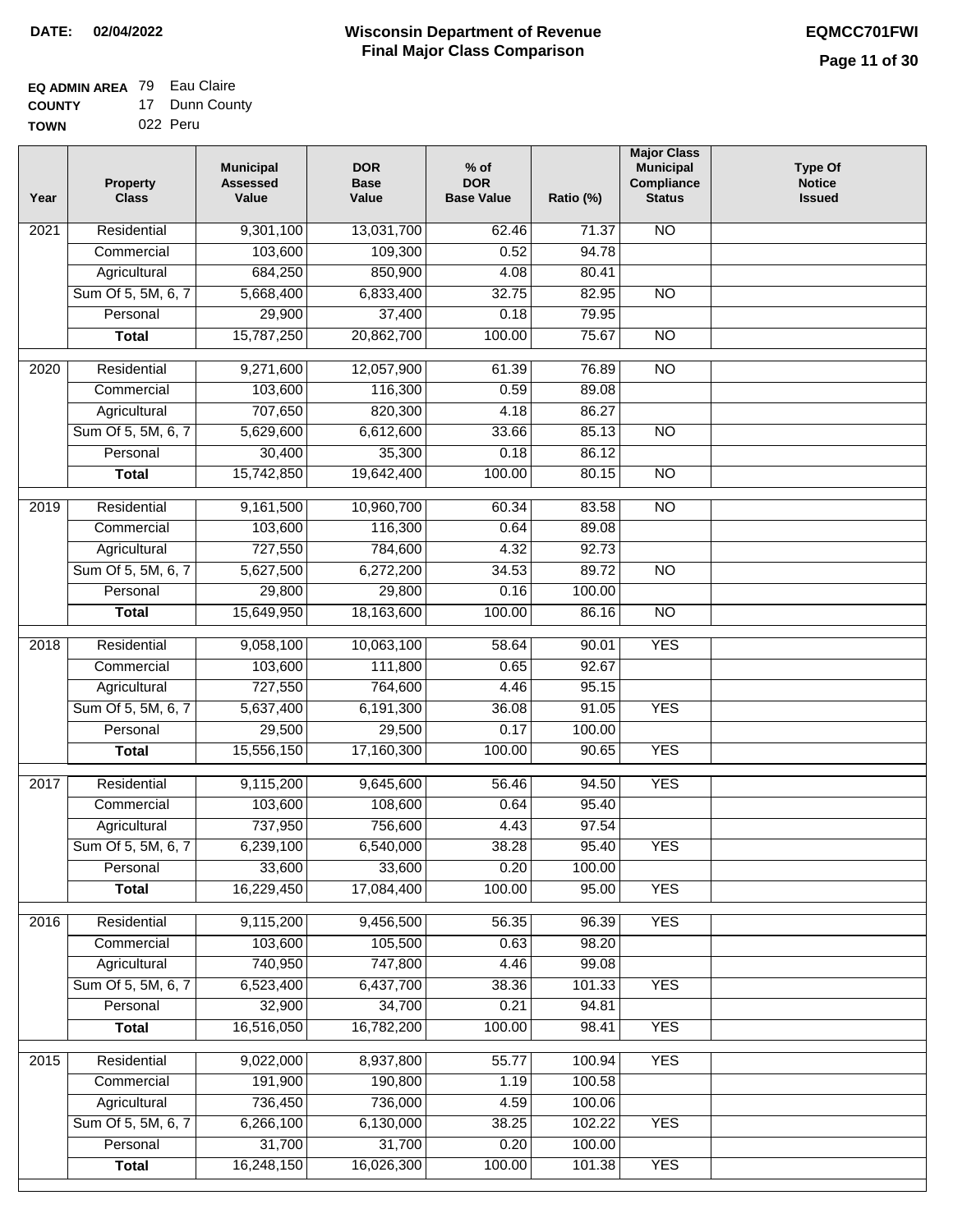#### **EQ ADMIN AREA** 79 Eau Claire **COUNTY** 17 Dunn County

**TOWN** 024 Red Cedar

| Year              | <b>Property</b><br><b>Class</b> | <b>Municipal</b><br><b>Assessed</b><br>Value | <b>DOR</b><br><b>Base</b><br>Value | $%$ of<br><b>DOR</b><br><b>Base Value</b> | Ratio (%) | <b>Major Class</b><br><b>Municipal</b><br>Compliance<br><b>Status</b> | <b>Type Of</b><br><b>Notice</b><br><b>Issued</b> |
|-------------------|---------------------------------|----------------------------------------------|------------------------------------|-------------------------------------------|-----------|-----------------------------------------------------------------------|--------------------------------------------------|
| 2021              | Residential                     | 159,101,800                                  | 214,260,700                        | 89.42                                     | 74.26     | <b>NO</b>                                                             |                                                  |
|                   | Commercial                      | 4,566,900                                    | 5,079,900                          | 2.12                                      | 89.90     |                                                                       |                                                  |
|                   | Agricultural                    | 2,303,500                                    | 3,069,200                          | 1.28                                      | 75.05     |                                                                       |                                                  |
|                   | Sum Of 5, 5M, 6, 7              | 15,938,300                                   | 16,207,700                         | 6.76                                      | 98.34     |                                                                       |                                                  |
|                   | Personal                        | 747,000                                      | 996,000                            | 0.42                                      | 75.00     |                                                                       |                                                  |
|                   | <b>Total</b>                    | 182,657,500                                  | 239,613,500                        | 100.00                                    | 76.23     | $\overline{NO}$                                                       |                                                  |
| 2020              | Residential                     | 153,091,600                                  | 189,218,300                        | 88.21                                     | 80.91     | $\overline{10}$                                                       |                                                  |
|                   | Commercial                      | 4,562,600                                    | 5,398,100                          | 2.52                                      | 84.52     |                                                                       |                                                  |
|                   | Agricultural                    | 2,421,500                                    | 2,952,000                          | 1.38                                      | 82.03     |                                                                       |                                                  |
|                   | Sum Of 5, 5M, 6, 7              | 16,186,000                                   | 15,912,400                         | 7.42                                      | 101.72    |                                                                       |                                                  |
|                   | Personal                        | 834,400                                      | 1,017,600                          | 0.47                                      | 82.00     |                                                                       |                                                  |
|                   | <b>Total</b>                    | 177,096,100                                  | 214,498,400                        | 100.00                                    | 82.56     | <b>NO</b>                                                             |                                                  |
|                   |                                 |                                              |                                    |                                           |           |                                                                       |                                                  |
| $\frac{1}{2019}$  | Residential                     | 149,469,300                                  | 172,431,500                        | 87.66                                     | 86.68     | $\overline{NO}$                                                       |                                                  |
|                   | Commercial                      | 4,579,600                                    | 5,405,300                          | 2.75                                      | 84.72     |                                                                       |                                                  |
|                   | Agricultural                    | 2,567,300                                    | 2,852,000                          | 1.45                                      | 90.02     |                                                                       |                                                  |
|                   | Sum Of 5, 5M, 6, 7              | 16,587,900                                   | 15,730,200                         | 8.00                                      | 105.45    |                                                                       |                                                  |
|                   | Personal                        | 254,500                                      | 282,800                            | 0.14                                      | 89.99     |                                                                       |                                                  |
|                   | <b>Total</b>                    | 173,458,600                                  | 196,701,800                        | 100.00                                    | 88.18     | $\overline{NO}$                                                       |                                                  |
| $\overline{2018}$ | Residential                     | 147,591,400                                  | 160,700,300                        | 87.39                                     | 91.84     | <b>YES</b>                                                            |                                                  |
|                   | Commercial                      | 4,330,900                                    | 4,931,700                          | 2.68                                      | 87.82     |                                                                       |                                                  |
|                   | Agricultural                    | 2,638,700                                    | 2,774,300                          | 1.51                                      | 95.11     |                                                                       |                                                  |
|                   | Sum Of 5, 5M, 6, 7              | 16,549,600                                   | 15,192,300                         | 8.26                                      | 108.93    |                                                                       |                                                  |
|                   | Personal                        | 282,700                                      | 297,600                            | 0.16                                      | 94.99     |                                                                       |                                                  |
|                   | <b>Total</b>                    | 171,393,300                                  | 183,896,200                        | 100.00                                    | 93.20     | <b>YES</b>                                                            |                                                  |
| 2017              | Residential                     | 144,986,400                                  | 151,901,300                        | 86.90                                     | 95.45     | <b>YES</b>                                                            |                                                  |
|                   | Commercial                      | 4,400,000                                    | 4,854,000                          | 2.78                                      | 90.65     |                                                                       |                                                  |
|                   | Agricultural                    | 2,635,200                                    | 2,713,500                          | 1.55                                      | 97.11     |                                                                       |                                                  |
|                   | Sum Of 5, 5M, 6, 7              | 16,590,800                                   | 14,610,400                         | 8.36                                      | 113.55    |                                                                       |                                                  |
|                   | Personal                        | 707,100                                      | 729,000                            | 0.42                                      | 97.00     |                                                                       |                                                  |
|                   | <b>Total</b>                    | 169,319,500                                  | 174,808,200                        | 100.00                                    | 96.86     | <b>YES</b>                                                            |                                                  |
| 2016              | Residential                     | 142,741,600                                  | 149,399,700                        | 87.18                                     | 95.54     | <b>YES</b>                                                            |                                                  |
|                   | Commercial                      | 3,861,600                                    | 4,173,600                          | 2.44                                      | 92.52     |                                                                       |                                                  |
|                   | Agricultural                    | 2,697,900                                    | 2,693,400                          | 1.57                                      | 100.17    |                                                                       |                                                  |
|                   | Sum Of 5, 5M, 6, 7              | 16,381,900                                   | 14,531,200                         | 8.48                                      | 112.74    |                                                                       |                                                  |
|                   | Personal                        | 566,500                                      | 566,500                            | 0.33                                      | 100.00    |                                                                       |                                                  |
|                   | <b>Total</b>                    | 166,249,500                                  | 171,364,400                        | 100.00                                    | 97.02     | <b>YES</b>                                                            |                                                  |
| 2015              | Residential                     | 140,392,900                                  | 139,940,800                        | 86.07                                     | 100.32    | <b>YES</b>                                                            |                                                  |
|                   | Commercial                      | 4,111,600                                    | 4,327,100                          | 2.66                                      | 95.02     |                                                                       |                                                  |
|                   | Agricultural                    | 2,721,300                                    | 2,667,500                          | 1.64                                      | 102.02    |                                                                       |                                                  |
|                   | Sum Of 5, 5M, 6, 7              | 17,770,200                                   | 15,061,600                         | 9.26                                      | 117.98    | <b>NO</b>                                                             |                                                  |
|                   | Personal                        | 610,500                                      | 598,600                            | 0.37                                      | 101.99    |                                                                       |                                                  |
|                   | <b>Total</b>                    | 165,606,500                                  | 162,595,600                        | 100.00                                    | 101.85    | $\overline{NO}$                                                       | Non-Compliance Notice                            |
|                   |                                 |                                              |                                    |                                           |           |                                                                       |                                                  |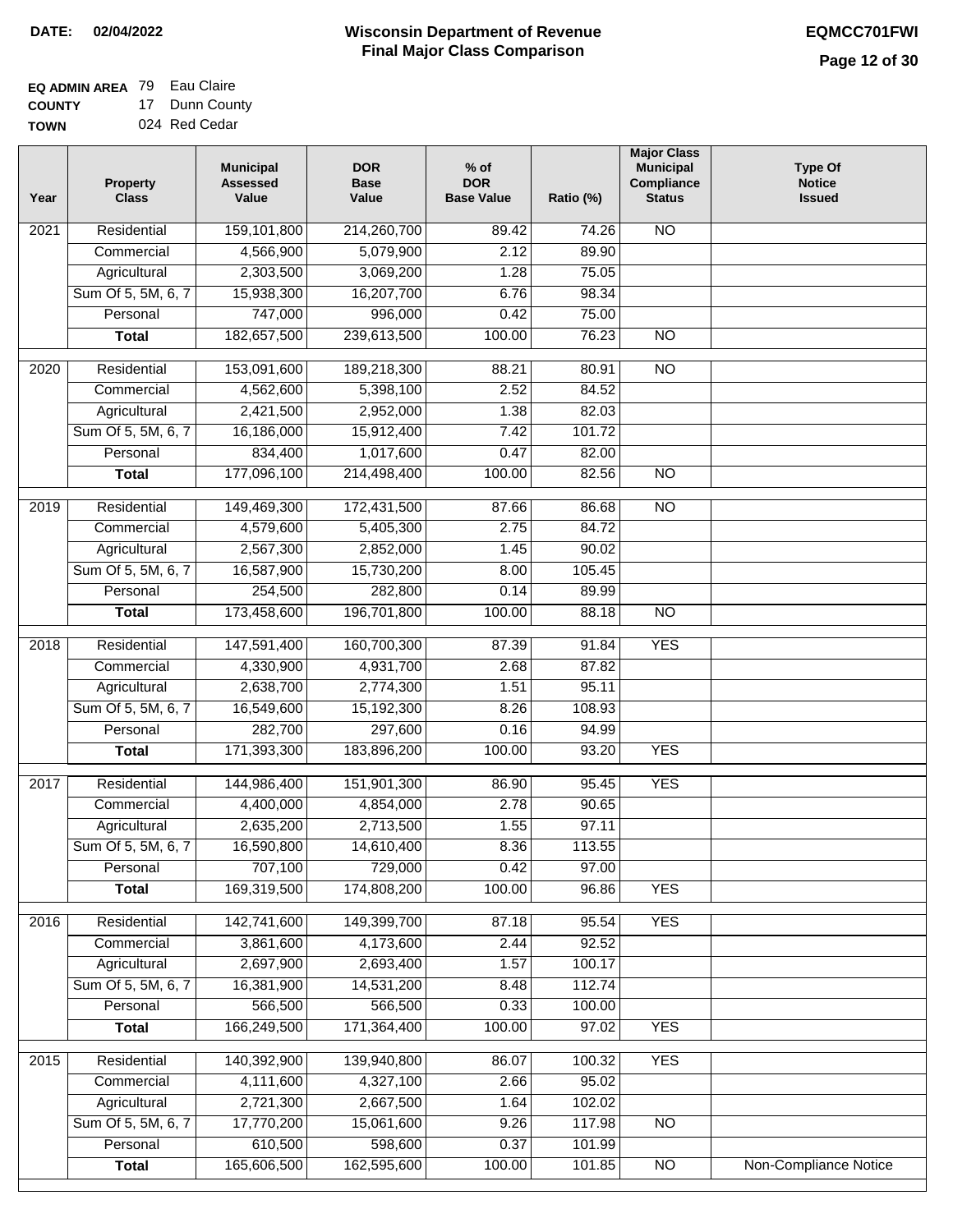#### **Wisconsin Department of Revenue Final Major Class Comparison DATE: 02/04/2022 EQMCC701FWI**

┑

**EQ ADMIN AREA** 79 Eau Claire COUN<sup>T</sup> **TOWN** 17

| .  |                |
|----|----------------|
| TΥ | 17 Dunn County |
|    | 026 Rock Creek |

| Year | <b>Property</b><br><b>Class</b> | <b>Municipal</b><br><b>Assessed</b><br>Value | <b>DOR</b><br><b>Base</b><br>Value | $%$ of<br><b>DOR</b><br><b>Base Value</b> | Ratio (%) | <b>Major Class</b><br><b>Municipal</b><br>Compliance<br><b>Status</b> | <b>Type Of</b><br><b>Notice</b><br><b>Issued</b> |
|------|---------------------------------|----------------------------------------------|------------------------------------|-------------------------------------------|-----------|-----------------------------------------------------------------------|--------------------------------------------------|
| 2021 | Residential                     | 51,207,300                                   | 72,470,500                         | 72.97                                     | 70.66     | $\overline{NO}$                                                       |                                                  |
|      | Commercial                      | 2,405,400                                    | 2,771,500                          | 2.79                                      | 86.79     |                                                                       |                                                  |
|      | Agricultural                    | 1,216,600                                    | 1,520,700                          | 1.53                                      | 80.00     |                                                                       |                                                  |
|      | Sum Of 5, 5M, 6, 7              | 19,366,400                                   | 22,448,200                         | 22.60                                     | 86.27     | $\overline{NO}$                                                       |                                                  |
|      | Personal                        | 81,500                                       | 101,900                            | 0.10                                      | 79.98     |                                                                       |                                                  |
|      | <b>Total</b>                    | 74,277,200                                   | 99,312,800                         | 100.00                                    | 74.79     | $\overline{NO}$                                                       |                                                  |
| 2020 | Residential                     | 51,036,300                                   | 62,832,000                         | 71.66                                     | 81.23     | $\overline{NO}$                                                       |                                                  |
|      | Commercial                      | 1,955,200                                    | 2,349,700                          | 2.68                                      | 83.21     |                                                                       |                                                  |
|      | Agricultural                    | 1,243,200                                    | 1,463,300                          | 1.67                                      | 84.96     |                                                                       |                                                  |
|      | Sum Of 5, 5M, 6, 7              | 18,721,000                                   | 20,940,100                         | 23.88                                     | 89.40     | <b>NO</b>                                                             |                                                  |
|      | Personal                        | 80,200                                       | 94,300                             | 0.11                                      | 85.05     |                                                                       |                                                  |
|      | <b>Total</b>                    | 73,035,900                                   | 87,679,400                         | 100.00                                    | 83.30     | <b>NO</b>                                                             |                                                  |
|      |                                 |                                              |                                    |                                           |           |                                                                       |                                                  |
| 2019 | Residential                     | 50,320,800                                   | 56,873,300                         | 74.51                                     | 88.48     | $\overline{NO}$                                                       |                                                  |
|      | Commercial                      | 1,740,600                                    | 2,097,200                          | 2.75                                      | 83.00     |                                                                       |                                                  |
|      | Agricultural                    | 1,270,700                                    | 1,411,200                          | 1.85                                      | 90.04     |                                                                       |                                                  |
|      | Sum Of 5, 5M, 6, 7              | 15,119,400                                   | 15,863,000                         | 20.78                                     | 95.31     | <b>YES</b>                                                            |                                                  |
|      | Personal                        | 75,700                                       | 84,100                             | 0.11                                      | 90.01     |                                                                       |                                                  |
|      | <b>Total</b>                    | 68,527,200                                   | 76,328,800                         | 100.00                                    | 89.78     | $\overline{NO}$                                                       |                                                  |
| 2018 | Residential                     | 49,144,800                                   | 53,950,900                         | 76.85                                     | 91.09     | <b>YES</b>                                                            |                                                  |
|      | Commercial                      | 1,735,700                                    | 2,011,400                          | 2.86                                      | 86.29     |                                                                       |                                                  |
|      | Agricultural                    | 1,305,500                                    | 1,373,900                          | 1.96                                      | 95.02     |                                                                       |                                                  |
|      | Sum Of 5, 5M, 6, 7              | 12,545,100                                   | 12,793,100                         | 18.22                                     | 98.06     | <b>YES</b>                                                            |                                                  |
|      | Personal                        | 73,900                                       | 77,800                             | 0.11                                      | 94.99     |                                                                       |                                                  |
|      | <b>Total</b>                    | 64,805,000                                   | 70,207,100                         | 100.00                                    | 92.31     | <b>YES</b>                                                            |                                                  |
| 2017 | Residential                     | 48,487,300                                   | 50,732,100                         | 76.36                                     | 95.58     | <b>YES</b>                                                            |                                                  |
|      | Commercial                      | 1,735,700                                    | 1,952,800                          | 2.94                                      | 88.88     |                                                                       |                                                  |
|      | Agricultural                    | 1,270,700                                    | 1,337,700                          | 2.01                                      | 94.99     |                                                                       |                                                  |
|      | Sum Of 5, 5M, 6, 7              | 12,566,400                                   | 12,152,700                         | 18.29                                     | 103.40    | <b>YES</b>                                                            |                                                  |
|      | Personal                        | 249,600                                      | 262,800                            | 0.40                                      | 94.98     |                                                                       |                                                  |
|      | <b>Total</b>                    | 64,309,700                                   | 66,438,100                         | 100.00                                    | 96.80     | <b>YES</b>                                                            |                                                  |
| 2016 | Residential                     | 47,832,600                                   | 51,062,700                         | 77.48                                     | 93.67     | <b>YES</b>                                                            |                                                  |
|      | Commercial                      | 1,578,100                                    | 1,734,900                          | 2.63                                      | 90.96     |                                                                       |                                                  |
|      | Agricultural                    | 1,323,000                                    | 1,322,100                          | 2.01                                      | 100.07    |                                                                       |                                                  |
|      | Sum Of 5, 5M, 6, 7              | 12,535,200                                   | 11,495,300                         | 17.44                                     | 109.05    | <b>YES</b>                                                            |                                                  |
|      | Personal                        | 290,800                                      | 290,800                            | 0.44                                      | 100.00    |                                                                       |                                                  |
|      | <b>Total</b>                    | 63,559,700                                   | 65,905,800                         | 100.00                                    | 96.44     | <b>YES</b>                                                            |                                                  |
| 2015 | Residential                     | 47,538,300                                   | 48,820,600                         | 76.39                                     | 97.37     | <b>YES</b>                                                            |                                                  |
|      | Commercial                      | 1,594,700                                    | 1,702,400                          | 2.66                                      | 93.67     |                                                                       |                                                  |
|      | Agricultural                    | 1,298,800                                    | 1,300,000                          | 2.03                                      | 99.91     |                                                                       |                                                  |
|      | Sum Of 5, 5M, 6, 7              | 12,869,200                                   | 11,811,600                         | 18.48                                     | 108.95    | <b>YES</b>                                                            |                                                  |
|      | Personal                        | 271,100                                      | 271,100                            | 0.42                                      | 100.00    |                                                                       |                                                  |
|      | <b>Total</b>                    | 63,572,100                                   | 63,905,700                         | 100.00                                    | 99.48     | <b>YES</b>                                                            |                                                  |
|      |                                 |                                              |                                    |                                           |           |                                                                       |                                                  |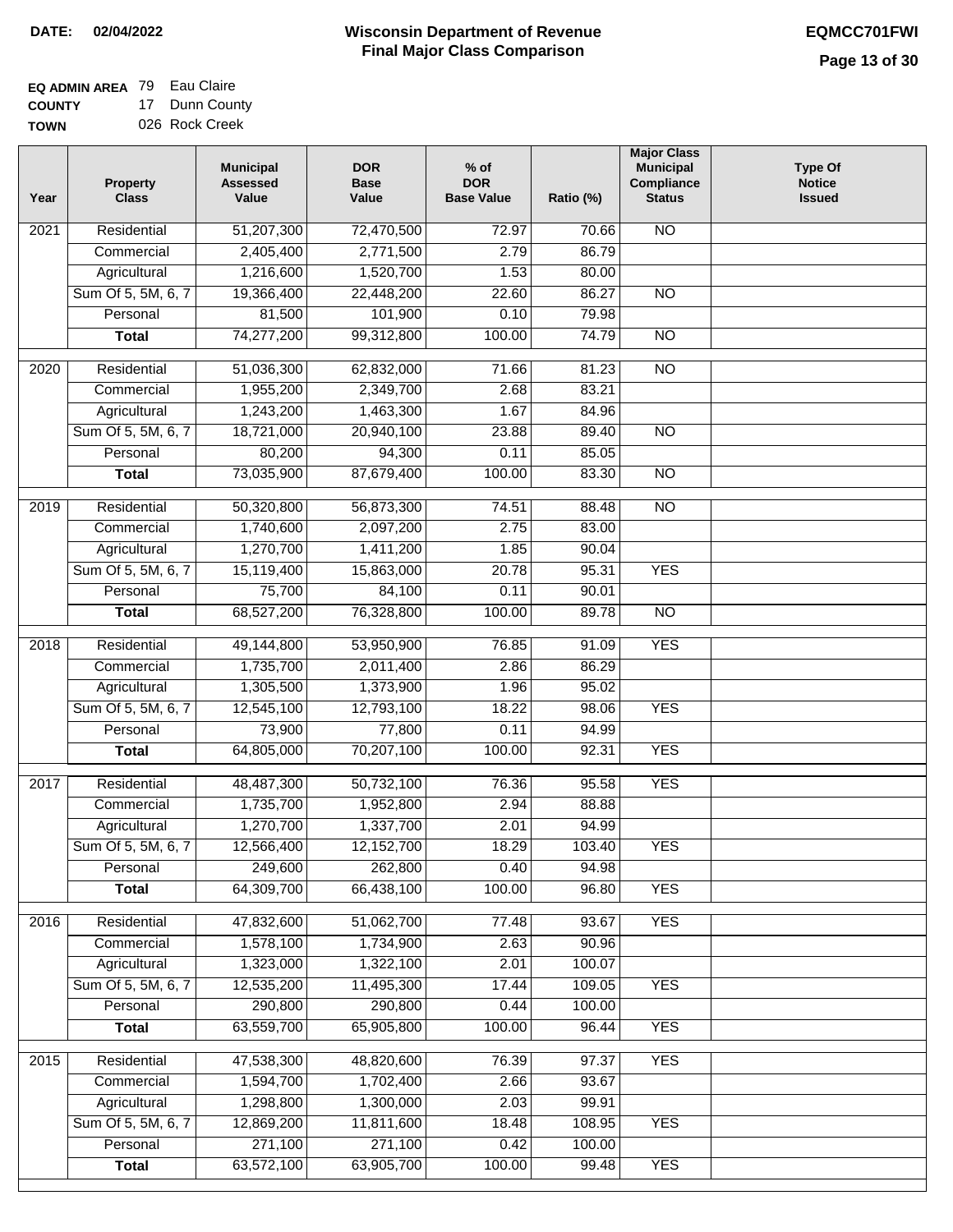## **Wisconsin Department of Revenue DATE: 02/04/2022 EQMCC701FWI Final Major Class Comparison**

| <b>EQ ADMIN AREA 79 Eau Claire</b> |                             |
|------------------------------------|-----------------------------|
| <b>COUNTY</b>                      | 17 Dunn County              |
|                                    | $\sim$ $\sim$ $\sim$ $\sim$ |

**TOWN** 028 Sand Creek

| Year              | <b>Property</b><br><b>Class</b> | <b>Municipal</b><br><b>Assessed</b><br>Value | <b>DOR</b><br><b>Base</b><br>Value | $%$ of<br><b>DOR</b><br><b>Base Value</b> | Ratio (%) | <b>Major Class</b><br><b>Municipal</b><br>Compliance<br><b>Status</b> | <b>Type Of</b><br><b>Notice</b><br><b>Issued</b> |
|-------------------|---------------------------------|----------------------------------------------|------------------------------------|-------------------------------------------|-----------|-----------------------------------------------------------------------|--------------------------------------------------|
| 2021              | Residential                     | 25,676,600                                   | 33,227,500                         | 65.49                                     | 77.28     | $\overline{NO}$                                                       |                                                  |
|                   | Commercial                      | 1,377,700                                    | 1,534,100                          | 3.02                                      | 89.81     |                                                                       |                                                  |
|                   | Agricultural                    | 1,814,500                                    | 1,813,500                          | 3.57                                      | 100.06    |                                                                       |                                                  |
|                   | Sum Of 5, 5M, 6, 7              | 12,841,800                                   | 14,041,100                         | 27.67                                     | 91.46     | <b>YES</b>                                                            |                                                  |
|                   | Personal                        | 110,600                                      | 124,200                            | 0.24                                      | 89.05     |                                                                       |                                                  |
|                   | <b>Total</b>                    | 41,821,200                                   | 50,740,400                         | 100.00                                    | 82.42     | $\overline{NO}$                                                       |                                                  |
| 2020              | Residential                     | 25,397,900                                   | 29,135,600                         | 63.86                                     | 87.17     | $\overline{NO}$                                                       |                                                  |
|                   | Commercial                      | 918,000                                      | 1,082,500                          | 2.37                                      | 84.80     |                                                                       |                                                  |
|                   | Agricultural                    | 1,747,200                                    | 1,744,500                          | 3.82                                      | 100.15    |                                                                       |                                                  |
|                   | Sum Of 5, 5M, 6, 7              | 12,619,500                                   | 13,555,500                         | 29.71                                     | 93.10     | <b>YES</b>                                                            |                                                  |
|                   | Personal                        | 103,300                                      | 103,300                            | 0.23                                      | 100.00    |                                                                       |                                                  |
|                   | <b>Total</b>                    | 40,785,900                                   | 45,621,400                         | 100.00                                    | 89.40     | $\overline{NO}$                                                       |                                                  |
|                   |                                 |                                              |                                    |                                           |           |                                                                       |                                                  |
| 2019              | Residential                     | 24,891,900                                   | 28,063,200                         | 64.04                                     | 88.70     | <b>NO</b>                                                             |                                                  |
|                   | Commercial                      | 865,200                                      | 1,029,700                          | 2.35                                      | 84.02     |                                                                       |                                                  |
|                   | Agricultural                    | 1,673,300                                    | 1,672,200                          | 3.82                                      | 100.07    |                                                                       |                                                  |
|                   | Sum Of 5, 5M, 6, 7              | 12,723,700                                   | 12,964,200                         | 29.58                                     | 98.14     | <b>YES</b>                                                            |                                                  |
|                   | Personal                        | 95,200                                       | 95,200                             | 0.22                                      | 100.00    |                                                                       |                                                  |
|                   | <b>Total</b>                    | 40,249,300                                   | 43,824,500                         | 100.00                                    | 91.84     | $\overline{NO}$                                                       |                                                  |
| 2018              | Residential                     | 24,576,600                                   | 26,940,900                         | 63.83                                     | 91.22     | <b>YES</b>                                                            |                                                  |
|                   | Commercial                      | 865,200                                      | 990,100                            | 2.35                                      | 87.39     |                                                                       |                                                  |
|                   | Agricultural                    | 1,633,500                                    | 1,631,100                          | 3.86                                      | 100.15    |                                                                       |                                                  |
|                   | Sum Of 5, 5M, 6, 7              | 12,725,500                                   | 12,501,300                         | 29.62                                     | 101.79    | <b>YES</b>                                                            |                                                  |
|                   | Personal                        | 146,400                                      | 146,400                            | 0.35                                      | 100.00    |                                                                       |                                                  |
|                   | <b>Total</b>                    | 39,947,200                                   | 42,209,800                         | 100.00                                    | 94.64     | <b>YES</b>                                                            |                                                  |
| 2017              | Residential                     | 24,269,600                                   | 25,072,500                         | 62.72                                     | 96.80     | <b>YES</b>                                                            |                                                  |
|                   | Commercial                      | 865,200                                      | 961,300                            | 2.40                                      | 90.00     |                                                                       |                                                  |
|                   | Agricultural                    | 1,544,300                                    | 1,593,700                          | 3.99                                      | 96.90     |                                                                       |                                                  |
|                   | Sum Of 5, 5M, 6, 7              | 12,750,700                                   | 12,158,700                         | 30.41                                     | 104.87    | YES                                                                   |                                                  |
|                   | Personal                        | 191,800                                      | 191,800                            | 0.48                                      | 100.00    |                                                                       |                                                  |
|                   | <b>Total</b>                    | 39,621,600                                   | 39,978,000                         | 100.00                                    | 99.11     | <b>YES</b>                                                            |                                                  |
| 2016              | Residential                     | 24,061,300                                   | 24,140,300                         | 61.31                                     | 99.67     | <b>YES</b>                                                            |                                                  |
|                   | Commercial                      | 865,200                                      | 933,300                            | 2.37                                      | 92.70     |                                                                       |                                                  |
|                   | Agricultural                    | 1,544,200                                    | 1,565,300                          | 3.98                                      | 98.65     |                                                                       |                                                  |
|                   | Sum Of 5, 5M, 6, 7              | 12,769,300                                   | 12,531,700                         | 31.83                                     | 101.90    | <b>YES</b>                                                            |                                                  |
|                   | Personal                        | 202,400                                      | 202,400                            | 0.51                                      | 100.00    |                                                                       |                                                  |
|                   | <b>Total</b>                    | 39,442,400                                   | 39,373,000                         | 100.00                                    | 100.18    | <b>YES</b>                                                            |                                                  |
| $\overline{2015}$ | Residential                     | 23,836,400                                   | 23,044,600                         | 61.31                                     | 103.44    | <b>YES</b>                                                            |                                                  |
|                   | Commercial                      | 865,200                                      | 906,200                            | 2.41                                      | 95.48     |                                                                       |                                                  |
|                   | Agricultural                    | 1,541,600                                    | 1,540,500                          | 4.10                                      | 100.07    |                                                                       |                                                  |
|                   | Sum Of 5, 5M, 6, 7              | 12,670,900                                   | 11,771,500                         | 31.32                                     | 107.64    | <b>YES</b>                                                            |                                                  |
|                   | Personal                        | 322,500                                      | 322,500                            | 0.86                                      | 100.00    |                                                                       |                                                  |
|                   | <b>Total</b>                    | 39,236,600                                   | 37,585,300                         | 100.00                                    | 104.39    | <b>YES</b>                                                            |                                                  |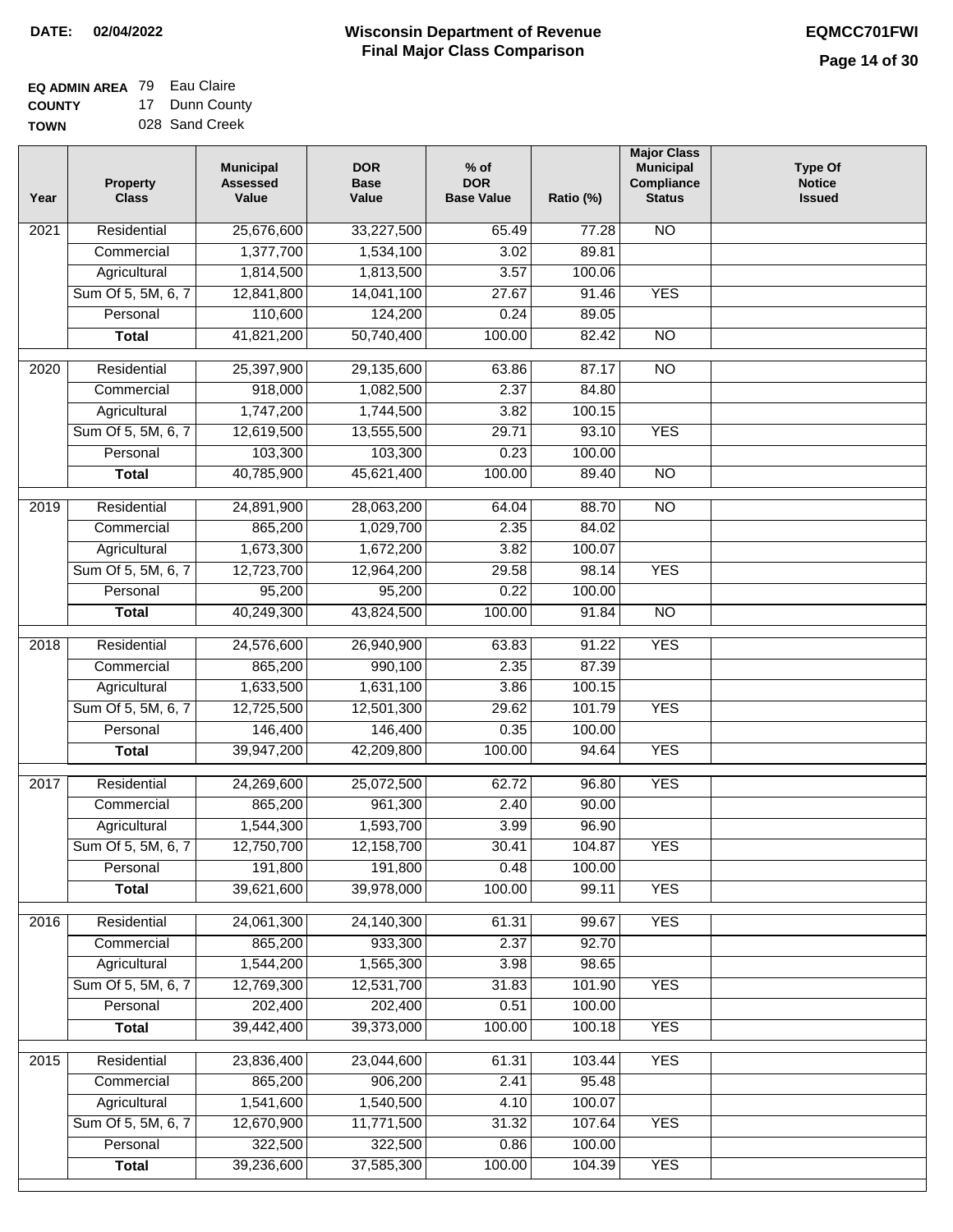#### **EQ ADMIN AREA** 79 Eau Claire **COUNTY** 17 Dunn County

**TOWN** 030 Sheridan

| Year              | <b>Property</b><br><b>Class</b> | <b>Municipal</b><br><b>Assessed</b><br>Value | <b>DOR</b><br><b>Base</b><br>Value | $%$ of<br><b>DOR</b><br><b>Base Value</b> | Ratio (%)      | <b>Major Class</b><br><b>Municipal</b><br>Compliance<br><b>Status</b> | <b>Type Of</b><br><b>Notice</b><br><b>Issued</b> |
|-------------------|---------------------------------|----------------------------------------------|------------------------------------|-------------------------------------------|----------------|-----------------------------------------------------------------------|--------------------------------------------------|
| 2021              | Residential                     | 30,277,100                                   | 29,948,100                         | 59.55                                     | 101.10         | <b>YES</b>                                                            |                                                  |
|                   | Commercial                      | $\Omega$                                     | 0                                  | 0.00                                      | 0.00           |                                                                       |                                                  |
|                   | Agricultural                    | 1,575,300                                    | 1,574,200                          | 3.13                                      | 100.07         |                                                                       |                                                  |
|                   | Sum Of 5, 5M, 6, 7              | 19,664,200                                   | 18,738,300                         | 37.26                                     | 104.94         | <b>YES</b>                                                            |                                                  |
|                   | Personal                        | 33,700                                       | 33,700                             | 0.07                                      | 100.00         |                                                                       |                                                  |
|                   | <b>Total</b>                    | 51,550,300                                   | 50,294,300                         | 100.00                                    | 102.50         | <b>YES</b>                                                            |                                                  |
| $\overline{2020}$ | Residential                     | 21,389,700                                   | 26,363,500                         | 59.24                                     | 81.13          | $\overline{10}$                                                       |                                                  |
|                   | Commercial                      | 0                                            | 0                                  | 0.00                                      | 0.00           |                                                                       |                                                  |
|                   | Agricultural                    | 1,333,000                                    | 1,569,500                          | 3.53                                      | 84.93          |                                                                       |                                                  |
|                   | Sum Of 5, 5M, 6, 7              | 13,739,000                                   | 16,508,800                         | 37.10                                     | 83.22          | $\overline{NO}$                                                       |                                                  |
|                   | Personal                        | 50,100                                       | 58,900                             | 0.13                                      | 85.06          |                                                                       |                                                  |
|                   | <b>Total</b>                    | 36,511,800                                   | 44,500,700                         | 100.00                                    | 82.05          | $\overline{NO}$                                                       | 1st Notice of Non-Compliance                     |
| $\frac{1}{2019}$  | Residential                     | 21,228,200                                   | 24,927,500                         | 57.61                                     | 85.16          | $\overline{NO}$                                                       |                                                  |
|                   | Commercial                      | $\Omega$                                     | $\Omega$                           | 0.00                                      | 0.00           |                                                                       |                                                  |
|                   | Agricultural                    | 1,352,200                                    | 1,504,300                          | 3.48                                      | 89.89          |                                                                       |                                                  |
|                   | Sum Of 5, 5M, 6, 7              | 14,109,700                                   | 16,760,800                         | 38.74                                     | 84.18          | $\overline{NO}$                                                       |                                                  |
|                   | Personal                        | 65,800                                       | 73,100                             | 0.17                                      | 90.01          |                                                                       |                                                  |
|                   | <b>Total</b>                    | 36,755,900                                   | 43,265,700                         | 100.00                                    | 84.95          | $\overline{NO}$                                                       |                                                  |
| 2018              | Residential                     | 21,042,000                                   | 23,324,200                         | 56.01                                     | 90.22          | <b>YES</b>                                                            |                                                  |
|                   | Commercial                      | $\Omega$                                     | 0                                  | 0.00                                      | 0.00           |                                                                       |                                                  |
|                   | Agricultural                    | 1,363,100                                    | 1,467,300                          | 3.52                                      | 92.90          |                                                                       |                                                  |
|                   | Sum Of 5, 5M, 6, 7              | 14,200,100                                   | 16,777,700                         | 40.29                                     | 84.64          | $\overline{10}$                                                       |                                                  |
|                   | Personal                        | 68,100                                       | 73,200                             | 0.18                                      | 93.03          |                                                                       |                                                  |
|                   | <b>Total</b>                    | 36,673,300                                   | 41,642,400                         | 100.00                                    | 88.07          | <b>NO</b>                                                             |                                                  |
| 2017              | Residential                     | 20,322,600                                   | 21,684,600                         | 55.20                                     | 93.72          | <b>YES</b>                                                            |                                                  |
|                   | Commercial                      | 0                                            | $\Omega$                           | 0.00                                      | 0.00           |                                                                       |                                                  |
|                   | Agricultural                    | 1,358,100                                    | 1,430,600                          | 3.64                                      | 94.93          |                                                                       |                                                  |
|                   | Sum Of 5, 5M, 6, 7              | 14,342,800                                   | 16,065,800                         | 40.89                                     | 89.28          | <b>NO</b>                                                             |                                                  |
|                   | Personal                        | 99,400                                       | 104,600                            | 0.27                                      | 95.03          |                                                                       |                                                  |
|                   | <b>Total</b>                    | 36,122,900                                   | 39,285,600                         | 100.00                                    | 91.95          | <b>NO</b>                                                             |                                                  |
|                   | Residential                     |                                              |                                    |                                           |                |                                                                       |                                                  |
| 2016              | Commercial                      | 19,941,000<br>0                              | 20,663,800<br>0                    | 54.48<br>0.00                             | 96.50<br>0.00  | <b>YES</b>                                                            |                                                  |
|                   | Agricultural                    | 1,416,500                                    | 1,415,600                          | 3.73                                      | 100.06         |                                                                       |                                                  |
|                   | Sum Of 5, 5M, 6, 7              | 14,683,300                                   | 15,736,300                         | 41.49                                     | 93.31          | <b>YES</b>                                                            |                                                  |
|                   | Personal                        | 111,300                                      | 111,300                            | 0.29                                      | 100.00         |                                                                       |                                                  |
|                   | <b>Total</b>                    | 36, 152, 100                                 | 37,927,000                         | 100.00                                    | 95.32          | <b>YES</b>                                                            |                                                  |
|                   |                                 |                                              |                                    |                                           |                |                                                                       |                                                  |
| 2015              | Residential                     | 19,572,700                                   | 20,095,200                         | 56.10                                     | 97.40          | <b>YES</b>                                                            |                                                  |
|                   | Commercial<br>Agricultural      | 0<br>1,397,300                               | 0<br>1,393,000                     | 0.00<br>3.89                              | 0.00<br>100.31 |                                                                       |                                                  |
|                   | Sum Of 5, 5M, 6, 7              | 14,640,600                                   | 14,220,200                         | 39.70                                     | 102.96         | <b>YES</b>                                                            |                                                  |
|                   | Personal                        | 112,100                                      | 112,100                            | 0.31                                      | 100.00         |                                                                       |                                                  |
|                   | <b>Total</b>                    | 35,722,700                                   | 35,820,500                         | 100.00                                    | 99.73          | <b>YES</b>                                                            |                                                  |
|                   |                                 |                                              |                                    |                                           |                |                                                                       |                                                  |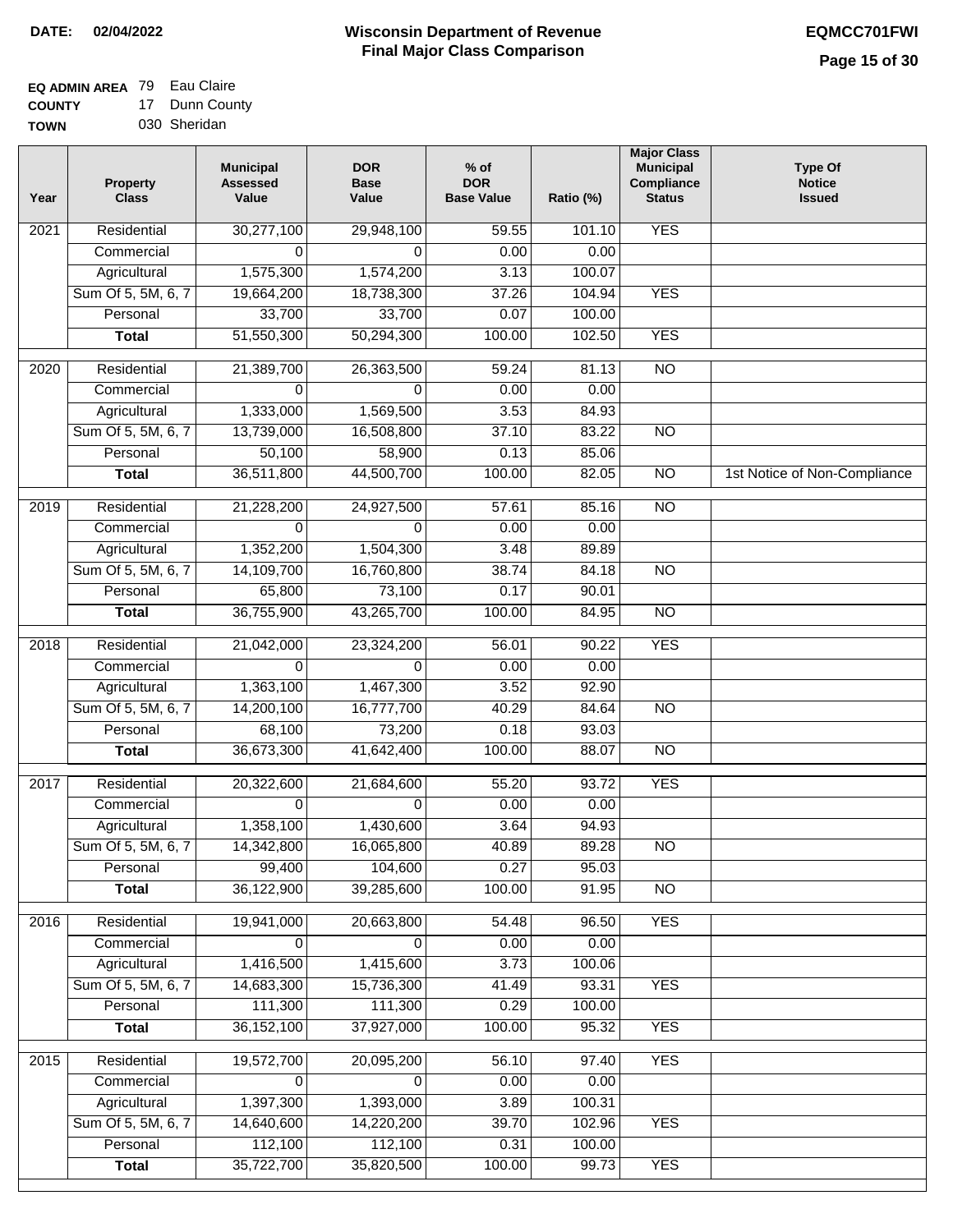#### **Wisconsin Department of Revenue Final Major Class Comparison DATE: 02/04/2022 EQMCC701FWI**

#### **EQ ADMIN AREA** 79 Eau Claire **COUNTY** 17 Dunn County

**TOWN** 032 Sherman

| Year | Property<br><b>Class</b> | <b>Municipal</b><br><b>Assessed</b><br>Value | <b>DOR</b><br><b>Base</b><br>Value | $%$ of<br><b>DOR</b><br><b>Base Value</b> | Ratio (%) | <b>Major Class</b><br><b>Municipal</b><br>Compliance<br><b>Status</b> | <b>Type Of</b><br><b>Notice</b><br><b>Issued</b> |
|------|--------------------------|----------------------------------------------|------------------------------------|-------------------------------------------|-----------|-----------------------------------------------------------------------|--------------------------------------------------|
| 2021 | Residential              | 53,412,500                                   | 76,990,600                         | 81.44                                     | 69.38     | <b>NO</b>                                                             |                                                  |
|      | Commercial               | 476,500                                      | 730,200                            | 0.77                                      | 65.26     |                                                                       |                                                  |
|      | Agricultural             | 1,417,300                                    | 1,886,400                          | 2.00                                      | 75.13     |                                                                       |                                                  |
|      | Sum Of 5, 5M, 6, 7       | 12,968,800                                   | 14,796,000                         | 15.65                                     | 87.65     | $\overline{NO}$                                                       |                                                  |
|      | Personal                 | 102,500                                      | 136,600                            | 0.14                                      | 75.04     |                                                                       |                                                  |
|      | <b>Total</b>             | 68,377,600                                   | 94,539,800                         | 100.00                                    | 72.33     | $\overline{NO}$                                                       | 1st Notice of Non-Compliance                     |
| 2020 | Residential              | 51,184,600                                   | 65,461,200                         | 78.66                                     | 78.19     | $\overline{10}$                                                       |                                                  |
|      | Commercial               | 416,100                                      | 694,400                            | 0.83                                      | 59.92     |                                                                       |                                                  |
|      | Agricultural             | 1,458,700                                    | 1,821,200                          | 2.19                                      | 80.10     |                                                                       |                                                  |
|      | Sum Of 5, 5M, 6, 7       | 13,470,400                                   | 15,097,400                         | 18.14                                     | 89.22     | <b>NO</b>                                                             |                                                  |
|      | Personal                 | 117,200                                      | 146,500                            | 0.18                                      | 80.00     |                                                                       |                                                  |
|      | <b>Total</b>             | 66,647,000                                   | 83,220,700                         | 100.00                                    | 80.08     | <b>NO</b>                                                             |                                                  |
| 2019 | Residential              | 50,087,300                                   | 61,041,300                         | 77.51                                     | 82.05     | $\overline{NO}$                                                       |                                                  |
|      | Commercial               | 306,700                                      | 557,600                            | 0.71                                      | 55.00     |                                                                       |                                                  |
|      | Agricultural             | 1,490,800                                    | 1,755,000                          | 2.23                                      | 84.95     |                                                                       |                                                  |
|      | Sum Of 5, 5M, 6, 7       | 13,903,700                                   | 15,231,100                         | 19.34                                     | 91.28     | <b>YES</b>                                                            |                                                  |
|      | Personal                 | 140,200                                      | 165,000                            | 0.21                                      | 84.97     |                                                                       |                                                  |
|      | <b>Total</b>             | 65,928,700                                   | 78,750,000                         | 100.00                                    | 83.72     | $\overline{NO}$                                                       |                                                  |
| 2018 | Residential              | 49,763,100                                   | 57,227,000                         | 77.35                                     | 86.96     | $\overline{NO}$                                                       |                                                  |
|      | Commercial               | 306,700                                      | 536,100                            | 0.72                                      | 57.21     |                                                                       |                                                  |
|      | Agricultural             | 1,620,200                                    | 1,703,400                          | 2.30                                      | 95.12     |                                                                       |                                                  |
|      | Sum Of 5, 5M, 6, 7       | 13,742,400                                   | 14,438,200                         | 19.52                                     | 95.18     | <b>YES</b>                                                            |                                                  |
|      | Personal                 | 73,700                                       | 77,600                             | 0.10                                      | 94.97     |                                                                       |                                                  |
|      | <b>Total</b>             | 65,506,100                                   | 73,982,300                         | 100.00                                    | 88.54     | $\overline{10}$                                                       |                                                  |
| 2017 | Residential              | 48,921,400                                   | 53,144,700                         | 77.55                                     | 92.05     | <b>YES</b>                                                            |                                                  |
|      | Commercial               | 196,500                                      | 407,900                            | 0.60                                      | 48.17     |                                                                       |                                                  |
|      | Agricultural             | 1,587,500                                    | 1,669,600                          | 2.44                                      | 95.08     |                                                                       |                                                  |
|      | Sum Of 5, 5M, 6, 7       | 13,658,800                                   | 13,164,500                         | 19.21                                     | 103.75    | <b>YES</b>                                                            |                                                  |
|      | Personal                 | 137,300                                      | 144,500                            | 0.21                                      | 95.02     |                                                                       |                                                  |
|      | <b>Total</b>             | 64,501,500                                   | 68,531,200                         | 100.00                                    | 94.12     | <b>YES</b>                                                            |                                                  |
| 2016 | Residential              | 48,420,500                                   | 51,014,300                         | 75.82                                     | 94.92     | <b>YES</b>                                                            |                                                  |
|      | Commercial               | 196,500                                      | 396,000                            | 0.59                                      | 49.62     |                                                                       |                                                  |
|      | Agricultural             | 1,560,400                                    | 1,642,300                          | 2.44                                      | 95.01     |                                                                       |                                                  |
|      | Sum Of 5, 5M, 6, 7       | 13,811,100                                   | 14,069,700                         | 20.91                                     | 98.16     | <b>YES</b>                                                            |                                                  |
|      | Personal                 | 152,600                                      | 160,600                            | 0.24                                      | 95.02     |                                                                       |                                                  |
|      | <b>Total</b>             | 64, 141, 100                                 | 67,282,900                         | 100.00                                    | 95.33     | <b>YES</b>                                                            |                                                  |
| 2015 | Residential              | 47,790,300                                   | 48,415,200                         | 74.99                                     | 98.71     | <b>YES</b>                                                            |                                                  |
|      | Commercial               | 196,500                                      | 396,000                            | 0.61                                      | 49.62     |                                                                       |                                                  |
|      | Agricultural             | 1,629,700                                    | 1,626,200                          | 2.52                                      | 100.22    |                                                                       |                                                  |
|      | Sum Of 5, 5M, 6, 7       | 13,710,200                                   | 13,963,900                         | 21.63                                     | 98.18     | <b>YES</b>                                                            |                                                  |
|      | Personal                 | 161,000                                      | 161,000                            | 0.25                                      | 100.00    |                                                                       |                                                  |
|      | <b>Total</b>             | 63,487,700                                   | 64,562,300                         | 100.00                                    | 98.34     | <b>YES</b>                                                            |                                                  |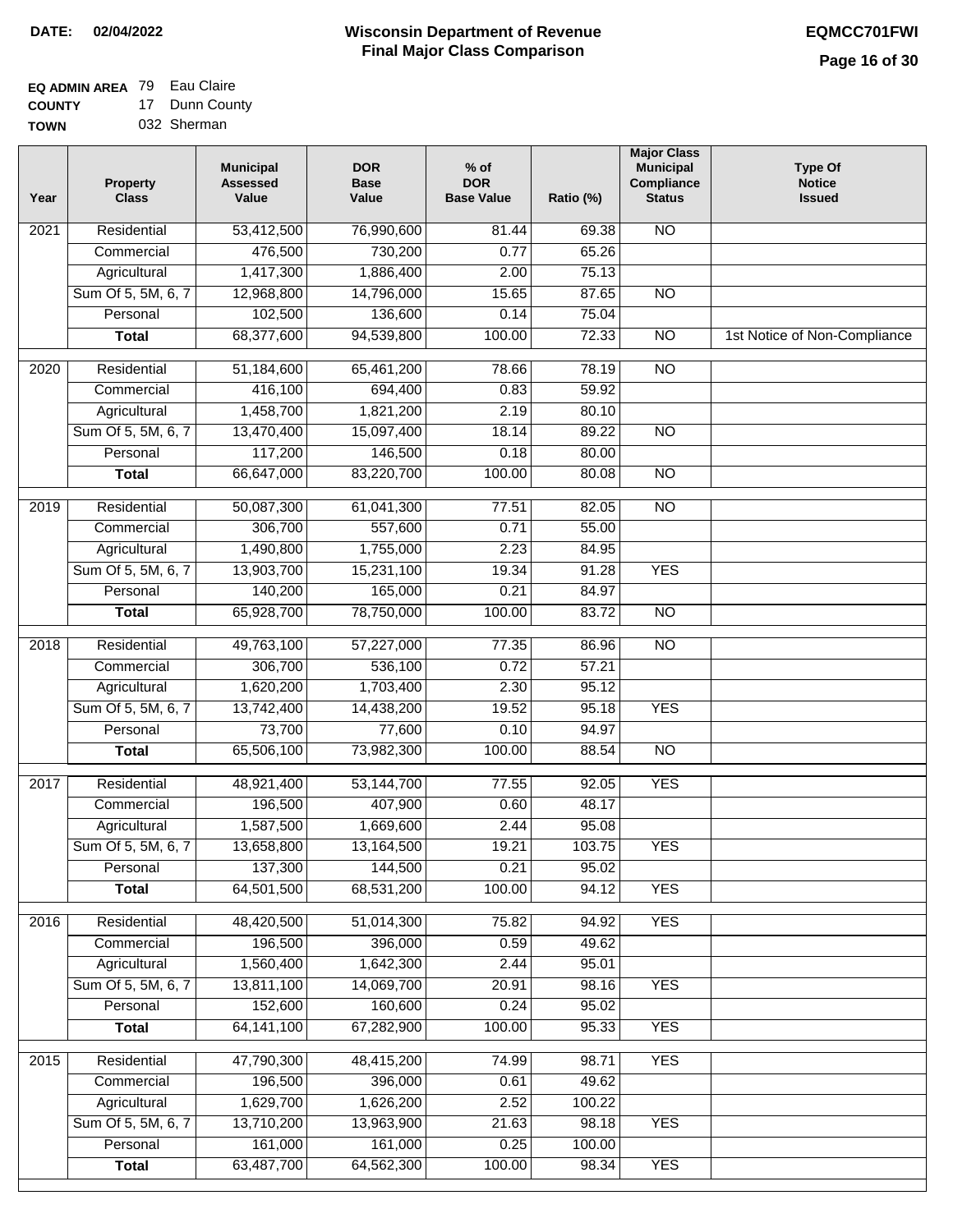| EQ ADMIN AREA 79 | Eau Claire       |
|------------------|------------------|
| <b>COUNTY</b>    | 17 Dunn County   |
| <b>TOWN</b>      | 034 Spring Brook |

| Year | <b>Property</b><br><b>Class</b> | <b>Municipal</b><br><b>Assessed</b><br>Value | <b>DOR</b><br><b>Base</b><br>Value | $%$ of<br><b>DOR</b><br><b>Base Value</b> | Ratio (%) | <b>Major Class</b><br><b>Municipal</b><br>Compliance<br><b>Status</b> | <b>Type Of</b><br><b>Notice</b><br><b>Issued</b> |
|------|---------------------------------|----------------------------------------------|------------------------------------|-------------------------------------------|-----------|-----------------------------------------------------------------------|--------------------------------------------------|
| 2021 | Residential                     | 106,462,300                                  | 134, 185, 900                      | 81.87                                     | 79.34     | N <sub>O</sub>                                                        |                                                  |
|      | Commercial                      | 1,157,000                                    | 1,399,000                          | 0.85                                      | 82.70     |                                                                       |                                                  |
|      | Agricultural                    | 4,146,900                                    | 4,404,100                          | 2.69                                      | 94.16     |                                                                       |                                                  |
|      | Sum Of 5, 5M, 6, 7              | 21,624,800                                   | 23,803,200                         | 14.52                                     | 90.85     | <b>YES</b>                                                            |                                                  |
|      | Personal                        | 102,200                                      | 106,500                            | 0.06                                      | 95.96     |                                                                       |                                                  |
|      | <b>Total</b>                    | 133,493,200                                  | 163,898,700                        | 100.00                                    | 81.45     | $\overline{NO}$                                                       | 1st Notice of Non-Compliance                     |
| 2020 | Residential                     | 104,948,400                                  | 125,512,000                        | 83.02                                     | 83.62     | $\overline{NO}$                                                       |                                                  |
|      | Commercial                      | 1,157,000                                    | 1,488,300                          | 0.98                                      | 77.74     |                                                                       |                                                  |
|      | Agricultural                    | 3,899,600                                    | 4,240,900                          | 2.81                                      | 91.95     |                                                                       |                                                  |
|      | Sum Of 5, 5M, 6, 7              | 18,548,600                                   | 19,808,100                         | 13.10                                     | 93.64     | <b>YES</b>                                                            |                                                  |
|      | Personal                        | 122,700                                      | 127,800                            | 0.08                                      | 96.01     |                                                                       |                                                  |
|      | <b>Total</b>                    | 128,676,300                                  | 151, 177, 100                      | 100.00                                    | 85.12     | $\overline{NO}$                                                       |                                                  |
|      |                                 |                                              |                                    |                                           |           |                                                                       |                                                  |
| 2019 | Residential                     | 103,095,400                                  | 126, 134, 500                      | 83.74                                     | 81.73     | <b>NO</b>                                                             |                                                  |
|      | Commercial                      | 1,142,800                                    | 1,481,800                          | 0.98                                      | 77.12     |                                                                       |                                                  |
|      | Agricultural                    | 3,705,700                                    | 4,075,300                          | 2.71                                      | 90.93     |                                                                       |                                                  |
|      | Sum Of 5, 5M, 6, 7              | 18,220,400                                   | 18,819,400                         | 12.49                                     | 96.82     | <b>YES</b>                                                            |                                                  |
|      | Personal                        | 109,200                                      | 113,700                            | 0.08                                      | 96.04     |                                                                       |                                                  |
|      | <b>Total</b>                    | 126,273,500                                  | 150,624,700                        | 100.00                                    | 83.83     | <b>NO</b>                                                             |                                                  |
| 2018 | Residential                     | 101,931,700                                  | 114,726,200                        | 82.92                                     | 88.85     | $\overline{NO}$                                                       |                                                  |
|      | Commercial                      | 1,142,400                                    | 1,423,100                          | 1.03                                      | 80.28     |                                                                       |                                                  |
|      | Agricultural                    | 3,704,000                                    | 3,952,400                          | 2.86                                      | 93.72     |                                                                       |                                                  |
|      | Sum Of 5, 5M, 6, 7              | 18,168,800                                   | 18,133,600                         | 13.11                                     | 100.19    | <b>YES</b>                                                            |                                                  |
|      | Personal                        | 111,100                                      | 115,800                            | 0.08                                      | 95.94     |                                                                       |                                                  |
|      | <b>Total</b>                    | 125,058,000                                  | 138,351,100                        | 100.00                                    | 90.39     | <b>NO</b>                                                             |                                                  |
| 2017 | Residential                     | 101,219,700                                  | 104,806,400                        | 81.72                                     | 96.58     | <b>YES</b>                                                            |                                                  |
|      | Commercial                      | 1,142,400                                    | 1,381,600                          | 1.08                                      | 82.69     |                                                                       |                                                  |
|      | Agricultural                    | 3,858,900                                    | 3,858,200                          | 3.01                                      | 100.02    |                                                                       |                                                  |
|      | Sum Of 5, 5M, 6, 7              | 18,199,000                                   | 17,547,100                         | 13.68                                     | 103.72    | <b>YES</b>                                                            |                                                  |
|      | Personal                        | 634,300                                      | 660,800                            | 0.52                                      | 95.99     |                                                                       |                                                  |
|      | <b>Total</b>                    | 125,054,300                                  | 128,254,100                        | 100.00                                    | 97.51     | <b>YES</b>                                                            |                                                  |
| 2016 | Residential                     | 91,061,200                                   | 97,576,400                         | 80.79                                     | 93.32     | <b>YES</b>                                                            |                                                  |
|      | Commercial                      | 1,291,900                                    | 1,501,600                          | 1.24                                      | 86.03     |                                                                       |                                                  |
|      | Agricultural                    | 4,256,900                                    | 3,813,600                          | 3.16                                      | 111.62    |                                                                       |                                                  |
|      | Sum Of 5, 5M, 6, 7              | 20,209,200                                   | 17,223,700                         | 14.26                                     | 117.33    | N <sub>O</sub>                                                        |                                                  |
|      | Personal                        | 638,500                                      | 665,100                            | 0.55                                      | 96.00     |                                                                       |                                                  |
|      | <b>Total</b>                    | 117,457,700                                  | 120,780,400                        | 100.00                                    | 97.25     | $\overline{NO}$                                                       | 2nd Notice of Non-Compliance                     |
| 2015 | Residential                     | 89,366,100                                   | 95,654,000                         | 80.69                                     | 93.43     | <b>YES</b>                                                            |                                                  |
|      | Commercial                      | 1,186,500                                    | 1,384,500                          | 1.17                                      | 85.70     |                                                                       |                                                  |
|      | Agricultural                    | 4,260,200                                    | 3,766,400                          | 3.18                                      | 113.11    |                                                                       |                                                  |
|      | Sum Of 5, 5M, 6, 7              | 19,655,900                                   | 17,178,300                         | 14.49                                     | 114.42    | <b>NO</b>                                                             |                                                  |
|      | Personal                        | 576,400                                      | 563,400                            | 0.48                                      | 102.31    |                                                                       |                                                  |
|      | <b>Total</b>                    | 115,045,100                                  | 118,546,600                        | 100.00                                    | 97.05     | $\overline{NO}$                                                       | <b>Training Notice</b>                           |
|      |                                 |                                              |                                    |                                           |           |                                                                       |                                                  |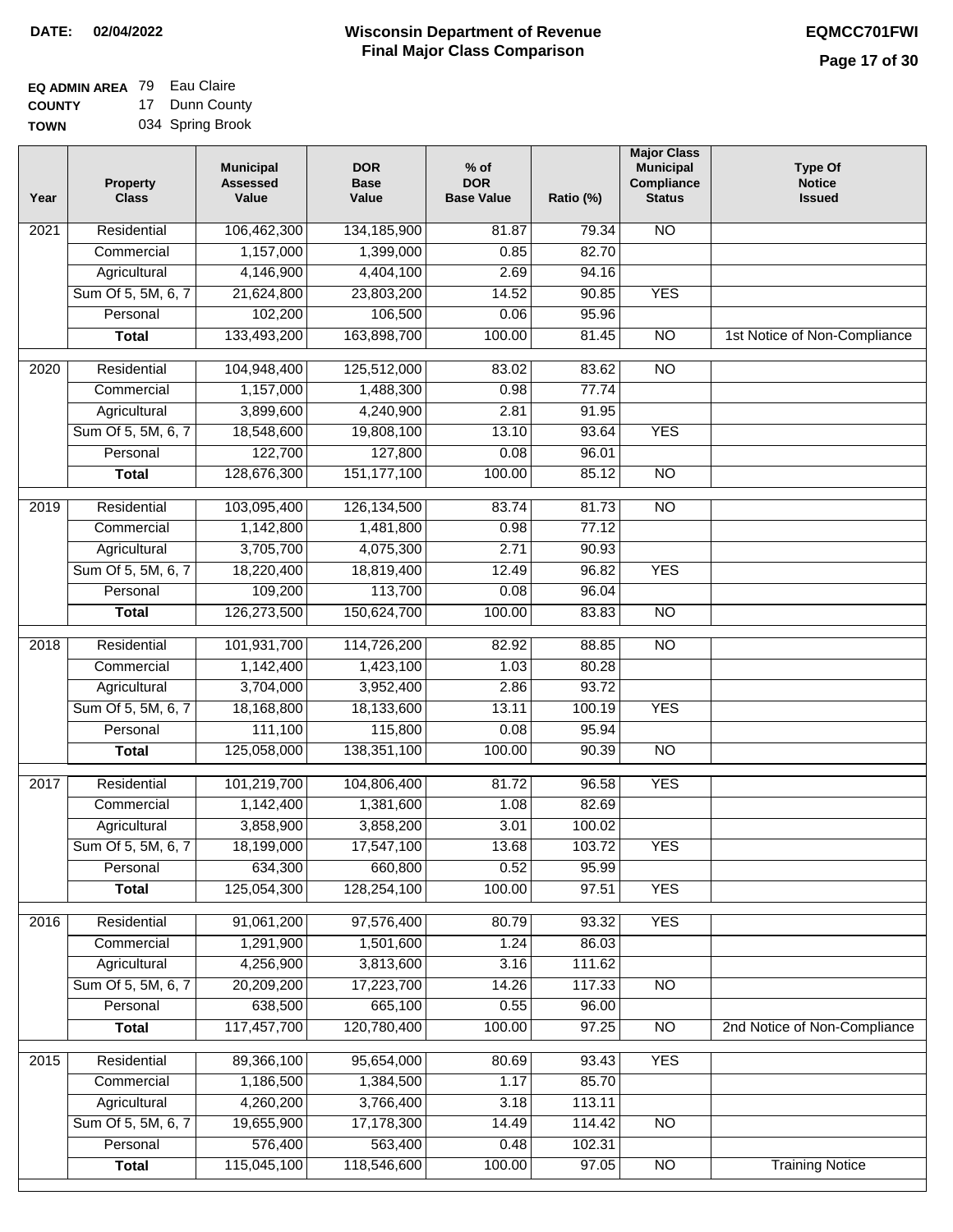#### **EQ ADMIN AREA** 79 Eau Claire **COUNTY** 17 Dunn County

**TOWN** 036 Stanton

| Year              | <b>Property</b><br><b>Class</b> | <b>Municipal</b><br><b>Assessed</b><br>Value | <b>DOR</b><br><b>Base</b><br>Value | % of<br><b>DOR</b><br><b>Base Value</b> | Ratio (%) | <b>Major Class</b><br><b>Municipal</b><br>Compliance<br><b>Status</b> | <b>Type Of</b><br><b>Notice</b><br><b>Issued</b> |
|-------------------|---------------------------------|----------------------------------------------|------------------------------------|-----------------------------------------|-----------|-----------------------------------------------------------------------|--------------------------------------------------|
| $\overline{202}1$ | Residential                     | 37,796,700                                   | 49,126,300                         | 68.58                                   | 76.94     | N <sub>O</sub>                                                        |                                                  |
|                   | Commercial                      | 232,100                                      | 244,800                            | 0.34                                    | 94.81     |                                                                       |                                                  |
|                   | Agricultural                    | 1,274,900                                    | 1,593,900                          | 2.22                                    | 79.99     |                                                                       |                                                  |
|                   | Sum Of 5, 5M, 6, 7              | 18,118,600                                   | 20,565,700                         | 28.71                                   | 88.10     | $\overline{NO}$                                                       |                                                  |
|                   | Personal                        | 85,700                                       | 107,100                            | 0.15                                    | 80.02     |                                                                       |                                                  |
|                   | <b>Total</b>                    | 57,508,000                                   | 71,637,800                         | 100.00                                  | 80.28     | $\overline{NO}$                                                       |                                                  |
| 2020              | Residential                     | 37,358,200                                   | 42,991,800                         | 65.84                                   | 86.90     | $\overline{NO}$                                                       |                                                  |
|                   | Commercial                      | 250,200                                      | 280,700                            | 0.43                                    | 89.13     |                                                                       |                                                  |
|                   | Agricultural                    | 1,462,400                                    | 1,539,600                          | 2.36                                    | 94.99     |                                                                       |                                                  |
|                   | Sum Of 5, 5M, 6, 7              | 18,286,800                                   | 20,341,300                         | 31.15                                   | 89.90     | $\overline{NO}$                                                       |                                                  |
|                   | Personal                        | 139,700                                      | 147,100                            | 0.23                                    | 94.97     |                                                                       |                                                  |
|                   | <b>Total</b>                    | 57,497,300                                   | 65,300,500                         | 100.00                                  | 88.05     | $\overline{NO}$                                                       |                                                  |
| 2019              | Residential                     | 37,235,800                                   | 40,761,800                         | 65.78                                   | 91.35     | <b>YES</b>                                                            |                                                  |
|                   | Commercial                      | 250,200                                      | 280,700                            | 0.45                                    | 89.13     |                                                                       |                                                  |
|                   | Agricultural                    | 1,412,500                                    | 1,482,700                          | 2.39                                    | 95.27     |                                                                       |                                                  |
|                   | Sum Of 5, 5M, 6, 7              | 18,067,200                                   | 19,290,800                         | 31.13                                   | 93.66     | <b>YES</b>                                                            |                                                  |
|                   | Personal                        | 142,200                                      | 149,700                            | 0.24                                    | 94.99     |                                                                       |                                                  |
|                   | <b>Total</b>                    | 57,107,900                                   | 61,965,700                         | 100.00                                  | 92.16     | <b>YES</b>                                                            |                                                  |
| 2018              | Residential                     | 36,910,700                                   | 38,129,900                         | 64.80                                   | 96.80     | <b>YES</b>                                                            |                                                  |
|                   | Commercial                      | 250,200                                      | 269,900                            | 0.46                                    | 92.70     |                                                                       |                                                  |
|                   | Agricultural                    | 1,449,000                                    | 1,448,900                          | 2.46                                    | 100.01    |                                                                       |                                                  |
|                   | Sum Of 5, 5M, 6, 7              | 17,940,800                                   | 18,870,100                         | 32.07                                   | 95.08     | <b>YES</b>                                                            |                                                  |
|                   | Personal                        | 126,500                                      | 126,500                            | 0.21                                    | 100.00    |                                                                       |                                                  |
|                   | <b>Total</b>                    | 56,677,200                                   | 58,845,300                         | 100.00                                  | 96.32     | <b>YES</b>                                                            |                                                  |
| 2017              | Residential                     | 36,444,900                                   | 36, 163, 100                       | 64.49                                   | 100.78    | <b>YES</b>                                                            |                                                  |
|                   | Commercial                      | 250,200                                      | 262,100                            | 0.47                                    | 95.46     |                                                                       |                                                  |
|                   | Agricultural                    | 1,481,700                                    | 1,413,900                          | 2.52                                    | 104.80    |                                                                       |                                                  |
|                   | Sum Of 5, 5M, 6, 7              | 17,925,700                                   | 17,899,100                         | 31.92                                   | 100.15    | <b>YES</b>                                                            |                                                  |
|                   | Personal                        | 358,500                                      | 341,500                            | 0.61                                    | 104.98    |                                                                       |                                                  |
|                   | <b>Total</b>                    | 56,461,000                                   | 56,079,700                         | 100.00                                  | 100.68    | <b>YES</b>                                                            |                                                  |
| 2016              | Residential                     | 35,598,400                                   | 33,632,000                         | 63.08                                   | 105.85    | <b>YES</b>                                                            |                                                  |
|                   | Commercial                      | 252,200                                      | 256,500                            | 0.48                                    | 98.32     |                                                                       |                                                  |
|                   | Agricultural                    | 1,494,100                                    | 1,410,500                          | 2.65                                    | 105.93    |                                                                       |                                                  |
|                   | Sum Of 5, 5M, 6, 7              | 18,365,200                                   | 17,629,900                         | 33.07                                   | 104.17    | <b>YES</b>                                                            |                                                  |
|                   | Personal                        | 409,000                                      | 385,900                            | 0.72                                    | 105.99    |                                                                       |                                                  |
|                   | <b>Total</b>                    | 56,118,900                                   | 53,314,800                         | 100.00                                  | 105.26    | <b>YES</b>                                                            |                                                  |
| 2015              | Residential                     | 35,111,500                                   | 31,743,700                         | 62.21                                   | 110.61    | <b>NO</b>                                                             |                                                  |
|                   | Commercial                      | 484,100                                      | 479,400                            | 0.94                                    | 100.98    |                                                                       |                                                  |
|                   | Agricultural                    | 1,530,200                                    | 1,392,600                          | 2.73                                    | 109.88    |                                                                       |                                                  |
|                   | Sum Of 5, 5M, 6, 7              | 19,566,700                                   | 17,056,200                         | 33.42                                   | 114.72    | $\overline{NO}$                                                       |                                                  |
|                   | Personal                        | 393,100                                      | 357,300                            | 0.70                                    | 110.02    |                                                                       |                                                  |
|                   | <b>Total</b>                    | 57,085,600                                   | 51,029,200                         | 100.00                                  | 111.87    | N <sub>O</sub>                                                        | <b>Non-Compliance Notice</b>                     |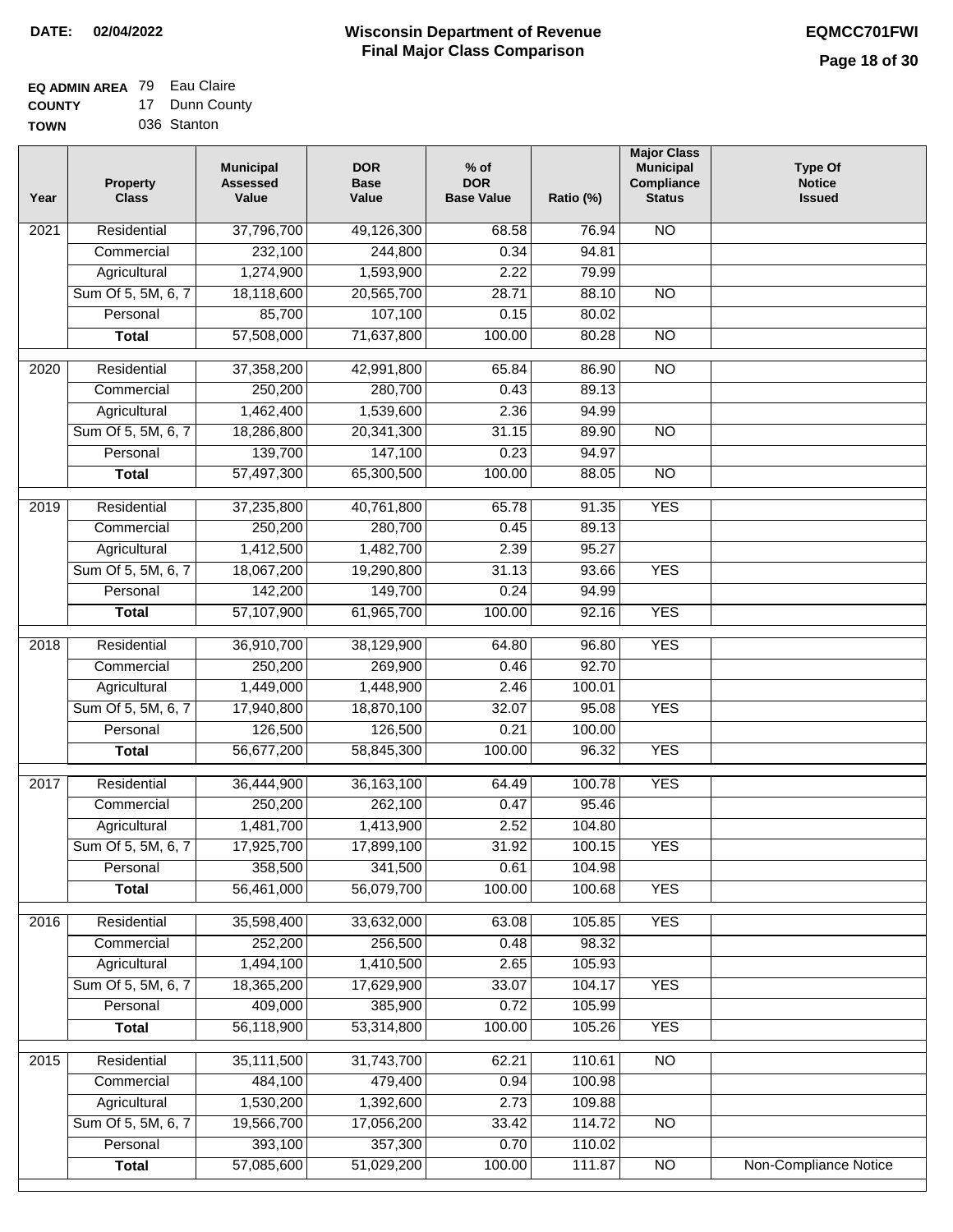#### **EQ ADMIN AREA** 79 Eau Claire **COUNTY** 17 Dunn County

**TOWN** 038 Tainter

| 260,615,000<br><b>YES</b><br>Residential<br>261,859,800<br>91.97<br>99.52<br>2021<br>4,510,800<br>5,532,500<br>81.53<br>Commercial<br>1.94<br>1,728,800<br>Agricultural<br>1,726,600<br>100.13<br>0.61<br>Sum Of 5, 5M, 6, 7<br>15,711,100<br>15,537,700<br>5.46<br>101.12<br>Personal<br>78,600<br>78,600<br>0.03<br>100.00<br>282,644,300<br>284,735,200<br>100.00<br><b>YES</b><br>99.27<br><b>Total</b><br>$\frac{1}{2020}$<br>Residential<br>186,557,900<br>239,122,900<br>91.29<br>78.02<br>$\overline{NO}$<br>2.25<br>Commercial<br>3,521,200<br>5,885,600<br>59.83<br>Agricultural<br>1,470,100<br>1,671,800<br>0.64<br>87.94<br>Sum Of 5, 5M, 6, 7<br>15,146,000<br>5.78<br>89.66<br>13,579,300<br>113,100<br>Personal<br>88,300<br>0.04<br>78.07<br>$\overline{NO}$<br><b>Total</b><br>205,216,800<br>261,939,400<br>100.00<br>78.35<br>$\overline{NO}$<br>$\frac{1}{2019}$<br>Residential<br>185,240,000<br>223,991,800<br>82.70<br>90.89<br>Commercial<br>3,562,200<br>5,954,500<br>2.42<br>59.82<br>1,409,700<br>1,602,900<br>87.95<br>Agricultural<br>0.65<br>Sum Of 5, 5M, 6, 7<br>13,610,500<br>14,777,200<br>6.00<br>92.10<br>93,700<br>Personal<br>106,600<br>0.04<br>87.90<br>203,916,100<br>246,433,000<br>100.00<br>82.75<br>$\overline{NO}$<br><b>Total</b><br>184,265,300<br>$\overline{NO}$<br>2018<br>Residential<br>206,283,200<br>90.59<br>89.33<br>2.51<br>Commercial<br>3,561,700<br>5,715,100<br>62.32<br>1,565,600<br>1,566,400<br>0.69<br>99.95<br>Agricultural<br>Sum Of 5, 5M, 6, 7<br>14,045,300<br>6.17<br>95.54<br>13,418,200<br>104,000<br>104,000<br>0.05<br>100.00<br>Personal<br>202,914,800<br>227,714,000<br>100.00<br>89.11<br>$\overline{NO}$<br><b>Total</b><br><b>YES</b><br>Residential<br>182,765,100<br>195,129,300<br>90.58<br>2017<br>93.66<br>3,562,300<br>5,548,700<br>2.58<br>64.20<br>Commercial<br>1,521,200<br>1,522,400<br>0.71<br>99.92<br>Agricultural<br>Sum Of 5, 5M, 6, 7<br>13,740,400<br>13,149,900<br>6.10<br>104.49<br>Personal<br>81,900<br>81,900<br>0.04<br>100.00<br>201,670,900<br>215,432,200<br>100.00<br>93.61<br><b>YES</b><br><b>Total</b><br><b>YES</b><br>2016<br>Residential<br>182,091,000<br>190,232,000<br>90.16<br>95.72<br>3,602,300<br>2.55<br>66.87<br>Commercial<br>5,387,100<br>1,500,400<br>1,498,800<br>0.71<br>100.11<br>Agricultural<br>Sum Of 5, 5M, 6, 7<br>13,797,500<br>13,784,700<br>6.53<br>100.09<br>95,000<br>95,000<br>Personal<br>0.05<br>100.00<br>201,086,200<br>210,997,600<br><b>Total</b><br>100.00<br>95.30<br><b>YES</b><br>2015<br>180,600,900<br>181,482,600<br><b>YES</b><br>Residential<br>89.68<br>99.51<br>4,415,300<br>5,387,100<br>2.66<br>Commercial<br>81.96<br>1,479,800<br>1,478,300<br>0.73<br>100.10<br>Agricultural<br>Sum Of 5, 5M, 6, 7<br>13,544,100<br>13,918,400<br>97.31<br><b>YES</b><br>6.88<br>107,100<br>107,100<br>Personal<br>0.05<br>100.00<br>200, 147, 200<br>202,373,500<br>100.00<br><b>YES</b><br>98.90<br><b>Total</b> | Year | <b>Property</b><br><b>Class</b> | <b>Municipal</b><br><b>Assessed</b><br>Value | <b>DOR</b><br><b>Base</b><br>Value | $%$ of<br><b>DOR</b><br><b>Base Value</b> | Ratio (%) | <b>Major Class</b><br><b>Municipal</b><br>Compliance<br><b>Status</b> | <b>Type Of</b><br><b>Notice</b><br><b>Issued</b> |
|-------------------------------------------------------------------------------------------------------------------------------------------------------------------------------------------------------------------------------------------------------------------------------------------------------------------------------------------------------------------------------------------------------------------------------------------------------------------------------------------------------------------------------------------------------------------------------------------------------------------------------------------------------------------------------------------------------------------------------------------------------------------------------------------------------------------------------------------------------------------------------------------------------------------------------------------------------------------------------------------------------------------------------------------------------------------------------------------------------------------------------------------------------------------------------------------------------------------------------------------------------------------------------------------------------------------------------------------------------------------------------------------------------------------------------------------------------------------------------------------------------------------------------------------------------------------------------------------------------------------------------------------------------------------------------------------------------------------------------------------------------------------------------------------------------------------------------------------------------------------------------------------------------------------------------------------------------------------------------------------------------------------------------------------------------------------------------------------------------------------------------------------------------------------------------------------------------------------------------------------------------------------------------------------------------------------------------------------------------------------------------------------------------------------------------------------------------------------------------------------------------------------------------------------------------------------------------------------------------------------------------------------------------------------------------------------------------------------------------------------------------------------------------------------------------------------------------------------------------------------------------------------------------------------------------------------------------------------------|------|---------------------------------|----------------------------------------------|------------------------------------|-------------------------------------------|-----------|-----------------------------------------------------------------------|--------------------------------------------------|
|                                                                                                                                                                                                                                                                                                                                                                                                                                                                                                                                                                                                                                                                                                                                                                                                                                                                                                                                                                                                                                                                                                                                                                                                                                                                                                                                                                                                                                                                                                                                                                                                                                                                                                                                                                                                                                                                                                                                                                                                                                                                                                                                                                                                                                                                                                                                                                                                                                                                                                                                                                                                                                                                                                                                                                                                                                                                                                                                                                         |      |                                 |                                              |                                    |                                           |           |                                                                       |                                                  |
|                                                                                                                                                                                                                                                                                                                                                                                                                                                                                                                                                                                                                                                                                                                                                                                                                                                                                                                                                                                                                                                                                                                                                                                                                                                                                                                                                                                                                                                                                                                                                                                                                                                                                                                                                                                                                                                                                                                                                                                                                                                                                                                                                                                                                                                                                                                                                                                                                                                                                                                                                                                                                                                                                                                                                                                                                                                                                                                                                                         |      |                                 |                                              |                                    |                                           |           |                                                                       |                                                  |
|                                                                                                                                                                                                                                                                                                                                                                                                                                                                                                                                                                                                                                                                                                                                                                                                                                                                                                                                                                                                                                                                                                                                                                                                                                                                                                                                                                                                                                                                                                                                                                                                                                                                                                                                                                                                                                                                                                                                                                                                                                                                                                                                                                                                                                                                                                                                                                                                                                                                                                                                                                                                                                                                                                                                                                                                                                                                                                                                                                         |      |                                 |                                              |                                    |                                           |           |                                                                       |                                                  |
|                                                                                                                                                                                                                                                                                                                                                                                                                                                                                                                                                                                                                                                                                                                                                                                                                                                                                                                                                                                                                                                                                                                                                                                                                                                                                                                                                                                                                                                                                                                                                                                                                                                                                                                                                                                                                                                                                                                                                                                                                                                                                                                                                                                                                                                                                                                                                                                                                                                                                                                                                                                                                                                                                                                                                                                                                                                                                                                                                                         |      |                                 |                                              |                                    |                                           |           |                                                                       |                                                  |
|                                                                                                                                                                                                                                                                                                                                                                                                                                                                                                                                                                                                                                                                                                                                                                                                                                                                                                                                                                                                                                                                                                                                                                                                                                                                                                                                                                                                                                                                                                                                                                                                                                                                                                                                                                                                                                                                                                                                                                                                                                                                                                                                                                                                                                                                                                                                                                                                                                                                                                                                                                                                                                                                                                                                                                                                                                                                                                                                                                         |      |                                 |                                              |                                    |                                           |           |                                                                       |                                                  |
|                                                                                                                                                                                                                                                                                                                                                                                                                                                                                                                                                                                                                                                                                                                                                                                                                                                                                                                                                                                                                                                                                                                                                                                                                                                                                                                                                                                                                                                                                                                                                                                                                                                                                                                                                                                                                                                                                                                                                                                                                                                                                                                                                                                                                                                                                                                                                                                                                                                                                                                                                                                                                                                                                                                                                                                                                                                                                                                                                                         |      |                                 |                                              |                                    |                                           |           |                                                                       |                                                  |
|                                                                                                                                                                                                                                                                                                                                                                                                                                                                                                                                                                                                                                                                                                                                                                                                                                                                                                                                                                                                                                                                                                                                                                                                                                                                                                                                                                                                                                                                                                                                                                                                                                                                                                                                                                                                                                                                                                                                                                                                                                                                                                                                                                                                                                                                                                                                                                                                                                                                                                                                                                                                                                                                                                                                                                                                                                                                                                                                                                         |      |                                 |                                              |                                    |                                           |           |                                                                       |                                                  |
|                                                                                                                                                                                                                                                                                                                                                                                                                                                                                                                                                                                                                                                                                                                                                                                                                                                                                                                                                                                                                                                                                                                                                                                                                                                                                                                                                                                                                                                                                                                                                                                                                                                                                                                                                                                                                                                                                                                                                                                                                                                                                                                                                                                                                                                                                                                                                                                                                                                                                                                                                                                                                                                                                                                                                                                                                                                                                                                                                                         |      |                                 |                                              |                                    |                                           |           |                                                                       |                                                  |
|                                                                                                                                                                                                                                                                                                                                                                                                                                                                                                                                                                                                                                                                                                                                                                                                                                                                                                                                                                                                                                                                                                                                                                                                                                                                                                                                                                                                                                                                                                                                                                                                                                                                                                                                                                                                                                                                                                                                                                                                                                                                                                                                                                                                                                                                                                                                                                                                                                                                                                                                                                                                                                                                                                                                                                                                                                                                                                                                                                         |      |                                 |                                              |                                    |                                           |           |                                                                       |                                                  |
|                                                                                                                                                                                                                                                                                                                                                                                                                                                                                                                                                                                                                                                                                                                                                                                                                                                                                                                                                                                                                                                                                                                                                                                                                                                                                                                                                                                                                                                                                                                                                                                                                                                                                                                                                                                                                                                                                                                                                                                                                                                                                                                                                                                                                                                                                                                                                                                                                                                                                                                                                                                                                                                                                                                                                                                                                                                                                                                                                                         |      |                                 |                                              |                                    |                                           |           |                                                                       |                                                  |
|                                                                                                                                                                                                                                                                                                                                                                                                                                                                                                                                                                                                                                                                                                                                                                                                                                                                                                                                                                                                                                                                                                                                                                                                                                                                                                                                                                                                                                                                                                                                                                                                                                                                                                                                                                                                                                                                                                                                                                                                                                                                                                                                                                                                                                                                                                                                                                                                                                                                                                                                                                                                                                                                                                                                                                                                                                                                                                                                                                         |      |                                 |                                              |                                    |                                           |           |                                                                       |                                                  |
|                                                                                                                                                                                                                                                                                                                                                                                                                                                                                                                                                                                                                                                                                                                                                                                                                                                                                                                                                                                                                                                                                                                                                                                                                                                                                                                                                                                                                                                                                                                                                                                                                                                                                                                                                                                                                                                                                                                                                                                                                                                                                                                                                                                                                                                                                                                                                                                                                                                                                                                                                                                                                                                                                                                                                                                                                                                                                                                                                                         |      |                                 |                                              |                                    |                                           |           |                                                                       |                                                  |
|                                                                                                                                                                                                                                                                                                                                                                                                                                                                                                                                                                                                                                                                                                                                                                                                                                                                                                                                                                                                                                                                                                                                                                                                                                                                                                                                                                                                                                                                                                                                                                                                                                                                                                                                                                                                                                                                                                                                                                                                                                                                                                                                                                                                                                                                                                                                                                                                                                                                                                                                                                                                                                                                                                                                                                                                                                                                                                                                                                         |      |                                 |                                              |                                    |                                           |           |                                                                       |                                                  |
|                                                                                                                                                                                                                                                                                                                                                                                                                                                                                                                                                                                                                                                                                                                                                                                                                                                                                                                                                                                                                                                                                                                                                                                                                                                                                                                                                                                                                                                                                                                                                                                                                                                                                                                                                                                                                                                                                                                                                                                                                                                                                                                                                                                                                                                                                                                                                                                                                                                                                                                                                                                                                                                                                                                                                                                                                                                                                                                                                                         |      |                                 |                                              |                                    |                                           |           |                                                                       |                                                  |
|                                                                                                                                                                                                                                                                                                                                                                                                                                                                                                                                                                                                                                                                                                                                                                                                                                                                                                                                                                                                                                                                                                                                                                                                                                                                                                                                                                                                                                                                                                                                                                                                                                                                                                                                                                                                                                                                                                                                                                                                                                                                                                                                                                                                                                                                                                                                                                                                                                                                                                                                                                                                                                                                                                                                                                                                                                                                                                                                                                         |      |                                 |                                              |                                    |                                           |           |                                                                       |                                                  |
|                                                                                                                                                                                                                                                                                                                                                                                                                                                                                                                                                                                                                                                                                                                                                                                                                                                                                                                                                                                                                                                                                                                                                                                                                                                                                                                                                                                                                                                                                                                                                                                                                                                                                                                                                                                                                                                                                                                                                                                                                                                                                                                                                                                                                                                                                                                                                                                                                                                                                                                                                                                                                                                                                                                                                                                                                                                                                                                                                                         |      |                                 |                                              |                                    |                                           |           |                                                                       |                                                  |
|                                                                                                                                                                                                                                                                                                                                                                                                                                                                                                                                                                                                                                                                                                                                                                                                                                                                                                                                                                                                                                                                                                                                                                                                                                                                                                                                                                                                                                                                                                                                                                                                                                                                                                                                                                                                                                                                                                                                                                                                                                                                                                                                                                                                                                                                                                                                                                                                                                                                                                                                                                                                                                                                                                                                                                                                                                                                                                                                                                         |      |                                 |                                              |                                    |                                           |           |                                                                       |                                                  |
|                                                                                                                                                                                                                                                                                                                                                                                                                                                                                                                                                                                                                                                                                                                                                                                                                                                                                                                                                                                                                                                                                                                                                                                                                                                                                                                                                                                                                                                                                                                                                                                                                                                                                                                                                                                                                                                                                                                                                                                                                                                                                                                                                                                                                                                                                                                                                                                                                                                                                                                                                                                                                                                                                                                                                                                                                                                                                                                                                                         |      |                                 |                                              |                                    |                                           |           |                                                                       |                                                  |
|                                                                                                                                                                                                                                                                                                                                                                                                                                                                                                                                                                                                                                                                                                                                                                                                                                                                                                                                                                                                                                                                                                                                                                                                                                                                                                                                                                                                                                                                                                                                                                                                                                                                                                                                                                                                                                                                                                                                                                                                                                                                                                                                                                                                                                                                                                                                                                                                                                                                                                                                                                                                                                                                                                                                                                                                                                                                                                                                                                         |      |                                 |                                              |                                    |                                           |           |                                                                       |                                                  |
|                                                                                                                                                                                                                                                                                                                                                                                                                                                                                                                                                                                                                                                                                                                                                                                                                                                                                                                                                                                                                                                                                                                                                                                                                                                                                                                                                                                                                                                                                                                                                                                                                                                                                                                                                                                                                                                                                                                                                                                                                                                                                                                                                                                                                                                                                                                                                                                                                                                                                                                                                                                                                                                                                                                                                                                                                                                                                                                                                                         |      |                                 |                                              |                                    |                                           |           |                                                                       |                                                  |
|                                                                                                                                                                                                                                                                                                                                                                                                                                                                                                                                                                                                                                                                                                                                                                                                                                                                                                                                                                                                                                                                                                                                                                                                                                                                                                                                                                                                                                                                                                                                                                                                                                                                                                                                                                                                                                                                                                                                                                                                                                                                                                                                                                                                                                                                                                                                                                                                                                                                                                                                                                                                                                                                                                                                                                                                                                                                                                                                                                         |      |                                 |                                              |                                    |                                           |           |                                                                       |                                                  |
|                                                                                                                                                                                                                                                                                                                                                                                                                                                                                                                                                                                                                                                                                                                                                                                                                                                                                                                                                                                                                                                                                                                                                                                                                                                                                                                                                                                                                                                                                                                                                                                                                                                                                                                                                                                                                                                                                                                                                                                                                                                                                                                                                                                                                                                                                                                                                                                                                                                                                                                                                                                                                                                                                                                                                                                                                                                                                                                                                                         |      |                                 |                                              |                                    |                                           |           |                                                                       |                                                  |
|                                                                                                                                                                                                                                                                                                                                                                                                                                                                                                                                                                                                                                                                                                                                                                                                                                                                                                                                                                                                                                                                                                                                                                                                                                                                                                                                                                                                                                                                                                                                                                                                                                                                                                                                                                                                                                                                                                                                                                                                                                                                                                                                                                                                                                                                                                                                                                                                                                                                                                                                                                                                                                                                                                                                                                                                                                                                                                                                                                         |      |                                 |                                              |                                    |                                           |           |                                                                       |                                                  |
|                                                                                                                                                                                                                                                                                                                                                                                                                                                                                                                                                                                                                                                                                                                                                                                                                                                                                                                                                                                                                                                                                                                                                                                                                                                                                                                                                                                                                                                                                                                                                                                                                                                                                                                                                                                                                                                                                                                                                                                                                                                                                                                                                                                                                                                                                                                                                                                                                                                                                                                                                                                                                                                                                                                                                                                                                                                                                                                                                                         |      |                                 |                                              |                                    |                                           |           |                                                                       |                                                  |
|                                                                                                                                                                                                                                                                                                                                                                                                                                                                                                                                                                                                                                                                                                                                                                                                                                                                                                                                                                                                                                                                                                                                                                                                                                                                                                                                                                                                                                                                                                                                                                                                                                                                                                                                                                                                                                                                                                                                                                                                                                                                                                                                                                                                                                                                                                                                                                                                                                                                                                                                                                                                                                                                                                                                                                                                                                                                                                                                                                         |      |                                 |                                              |                                    |                                           |           |                                                                       |                                                  |
|                                                                                                                                                                                                                                                                                                                                                                                                                                                                                                                                                                                                                                                                                                                                                                                                                                                                                                                                                                                                                                                                                                                                                                                                                                                                                                                                                                                                                                                                                                                                                                                                                                                                                                                                                                                                                                                                                                                                                                                                                                                                                                                                                                                                                                                                                                                                                                                                                                                                                                                                                                                                                                                                                                                                                                                                                                                                                                                                                                         |      |                                 |                                              |                                    |                                           |           |                                                                       |                                                  |
|                                                                                                                                                                                                                                                                                                                                                                                                                                                                                                                                                                                                                                                                                                                                                                                                                                                                                                                                                                                                                                                                                                                                                                                                                                                                                                                                                                                                                                                                                                                                                                                                                                                                                                                                                                                                                                                                                                                                                                                                                                                                                                                                                                                                                                                                                                                                                                                                                                                                                                                                                                                                                                                                                                                                                                                                                                                                                                                                                                         |      |                                 |                                              |                                    |                                           |           |                                                                       |                                                  |
|                                                                                                                                                                                                                                                                                                                                                                                                                                                                                                                                                                                                                                                                                                                                                                                                                                                                                                                                                                                                                                                                                                                                                                                                                                                                                                                                                                                                                                                                                                                                                                                                                                                                                                                                                                                                                                                                                                                                                                                                                                                                                                                                                                                                                                                                                                                                                                                                                                                                                                                                                                                                                                                                                                                                                                                                                                                                                                                                                                         |      |                                 |                                              |                                    |                                           |           |                                                                       |                                                  |
|                                                                                                                                                                                                                                                                                                                                                                                                                                                                                                                                                                                                                                                                                                                                                                                                                                                                                                                                                                                                                                                                                                                                                                                                                                                                                                                                                                                                                                                                                                                                                                                                                                                                                                                                                                                                                                                                                                                                                                                                                                                                                                                                                                                                                                                                                                                                                                                                                                                                                                                                                                                                                                                                                                                                                                                                                                                                                                                                                                         |      |                                 |                                              |                                    |                                           |           |                                                                       |                                                  |
|                                                                                                                                                                                                                                                                                                                                                                                                                                                                                                                                                                                                                                                                                                                                                                                                                                                                                                                                                                                                                                                                                                                                                                                                                                                                                                                                                                                                                                                                                                                                                                                                                                                                                                                                                                                                                                                                                                                                                                                                                                                                                                                                                                                                                                                                                                                                                                                                                                                                                                                                                                                                                                                                                                                                                                                                                                                                                                                                                                         |      |                                 |                                              |                                    |                                           |           |                                                                       |                                                  |
|                                                                                                                                                                                                                                                                                                                                                                                                                                                                                                                                                                                                                                                                                                                                                                                                                                                                                                                                                                                                                                                                                                                                                                                                                                                                                                                                                                                                                                                                                                                                                                                                                                                                                                                                                                                                                                                                                                                                                                                                                                                                                                                                                                                                                                                                                                                                                                                                                                                                                                                                                                                                                                                                                                                                                                                                                                                                                                                                                                         |      |                                 |                                              |                                    |                                           |           |                                                                       |                                                  |
|                                                                                                                                                                                                                                                                                                                                                                                                                                                                                                                                                                                                                                                                                                                                                                                                                                                                                                                                                                                                                                                                                                                                                                                                                                                                                                                                                                                                                                                                                                                                                                                                                                                                                                                                                                                                                                                                                                                                                                                                                                                                                                                                                                                                                                                                                                                                                                                                                                                                                                                                                                                                                                                                                                                                                                                                                                                                                                                                                                         |      |                                 |                                              |                                    |                                           |           |                                                                       |                                                  |
|                                                                                                                                                                                                                                                                                                                                                                                                                                                                                                                                                                                                                                                                                                                                                                                                                                                                                                                                                                                                                                                                                                                                                                                                                                                                                                                                                                                                                                                                                                                                                                                                                                                                                                                                                                                                                                                                                                                                                                                                                                                                                                                                                                                                                                                                                                                                                                                                                                                                                                                                                                                                                                                                                                                                                                                                                                                                                                                                                                         |      |                                 |                                              |                                    |                                           |           |                                                                       |                                                  |
|                                                                                                                                                                                                                                                                                                                                                                                                                                                                                                                                                                                                                                                                                                                                                                                                                                                                                                                                                                                                                                                                                                                                                                                                                                                                                                                                                                                                                                                                                                                                                                                                                                                                                                                                                                                                                                                                                                                                                                                                                                                                                                                                                                                                                                                                                                                                                                                                                                                                                                                                                                                                                                                                                                                                                                                                                                                                                                                                                                         |      |                                 |                                              |                                    |                                           |           |                                                                       |                                                  |
|                                                                                                                                                                                                                                                                                                                                                                                                                                                                                                                                                                                                                                                                                                                                                                                                                                                                                                                                                                                                                                                                                                                                                                                                                                                                                                                                                                                                                                                                                                                                                                                                                                                                                                                                                                                                                                                                                                                                                                                                                                                                                                                                                                                                                                                                                                                                                                                                                                                                                                                                                                                                                                                                                                                                                                                                                                                                                                                                                                         |      |                                 |                                              |                                    |                                           |           |                                                                       |                                                  |
|                                                                                                                                                                                                                                                                                                                                                                                                                                                                                                                                                                                                                                                                                                                                                                                                                                                                                                                                                                                                                                                                                                                                                                                                                                                                                                                                                                                                                                                                                                                                                                                                                                                                                                                                                                                                                                                                                                                                                                                                                                                                                                                                                                                                                                                                                                                                                                                                                                                                                                                                                                                                                                                                                                                                                                                                                                                                                                                                                                         |      |                                 |                                              |                                    |                                           |           |                                                                       |                                                  |
|                                                                                                                                                                                                                                                                                                                                                                                                                                                                                                                                                                                                                                                                                                                                                                                                                                                                                                                                                                                                                                                                                                                                                                                                                                                                                                                                                                                                                                                                                                                                                                                                                                                                                                                                                                                                                                                                                                                                                                                                                                                                                                                                                                                                                                                                                                                                                                                                                                                                                                                                                                                                                                                                                                                                                                                                                                                                                                                                                                         |      |                                 |                                              |                                    |                                           |           |                                                                       |                                                  |
|                                                                                                                                                                                                                                                                                                                                                                                                                                                                                                                                                                                                                                                                                                                                                                                                                                                                                                                                                                                                                                                                                                                                                                                                                                                                                                                                                                                                                                                                                                                                                                                                                                                                                                                                                                                                                                                                                                                                                                                                                                                                                                                                                                                                                                                                                                                                                                                                                                                                                                                                                                                                                                                                                                                                                                                                                                                                                                                                                                         |      |                                 |                                              |                                    |                                           |           |                                                                       |                                                  |
|                                                                                                                                                                                                                                                                                                                                                                                                                                                                                                                                                                                                                                                                                                                                                                                                                                                                                                                                                                                                                                                                                                                                                                                                                                                                                                                                                                                                                                                                                                                                                                                                                                                                                                                                                                                                                                                                                                                                                                                                                                                                                                                                                                                                                                                                                                                                                                                                                                                                                                                                                                                                                                                                                                                                                                                                                                                                                                                                                                         |      |                                 |                                              |                                    |                                           |           |                                                                       |                                                  |
|                                                                                                                                                                                                                                                                                                                                                                                                                                                                                                                                                                                                                                                                                                                                                                                                                                                                                                                                                                                                                                                                                                                                                                                                                                                                                                                                                                                                                                                                                                                                                                                                                                                                                                                                                                                                                                                                                                                                                                                                                                                                                                                                                                                                                                                                                                                                                                                                                                                                                                                                                                                                                                                                                                                                                                                                                                                                                                                                                                         |      |                                 |                                              |                                    |                                           |           |                                                                       |                                                  |
|                                                                                                                                                                                                                                                                                                                                                                                                                                                                                                                                                                                                                                                                                                                                                                                                                                                                                                                                                                                                                                                                                                                                                                                                                                                                                                                                                                                                                                                                                                                                                                                                                                                                                                                                                                                                                                                                                                                                                                                                                                                                                                                                                                                                                                                                                                                                                                                                                                                                                                                                                                                                                                                                                                                                                                                                                                                                                                                                                                         |      |                                 |                                              |                                    |                                           |           |                                                                       |                                                  |
|                                                                                                                                                                                                                                                                                                                                                                                                                                                                                                                                                                                                                                                                                                                                                                                                                                                                                                                                                                                                                                                                                                                                                                                                                                                                                                                                                                                                                                                                                                                                                                                                                                                                                                                                                                                                                                                                                                                                                                                                                                                                                                                                                                                                                                                                                                                                                                                                                                                                                                                                                                                                                                                                                                                                                                                                                                                                                                                                                                         |      |                                 |                                              |                                    |                                           |           |                                                                       |                                                  |
|                                                                                                                                                                                                                                                                                                                                                                                                                                                                                                                                                                                                                                                                                                                                                                                                                                                                                                                                                                                                                                                                                                                                                                                                                                                                                                                                                                                                                                                                                                                                                                                                                                                                                                                                                                                                                                                                                                                                                                                                                                                                                                                                                                                                                                                                                                                                                                                                                                                                                                                                                                                                                                                                                                                                                                                                                                                                                                                                                                         |      |                                 |                                              |                                    |                                           |           |                                                                       |                                                  |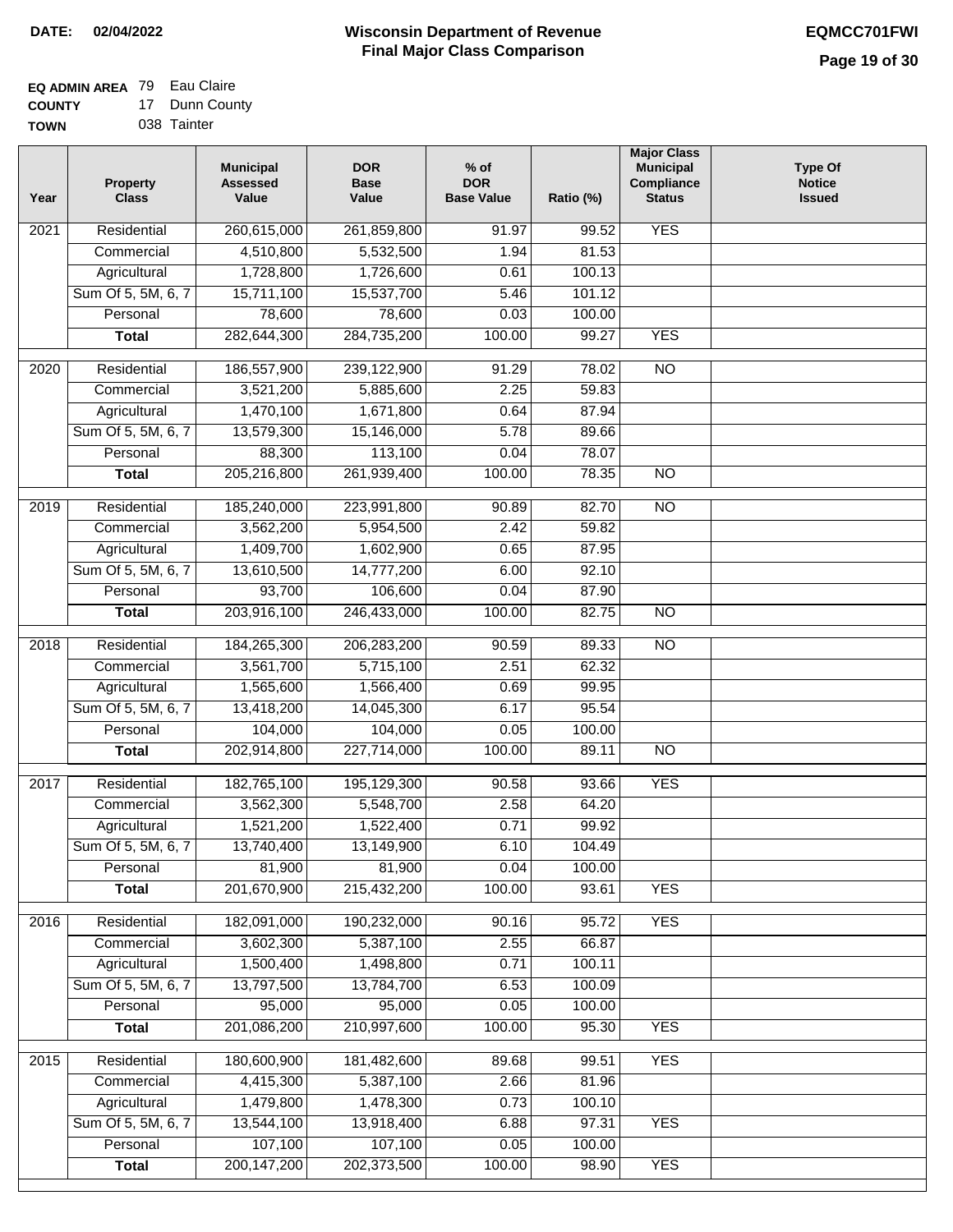#### **EQ ADMIN AREA** 79 Eau Claire **COUNTY** 17 Dunn County

| <b>UUUNIT</b> | Puni vui    |
|---------------|-------------|
| <b>TOWN</b>   | 040 Tiffany |

| Year              | <b>Property</b><br><b>Class</b> | <b>Municipal</b><br><b>Assessed</b><br>Value | <b>DOR</b><br><b>Base</b><br>Value | $%$ of<br><b>DOR</b><br><b>Base Value</b> | Ratio (%) | <b>Major Class</b><br><b>Municipal</b><br>Compliance<br><b>Status</b> | <b>Type Of</b><br><b>Notice</b><br><b>Issued</b> |
|-------------------|---------------------------------|----------------------------------------------|------------------------------------|-------------------------------------------|-----------|-----------------------------------------------------------------------|--------------------------------------------------|
| 2021              | Residential                     | 23,936,400                                   | 35,244,400                         | 67.33                                     | 67.92     | N <sub>O</sub>                                                        |                                                  |
|                   | Commercial                      | 1,117,400                                    | 1,211,200                          | 2.31                                      | 92.26     |                                                                       |                                                  |
|                   | Agricultural                    | 1,313,350                                    | 1,707,700                          | 3.26                                      | 76.91     |                                                                       |                                                  |
|                   | Sum Of 5, 5M, 6, 7              | 11,292,550                                   | 14,078,200                         | 26.90                                     | 80.21     | $\overline{NO}$                                                       |                                                  |
|                   | Personal                        | 77,840                                       | 101,100                            | 0.19                                      | 76.99     |                                                                       |                                                  |
|                   | <b>Total</b>                    | 37,737,540                                   | 52,342,600                         | 100.00                                    | 72.10     | $\overline{NO}$                                                       | 1st Notice of Non-Compliance                     |
| $\overline{2020}$ | Residential                     | 23,577,800                                   | 30,781,800                         | 64.45                                     | 76.60     | $\overline{NO}$                                                       |                                                  |
|                   | Commercial                      | 1,117,400                                    | 1,288,500                          | 2.70                                      | 86.72     |                                                                       |                                                  |
|                   | Agricultural                    | 1,350,950                                    | 1,641,700                          | 3.44                                      | 82.29     |                                                                       |                                                  |
|                   | Sum Of 5, 5M, 6, 7              | 11,280,750                                   | 13,815,200                         | 28.93                                     | 81.65     | $\overline{NO}$                                                       |                                                  |
|                   | Personal                        | 189,160                                      | 230,700                            | 0.48                                      | 81.99     |                                                                       |                                                  |
|                   | <b>Total</b>                    | 37,516,060                                   | 47,757,900                         | 100.00                                    | 78.55     | $\overline{NO}$                                                       |                                                  |
|                   |                                 |                                              |                                    |                                           |           |                                                                       |                                                  |
| $\frac{1}{2019}$  | Residential                     | 22,903,200                                   | 28,526,300                         | 63.11                                     | 80.29     | $\overline{NO}$                                                       |                                                  |
|                   | Commercial                      | 1,117,400                                    | 1,288,500                          | 2.85                                      | 86.72     |                                                                       |                                                  |
|                   | Agricultural                    | 1,514,600                                    | 1,573,400                          | 3.48                                      | 96.26     |                                                                       |                                                  |
|                   | Sum Of 5, 5M, 6, 7              | 11,681,200                                   | 13,602,400                         | 30.10                                     | 85.88     | $\overline{NO}$                                                       |                                                  |
|                   | Personal                        | 188,420                                      | 207,000                            | 0.46                                      | 91.02     |                                                                       |                                                  |
|                   | <b>Total</b>                    | 37,404,820                                   | 45,197,600                         | 100.00                                    | 82.76     | $\overline{N}$                                                        |                                                  |
| 2018              | Residential                     | 22,207,000                                   | 26,200,100                         | 61.37                                     | 84.76     | $\overline{NO}$                                                       |                                                  |
|                   | Commercial                      | 1,117,400                                    | 1,239,000                          | 2.90                                      | 90.19     |                                                                       |                                                  |
|                   | Agricultural                    | 1,517,500                                    | 1,527,500                          | 3.58                                      | 99.35     |                                                                       |                                                  |
|                   | Sum Of 5, 5M, 6, 7              | 11,666,900                                   | 13,452,700                         | 31.51                                     | 86.73     | $\overline{10}$                                                       |                                                  |
|                   | Personal                        | 245,200                                      | 269,400                            | 0.63                                      | 91.02     |                                                                       |                                                  |
|                   | <b>Total</b>                    | 36,754,000                                   | 42,688,700                         | 100.00                                    | 86.10     | <b>NO</b>                                                             |                                                  |
| 2017              | Residential                     | 21,923,100                                   | 24,195,200                         | 59.75                                     | 90.61     | <b>YES</b>                                                            |                                                  |
|                   | Commercial                      | 1,117,400                                    | 1,202,900                          | 2.97                                      | 92.89     |                                                                       |                                                  |
|                   | Agricultural                    | 1,521,100                                    | 1,493,600                          | 3.69                                      | 101.84    |                                                                       |                                                  |
|                   | Sum Of 5, 5M, 6, 7              | 11,920,100                                   | 12,964,600                         | 32.02                                     | 91.94     | <b>YES</b>                                                            |                                                  |
|                   | Personal                        | 590,340                                      | 634,700                            | 1.57                                      | 93.01     |                                                                       |                                                  |
|                   | <b>Total</b>                    | 37,072,040                                   | 40,491,000                         | 100.00                                    | 91.56     | <b>YES</b>                                                            |                                                  |
| 2016              | Residential                     | 21,683,300                                   | 23,700,300                         | 59.86                                     | 91.49     | <b>YES</b>                                                            |                                                  |
|                   | Commercial                      | 1,117,400                                    | 1,167,900                          | 2.95                                      | 95.68     |                                                                       |                                                  |
|                   | Agricultural                    | 1,523,500                                    | 1,475,300                          | 3.73                                      | 103.27    |                                                                       |                                                  |
|                   | Sum Of 5, 5M, 6, 7              | 11,864,250                                   | 12,554,600                         | 31.71                                     | 94.50     | <b>YES</b>                                                            |                                                  |
|                   | Personal                        | 674,330                                      | 695,100                            | 1.76                                      | 97.01     |                                                                       |                                                  |
|                   | <b>Total</b>                    | 36,862,780                                   | 39,593,200                         | 100.00                                    | 93.10     | <b>YES</b>                                                            |                                                  |
|                   |                                 |                                              |                                    |                                           |           |                                                                       |                                                  |
| 2015              | Residential                     | 21,681,800                                   | 22,781,000                         | 59.56                                     | 95.17     | <b>YES</b>                                                            |                                                  |
|                   | Commercial                      | 1,107,500                                    | 1,124,000                          | 2.94                                      | 98.53     |                                                                       |                                                  |
|                   | Agricultural                    | 1,523,200                                    | 1,457,600                          | 3.81                                      | 104.50    |                                                                       |                                                  |
|                   | Sum Of 5, 5M, 6, 7              | 11,945,900                                   | 12,248,500                         | 32.02                                     | 97.53     | <b>YES</b>                                                            |                                                  |
|                   | Personal                        | 651,130                                      | 638,400                            | 1.67                                      | 101.99    |                                                                       |                                                  |
|                   | <b>Total</b>                    | 36,909,530                                   | 38,249,500                         | 100.00                                    | 96.50     | <b>YES</b>                                                            |                                                  |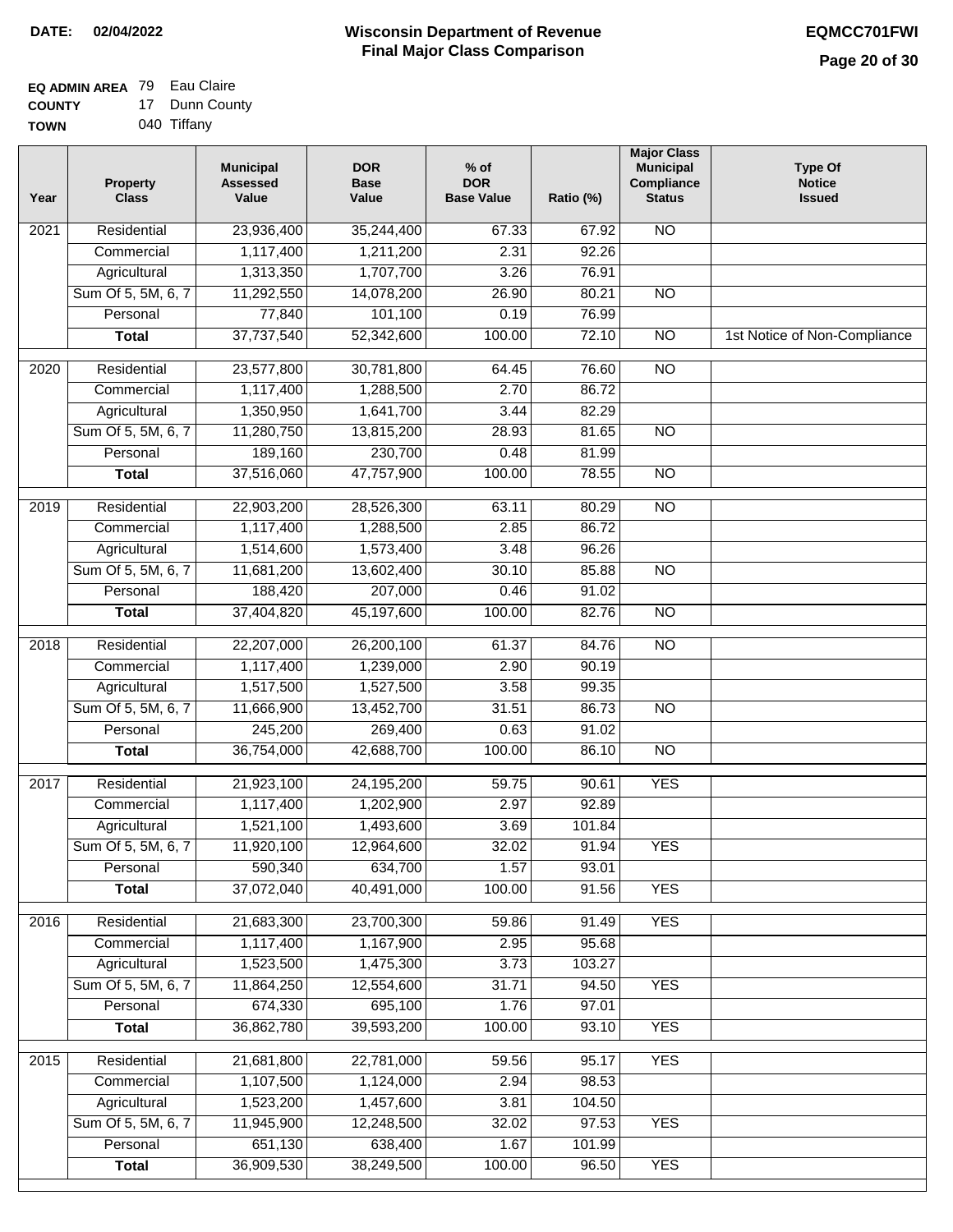# **EQ ADMIN AREA** 79 Eau Claire

**COUNTY TOWN** 17 Dunn County 042 Weston

| Year              | <b>Property</b><br><b>Class</b> | <b>Municipal</b><br><b>Assessed</b><br>Value | <b>DOR</b><br><b>Base</b><br>Value | % of<br><b>DOR</b><br><b>Base Value</b> | Ratio (%) | <b>Major Class</b><br><b>Municipal</b><br>Compliance<br><b>Status</b> | <b>Type Of</b><br><b>Notice</b><br><b>Issued</b> |
|-------------------|---------------------------------|----------------------------------------------|------------------------------------|-----------------------------------------|-----------|-----------------------------------------------------------------------|--------------------------------------------------|
| $\overline{202}1$ | Residential                     | 24,679,000                                   | 32,300,400                         | $\frac{1}{54.24}$                       | 76.40     | <b>NO</b>                                                             |                                                  |
|                   | Commercial                      | 342,900                                      | 363,800                            | 0.61                                    | 94.26     |                                                                       |                                                  |
|                   | Agricultural                    | 2,412,400                                    | 2,779,200                          | 4.67                                    | 86.80     |                                                                       |                                                  |
|                   | Sum Of 5, 5M, 6, 7              | 20,474,600                                   | 23,807,200                         | 39.98                                   | 86.00     | N <sub>O</sub>                                                        |                                                  |
|                   | Personal                        | 258,000                                      | 296,500                            | 0.50                                    | 87.02     |                                                                       |                                                  |
|                   | <b>Total</b>                    | 48,166,900                                   | 59,547,100                         | 100.00                                  | 80.89     | $\overline{NO}$                                                       |                                                  |
| $\overline{2020}$ | Residential                     | 24,419,000                                   | 28,964,800                         | 52.44                                   | 84.31     | $\overline{NO}$                                                       |                                                  |
|                   | Commercial                      | 342,900                                      | 387,000                            | 0.70                                    | 88.60     |                                                                       |                                                  |
|                   | Agricultural                    | 2,424,350                                    | 2,673,000                          | 4.84                                    | 90.70     |                                                                       |                                                  |
|                   | Sum Of 5, 5M, 6, 7              | 20,435,550                                   | 22,936,700                         | 41.52                                   | 89.10     | $\overline{NO}$                                                       |                                                  |
|                   | Personal                        | 248,700                                      | 276,400                            | 0.50                                    | 89.98     |                                                                       |                                                  |
|                   | <b>Total</b>                    | 47,870,500                                   | 55,237,900                         | 100.00                                  | 86.66     | $\overline{NO}$                                                       |                                                  |
| 2019              | Residential                     | 24,388,300                                   | 27,554,900                         | 52.00                                   | 88.51     | $\overline{N}$                                                        |                                                  |
|                   | Commercial                      | 342,900                                      | 387,000                            | 0.73                                    | 88.60     |                                                                       |                                                  |
|                   | Agricultural                    | 2,464,450                                    | 2,552,000                          | 4.82                                    | 96.57     |                                                                       |                                                  |
|                   | Sum Of 5, 5M, 6, 7              | 20,614,650                                   | 22,194,200                         | 41.88                                   | 92.88     | <b>YES</b>                                                            |                                                  |
|                   | Personal                        | 305,600                                      | 305,600                            | 0.58                                    | 100.00    |                                                                       |                                                  |
|                   | <b>Total</b>                    | 48,115,900                                   | 52,993,700                         | 100.00                                  | 90.80     | $\overline{NO}$                                                       |                                                  |
| 2018              | Residential                     | 24, 121, 700                                 | 25,290,300                         | 51.25                                   | 95.38     | <b>YES</b>                                                            |                                                  |
|                   | Commercial                      | 342,900                                      | 372,100                            | 0.75                                    | 92.15     |                                                                       |                                                  |
|                   | Agricultural                    | 2,461,550                                    | 2,487,800                          | 5.04                                    | 98.94     |                                                                       |                                                  |
|                   | Sum Of 5, 5M, 6, 7              | 20,374,450                                   | 21,113,700                         | 42.79                                   | 96.50     | <b>YES</b>                                                            |                                                  |
|                   | Personal                        | 83,100                                       | 83,100                             | 0.17                                    | 100.00    |                                                                       |                                                  |
|                   | <b>Total</b>                    | 47,383,700                                   | 49,347,000                         | 100.00                                  | 96.02     | <b>YES</b>                                                            |                                                  |
|                   |                                 |                                              |                                    |                                         |           |                                                                       |                                                  |
| 2017              | Residential                     | 23,806,200                                   | 23,705,600                         | 49.81                                   | 100.42    | <b>YES</b>                                                            |                                                  |
|                   | Commercial                      | 342,900                                      | 361,300                            | 0.76                                    | 94.91     |                                                                       |                                                  |
|                   | Agricultural                    | 2,460,050                                    | 2,424,300                          | 5.09                                    | 101.47    |                                                                       |                                                  |
|                   | Sum Of 5, 5M, 6, 7              | 20,533,650                                   | 20,807,400                         | 43.72                                   | 98.68     | <b>YES</b>                                                            |                                                  |
|                   | Personal                        | 293,100                                      | 293,100                            | 0.62                                    | 100.00    |                                                                       |                                                  |
|                   | <b>Total</b>                    | 47,435,900                                   | 47,591,700                         | 100.00                                  | 99.67     | <b>YES</b>                                                            |                                                  |
| 2016              | Residential                     | 23,120,100                                   | 22,728,800                         | 49.60                                   | 101.72    | <b>YES</b>                                                            |                                                  |
|                   | Commercial                      | 342,900                                      | 350,800                            | 0.77                                    | 97.75     |                                                                       |                                                  |
|                   | Agricultural                    | 2,459,150                                    | 2,381,100                          | 5.20                                    | 103.28    |                                                                       |                                                  |
|                   | Sum Of 5, 5M, 6, 7              | 19,667,200                                   | 20,044,000                         | 43.74                                   | 98.12     | <b>YES</b>                                                            |                                                  |
|                   | Personal                        | 333,600                                      | 317,800                            | 0.69                                    | 104.97    |                                                                       |                                                  |
|                   | <b>Total</b>                    | 45,922,950                                   | 45,822,500                         | 100.00                                  | 100.22    | <b>YES</b>                                                            |                                                  |
| 2015              | Residential                     | 22,834,000                                   | 21,439,800                         | 51.92                                   | 106.50    | <b>YES</b>                                                            |                                                  |
|                   | Commercial                      | 342,900                                      | 340,600                            | 0.82                                    | 100.68    |                                                                       |                                                  |
|                   | Agricultural                    | 2,464,150                                    | 2,359,900                          | 5.71                                    | 104.42    |                                                                       |                                                  |
|                   | Sum Of 5, 5M, 6, 7              | 16,397,600                                   | 16,893,800                         | 40.91                                   | 97.06     | <b>YES</b>                                                            |                                                  |
|                   | Personal                        | 287,900                                      | 261,800                            | 0.63                                    | 109.97    |                                                                       |                                                  |
|                   | <b>Total</b>                    | 42,326,550                                   | 41,295,900                         | 100.00                                  | 102.50    | <b>YES</b>                                                            |                                                  |
|                   |                                 |                                              |                                    |                                         |           |                                                                       |                                                  |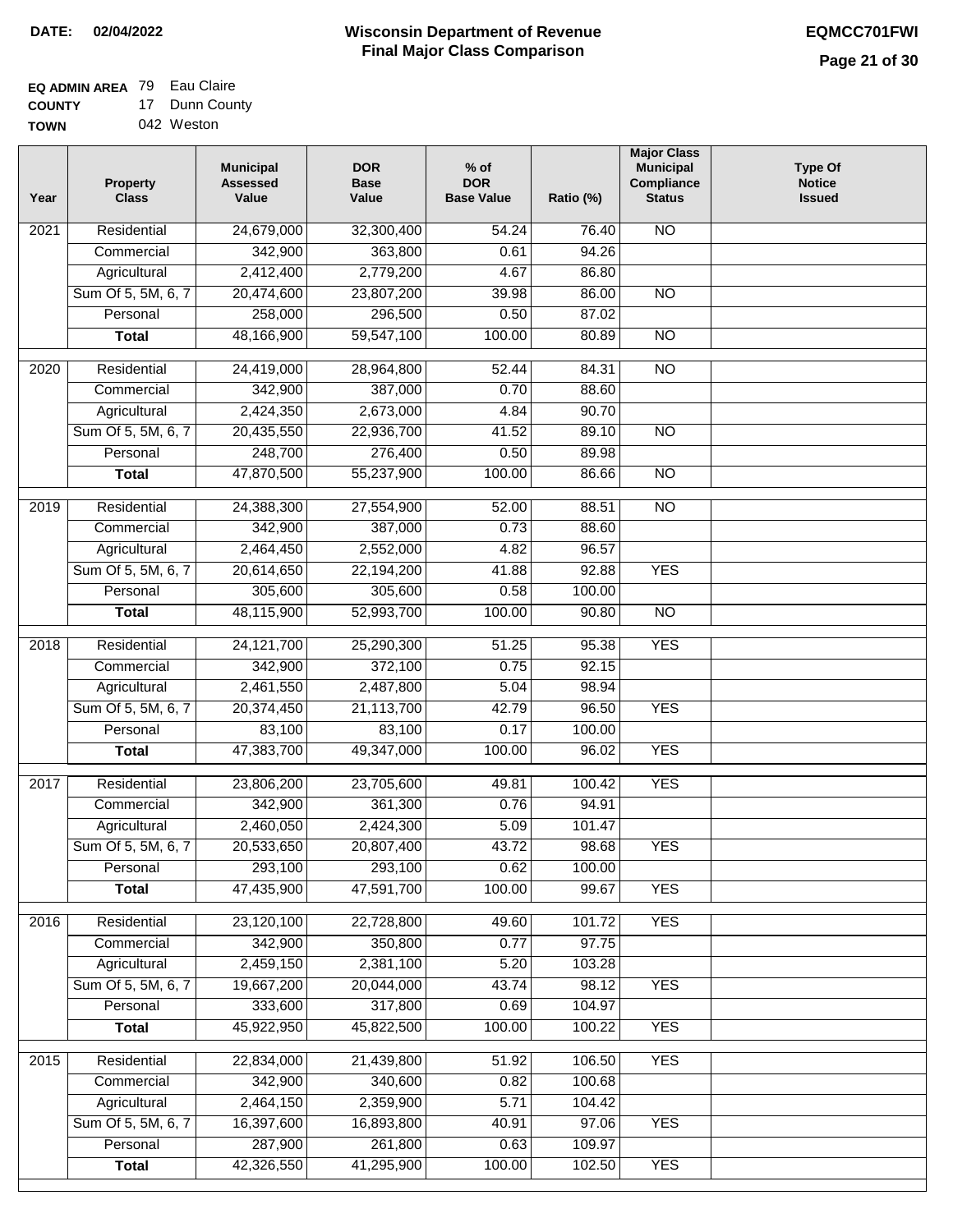#### **EQ ADMIN AREA** 79 Eau Claire **COUNTY** 17 Dunn County

**TOWN** 044 Wilson

| Year              | <b>Property</b><br><b>Class</b> | <b>Municipal</b><br><b>Assessed</b><br>Value | <b>DOR</b><br><b>Base</b><br>Value | % of<br><b>DOR</b><br><b>Base Value</b> | Ratio (%) | <b>Major Class</b><br><b>Municipal</b><br>Compliance<br><b>Status</b> | <b>Type Of</b><br><b>Notice</b><br><b>Issued</b> |
|-------------------|---------------------------------|----------------------------------------------|------------------------------------|-----------------------------------------|-----------|-----------------------------------------------------------------------|--------------------------------------------------|
| $\overline{202}1$ | Residential                     | 20,021,100                                   | 27,862,000                         | 58.08                                   | 71.86     | <b>NO</b>                                                             |                                                  |
|                   | Commercial                      | 188,600                                      | 194,600                            | 0.41                                    | 96.92     |                                                                       |                                                  |
|                   | Agricultural                    | 1,397,500                                    | 1,393,300                          | 2.90                                    | 100.30    |                                                                       |                                                  |
|                   | Sum Of 5, 5M, 6, 7              | 16,335,600                                   | 18,471,200                         | 38.50                                   | 88.44     | $\overline{NO}$                                                       |                                                  |
|                   | Personal                        | 50,900                                       | 50,900                             | 0.11                                    | 100.00    |                                                                       |                                                  |
|                   | <b>Total</b>                    | 37,993,700                                   | 47,972,000                         | 100.00                                  | 79.20     | $\overline{NO}$                                                       | 1st Notice of Non-Compliance                     |
| $\overline{2020}$ | Residential                     | 19,685,900                                   | 24,361,300                         | 55.06                                   | 80.81     | $\overline{NO}$                                                       |                                                  |
|                   | Commercial                      | 188,600                                      | 207,000                            | 0.47                                    | 91.11     |                                                                       |                                                  |
|                   | Agricultural                    | 1,334,500                                    | 1,333,500                          | 3.01                                    | 100.07    |                                                                       |                                                  |
|                   | Sum Of 5, 5M, 6, 7              | 16,757,300                                   | 18,284,100                         | 41.33                                   | 91.65     | <b>YES</b>                                                            |                                                  |
|                   | Personal                        | 57,100                                       | 57,100                             | 0.13                                    | 100.00    |                                                                       |                                                  |
|                   | <b>Total</b>                    | 38,023,400                                   | 44,243,000                         | 100.00                                  | 85.94     | $\overline{NO}$                                                       |                                                  |
| 2019              | Residential                     | 19,517,200                                   | 23,041,000                         | 55.15                                   | 84.71     | $\overline{3}$                                                        |                                                  |
|                   | Commercial                      | 188,600                                      | 207,000                            | 0.50                                    | 91.11     |                                                                       |                                                  |
|                   | Agricultural                    | 1,233,600                                    | 1,280,500                          | 3.06                                    | 96.34     |                                                                       |                                                  |
|                   | Sum Of 5, 5M, 6, 7              | 16,852,300                                   | 17,174,400                         | 41.10                                   | 98.12     | <b>YES</b>                                                            |                                                  |
|                   | Personal                        | 79,100                                       | 79,100                             | 0.19                                    | 100.00    |                                                                       |                                                  |
|                   | <b>Total</b>                    | 37,870,800                                   | 41,782,000                         | 100.00                                  | 90.64     | $\overline{NO}$                                                       |                                                  |
| 2018              | Residential                     | 19,068,700                                   | 21,374,700                         | 53.66                                   | 89.21     | $\overline{10}$                                                       |                                                  |
|                   | Commercial                      | 188,600                                      | 199,000                            | 0.50                                    | 94.77     |                                                                       |                                                  |
|                   | Agricultural                    | 1,242,300                                    | 1,251,600                          | 3.14                                    | 99.26     |                                                                       |                                                  |
|                   | Sum Of 5, 5M, 6, 7              | 16,796,400                                   | 16,958,000                         | 42.57                                   | 99.05     | <b>YES</b>                                                            |                                                  |
|                   | Personal                        | 51,800                                       | 51,800                             | 0.13                                    | 100.00    |                                                                       |                                                  |
|                   | <b>Total</b>                    | 37,347,800                                   | 39,835,100                         | 100.00                                  | 93.76     | <b>NO</b>                                                             |                                                  |
| $\overline{2017}$ | Residential                     | 18,677,900                                   | 20,007,800                         | 52.61                                   | 93.35     | <b>YES</b>                                                            |                                                  |
|                   | Commercial                      | 188,600                                      | 193,200                            | 0.51                                    | 97.62     |                                                                       |                                                  |
|                   | Agricultural                    | 1,241,800                                    | 1,220,700                          | 3.21                                    | 101.73    |                                                                       |                                                  |
|                   | Sum Of 5, 5M, 6, 7              | 16,895,200                                   | 16,557,800                         | 43.54                                   | 102.04    | <b>YES</b>                                                            |                                                  |
|                   | Personal                        | 50,000                                       | 50,000                             | 0.13                                    | 100.00    |                                                                       |                                                  |
|                   | <b>Total</b>                    | 37,053,500                                   | 38,029,500                         | 100.00                                  | 97.43     | <b>YES</b>                                                            |                                                  |
| 2016              | Residential                     | 18,430,100                                   | 19,266,300                         | 52.27                                   | 95.66     | <b>YES</b>                                                            |                                                  |
|                   | Commercial                      | 188,600                                      | 187,600                            | 0.51                                    | 100.53    |                                                                       |                                                  |
|                   | Agricultural                    | 1,237,200                                    | 1,201,100                          | 3.26                                    | 103.01    |                                                                       |                                                  |
|                   | Sum Of 5, 5M, 6, 7              | 16,650,000                                   | 16,148,800                         | 43.81                                   | 103.10    | <b>YES</b>                                                            |                                                  |
|                   | Personal                        | 54,300                                       | 54,300                             | 0.15                                    | 100.00    |                                                                       |                                                  |
|                   | <b>Total</b>                    | 36,560,200                                   | 36,858,100                         | 100.00                                  | 99.19     | <b>YES</b>                                                            |                                                  |
| 2015              | Residential                     | 18,140,600                                   | 18,263,300                         | 50.29                                   | 99.33     | <b>YES</b>                                                            |                                                  |
|                   | Commercial                      | 188,600                                      | 182,200                            | 0.50                                    | 103.51    |                                                                       |                                                  |
|                   | Agricultural                    | 1,236,700                                    | 1,185,600                          | 3.26                                    | 104.31    |                                                                       |                                                  |
|                   | Sum Of 5, 5M, 6, 7              | 16,588,000                                   | 16,623,200                         | 45.77                                   | 99.79     | <b>YES</b>                                                            |                                                  |
|                   | Personal                        | 63,600                                       | 63,600                             | 0.18                                    | 100.00    |                                                                       |                                                  |
|                   | <b>Total</b>                    | 36,217,500                                   | 36,317,900                         | 100.00                                  | 99.72     | <b>YES</b>                                                            |                                                  |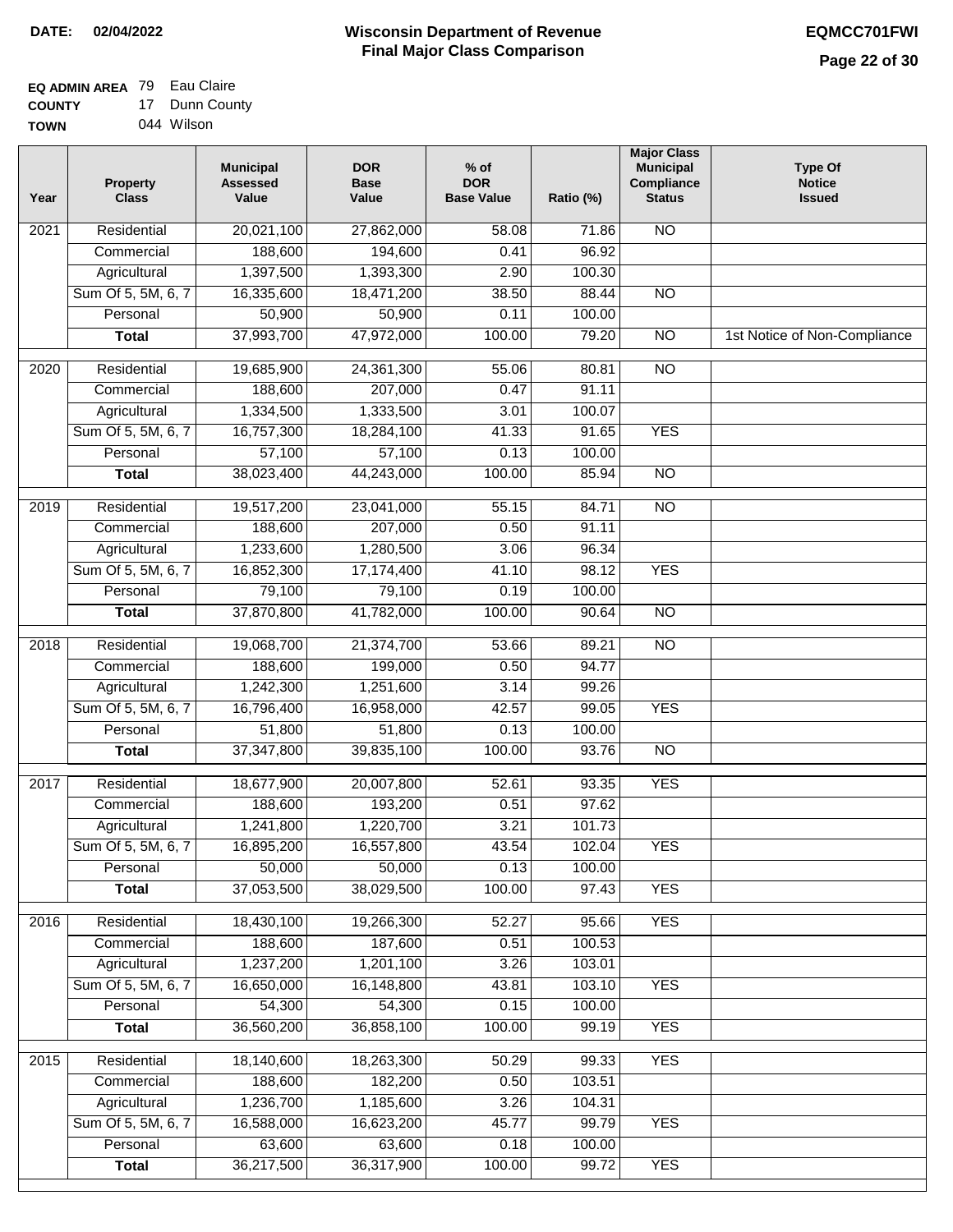#### **EQ ADMIN AREA** 79 Eau Claire **COUNTY** 17 Dunn County

**VILLAGE** 106 Boyceville

| Year             | <b>Property</b><br><b>Class</b> | <b>Municipal</b><br><b>Assessed</b><br>Value | <b>DOR</b><br><b>Base</b><br>Value | $%$ of<br><b>DOR</b><br><b>Base Value</b> | Ratio (%) | <b>Major Class</b><br><b>Municipal</b><br>Compliance<br><b>Status</b> | <b>Type Of</b><br><b>Notice</b><br><b>Issued</b> |
|------------------|---------------------------------|----------------------------------------------|------------------------------------|-------------------------------------------|-----------|-----------------------------------------------------------------------|--------------------------------------------------|
| 2021             | Residential                     | 43,253,400                                   | 42,385,900                         | 82.64                                     | 102.05    | <b>YES</b>                                                            |                                                  |
|                  | Commercial                      | 6,478,400                                    | 6,371,100                          | 12.42                                     | 101.68    | <b>YES</b>                                                            |                                                  |
|                  | Agricultural                    | 144,300                                      | 142,900                            | 0.28                                      | 100.98    |                                                                       |                                                  |
|                  | Sum Of 5, 5M, 6, 7              | 1,845,600                                    | 1,736,800                          | 3.39                                      | 106.26    |                                                                       |                                                  |
|                  | Personal                        | 651,700                                      | 651,700                            | 1.27                                      | 100.00    |                                                                       |                                                  |
|                  | <b>Total</b>                    | 52,373,400                                   | 51,288,400                         | 100.00                                    | 102.12    | <b>YES</b>                                                            |                                                  |
| $\frac{1}{2020}$ | Residential                     | 32,364,100                                   | 39,684,800                         | 83.47                                     | 81.55     | $\overline{10}$                                                       |                                                  |
|                  | Commercial                      | 4,720,100                                    | 5,686,800                          | 11.96                                     | 83.00     | $\overline{NO}$                                                       |                                                  |
|                  | Agricultural                    | 171,300                                      | 171,100                            | 0.36                                      | 100.12    |                                                                       |                                                  |
|                  | Sum Of 5, 5M, 6, 7              | 1,338,000                                    | 1,431,900                          | 3.01                                      | 93.44     |                                                                       |                                                  |
|                  | Personal                        | 511,875                                      | 568,800                            | 1.20                                      | 89.99     |                                                                       |                                                  |
|                  | <b>Total</b>                    | 39,105,375                                   | 47,543,400                         | 100.00                                    | 82.25     | $\overline{NO}$                                                       | 1st Notice of Non-Compliance                     |
| $\frac{1}{2019}$ | Residential                     | 32,319,700                                   | 36,636,700                         | 83.04                                     | 88.22     | $\overline{NO}$                                                       |                                                  |
|                  | Commercial                      | 4,502,400                                    | 5,424,400                          | 12.30                                     | 83.00     | $\overline{NO}$                                                       |                                                  |
|                  | Agricultural                    | 167,900                                      | 167,500                            | 0.38                                      | 100.24    |                                                                       |                                                  |
|                  | Sum Of 5, 5M, 6, 7              | 1,329,400                                    | 1,359,300                          | 3.08                                      | 97.80     |                                                                       |                                                  |
|                  | Personal                        | 529,175                                      | 529,200                            | 1.20                                      | 100.00    |                                                                       |                                                  |
|                  | <b>Total</b>                    | 38,848,575                                   | 44,117,100                         | 100.00                                    | 88.06     | $\overline{NO}$                                                       |                                                  |
| 2018             | Residential                     | 31,808,300                                   | 35,073,100                         | 82.75                                     | 90.69     | <b>YES</b>                                                            |                                                  |
|                  | Commercial                      | 4,514,700                                    | 5,230,100                          | 12.34                                     | 86.32     | <b>NO</b>                                                             |                                                  |
|                  | Agricultural                    | 156,400                                      | 155,500                            | 0.37                                      | 100.58    |                                                                       |                                                  |
|                  | Sum Of 5, 5M, 6, 7              | 1,370,600                                    | 1,356,000                          | 3.20                                      | 101.08    |                                                                       |                                                  |
|                  | Personal                        | 542,260                                      | 570,800                            | 1.35                                      | 95.00     |                                                                       |                                                  |
|                  | <b>Total</b>                    | 38,392,260                                   | 42,385,500                         | 100.00                                    | 90.58     | $\overline{10}$                                                       |                                                  |
| 2017             | Residential                     | 31,314,300                                   | 33,224,200                         | 81.37                                     | 94.25     | <b>YES</b>                                                            |                                                  |
|                  | Commercial                      | 4,511,300                                    | 5,077,700                          | 12.44                                     | 88.85     | <b>NO</b>                                                             |                                                  |
|                  | Agricultural                    | 151,200                                      | 150,500                            | 0.37                                      | 100.47    |                                                                       |                                                  |
|                  | Sum Of 5, 5M, 6, 7              | 1,249,000                                    | 1,275,400                          | 3.12                                      | 97.93     |                                                                       |                                                  |
|                  | Personal                        | 1,103,515                                    | 1,103,500                          | 2.70                                      | 100.00    |                                                                       |                                                  |
|                  | <b>Total</b>                    | 38,329,315                                   | 40,831,300                         | 100.00                                    | 93.87     | $\overline{NO}$                                                       |                                                  |
| 2016             | Residential                     | 31,206,700                                   | 31,897,200                         | 81.45                                     | 97.84     | <b>YES</b>                                                            |                                                  |
|                  | Commercial                      | 4,593,700                                    | 5,019,700                          | 12.82                                     | 91.51     | <b>YES</b>                                                            |                                                  |
|                  | Agricultural                    | 148,200                                      | 147,200                            | 0.38                                      | 100.68    |                                                                       |                                                  |
|                  | Sum Of 5, 5M, 6, 7              | 1,246,600                                    | 1,251,800                          | 3.20                                      | 99.58     |                                                                       |                                                  |
|                  | Personal                        | 843,962                                      | 844,000                            | 2.16                                      | 100.00    |                                                                       |                                                  |
|                  | <b>Total</b>                    | 38,039,162                                   | 39,159,900                         | 100.00                                    | 97.14     | <b>YES</b>                                                            |                                                  |
| 2015             | Residential                     | 30,981,700                                   | 30,177,900                         | 80.52                                     | 102.66    | <b>YES</b>                                                            |                                                  |
|                  | Commercial                      | 4,361,400                                    | 4,890,300                          | 13.05                                     | 89.18     | $\overline{NO}$                                                       |                                                  |
|                  | Agricultural                    | 147,200                                      | 145,900                            | 0.39                                      | 100.89    |                                                                       |                                                  |
|                  | Sum Of 5, 5M, 6, 7              | 1,270,600                                    | 1,273,400                          | 3.40                                      | 99.78     |                                                                       |                                                  |
|                  | Personal                        | 989,860                                      | 989,900                            | 2.64                                      | 100.00    |                                                                       |                                                  |
|                  | <b>Total</b>                    | 37,750,760                                   | 37,477,400                         | 100.00                                    | 100.73    | N <sub>O</sub>                                                        | <b>Non-Compliance Notice</b>                     |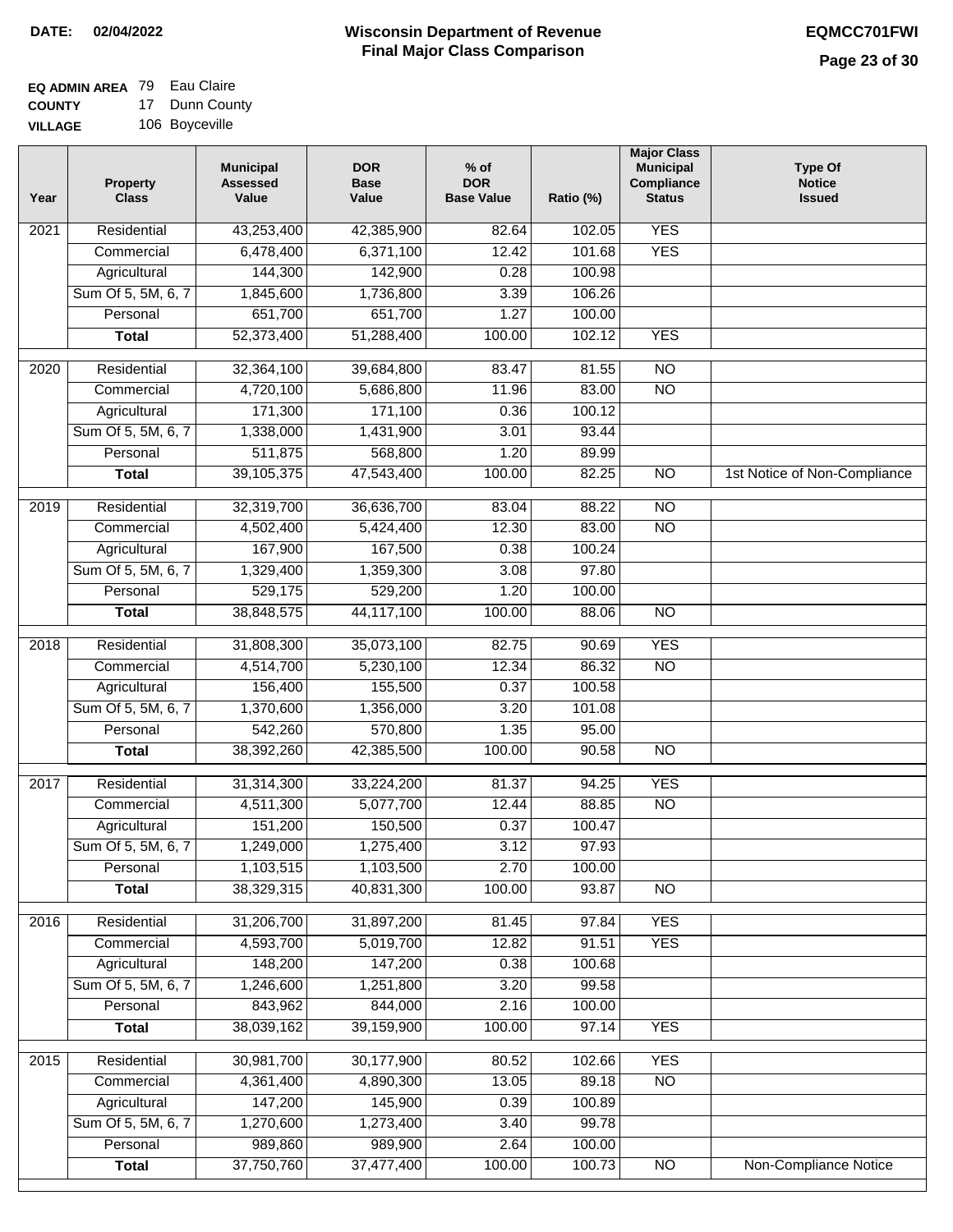## **EQ ADMIN AREA** 79 Eau Claire

**COUNTY VILLAGE** 17 Dunn County 111 Colfax

| Year              | <b>Property</b><br><b>Class</b> | <b>Municipal</b><br><b>Assessed</b><br>Value | <b>DOR</b><br><b>Base</b><br>Value | % of<br><b>DOR</b><br><b>Base Value</b> | Ratio (%)        | <b>Major Class</b><br><b>Municipal</b><br>Compliance<br><b>Status</b> | <b>Type Of</b><br><b>Notice</b><br><b>Issued</b> |
|-------------------|---------------------------------|----------------------------------------------|------------------------------------|-----------------------------------------|------------------|-----------------------------------------------------------------------|--------------------------------------------------|
| 2021              | Residential                     | 48,617,300                                   | 48,385,300                         | 80.62                                   | 100.48           | <b>YES</b>                                                            |                                                  |
|                   | Commercial                      | 11,107,900                                   | 10,466,600                         | 17.44                                   | 106.13           | <b>YES</b>                                                            |                                                  |
|                   | Agricultural                    | 76,900                                       | 76,700                             | 0.13                                    | 100.26           |                                                                       |                                                  |
|                   | Sum Of 5, 5M, 6, 7              | 575,100                                      | 407,900                            | 0.68                                    | 140.99           |                                                                       |                                                  |
|                   | Personal                        | 680,600                                      | 680,600                            | 1.13                                    | 100.00           |                                                                       |                                                  |
|                   | <b>Total</b>                    | 61,057,800                                   | 60,017,100                         | 100.00                                  | 101.73           | <b>YES</b>                                                            |                                                  |
| 2020              | Residential                     | 36,687,100                                   | 42,638,600                         | 78.79                                   | 86.04            | $\overline{NO}$                                                       |                                                  |
|                   | Commercial                      | 8,702,700                                    | 10,424,700                         | 19.26                                   | 83.48            | $\overline{NO}$                                                       |                                                  |
|                   | Agricultural                    | 62,800                                       | 73,800                             | 0.14                                    | 85.09            |                                                                       |                                                  |
|                   | Sum Of 5, 5M, 6, 7              | 422,800                                      | 407,900                            | 0.75                                    | 103.65           |                                                                       |                                                  |
|                   | Personal                        | 483,600                                      | 569,000                            | 1.05                                    | 84.99            |                                                                       |                                                  |
|                   | <b>Total</b>                    | 46,359,000                                   | 54,114,000                         | 100.00                                  | 85.67            | $\overline{NO}$                                                       | 2nd Notice of Non-Compliance                     |
|                   |                                 |                                              |                                    |                                         |                  |                                                                       |                                                  |
| 2019              | Residential                     | 36,631,600                                   | 40,539,000                         | 77.67                                   | 90.36            | <b>YES</b>                                                            |                                                  |
|                   | Commercial                      | 8,779,100                                    | 10,522,200                         | 20.16                                   | 83.43            | $\overline{NO}$                                                       |                                                  |
|                   | Agricultural                    | 67,300                                       | 70,900                             | 0.14                                    | 94.92            |                                                                       |                                                  |
|                   | Sum Of 5, 5M, 6, 7              | 422,800                                      | 432,800                            | 0.83                                    | 97.69            |                                                                       |                                                  |
|                   | Personal                        | 552,900                                      | 628,300                            | 1.20                                    | 88.00            |                                                                       |                                                  |
|                   | <b>Total</b>                    | 46,453,700                                   | 52,193,200                         | 100.00                                  | 89.00            | $\overline{N}$                                                        | 1st Notice of Non-Compliance                     |
| 2018              | Residential                     | 36,606,600                                   | 37,843,600                         | 76.36                                   | 96.73            | <b>YES</b>                                                            |                                                  |
|                   | Commercial                      | 9,004,100                                    | 10,499,800                         | 21.19                                   | 85.75            | <b>NO</b>                                                             |                                                  |
|                   | Agricultural                    | 67,300                                       | 68,800                             | 0.14                                    | 97.82            |                                                                       |                                                  |
|                   | Sum Of 5, 5M, 6, 7              | 422,800                                      | 420,800                            | 0.85                                    | 100.48           |                                                                       |                                                  |
|                   | Personal                        | 687,900                                      | 724,100                            | 1.46                                    | 95.00            |                                                                       |                                                  |
|                   | <b>Total</b>                    | 46,788,700                                   | 49,557,100                         | 100.00                                  | 94.41            | <b>NO</b>                                                             |                                                  |
| 2017              | Residential                     | 36,288,200                                   | 36,061,500                         | 74.70                                   | 100.63           | <b>YES</b>                                                            |                                                  |
|                   | Commercial                      | 9,200,200                                    | 10,345,600                         | 21.43                                   | 88.93            | <b>NO</b>                                                             |                                                  |
|                   | Agricultural                    | 67,300                                       | 67,300                             | 0.14                                    | 100.00           |                                                                       |                                                  |
|                   | Sum Of 5, 5M, 6, 7              | 422,800                                      | 409,100                            | 0.85                                    | 103.35           |                                                                       |                                                  |
|                   | Personal                        | 1,393,200                                    | 1,393,200                          | 2.89                                    | 100.00           |                                                                       |                                                  |
|                   | <b>Total</b>                    | 47,371,700                                   | 48,276,700                         | 100.00                                  | 98.13            | <b>NO</b>                                                             |                                                  |
|                   |                                 |                                              |                                    |                                         |                  |                                                                       |                                                  |
| 2016              | Residential                     | 36,057,200                                   | 31,992,700                         | 72.34                                   | 112.70           | $\overline{NO}$                                                       |                                                  |
|                   | Commercial                      | 9,426,800                                    | 10,345,600                         | 23.39                                   | 91.12            | <b>YES</b>                                                            |                                                  |
|                   | Agricultural                    | 73,000                                       | 66,300                             | 0.15                                    | 110.11           |                                                                       |                                                  |
|                   | Sum Of 5, 5M, 6, 7<br>Personal  | 422,800                                      | 397,800                            | 0.90<br>3.22                            | 106.28<br>110.00 |                                                                       |                                                  |
|                   | <b>Total</b>                    | 1,566,200<br>47,546,000                      | 1,423,800<br>44,226,200            | 100.00                                  | 107.51           | N <sub>O</sub>                                                        |                                                  |
|                   |                                 |                                              |                                    |                                         |                  |                                                                       |                                                  |
| $\overline{2015}$ | Residential                     | 36,022,800                                   | 33,291,400                         | 72.62                                   | 108.20           | <b>YES</b>                                                            |                                                  |
|                   | Commercial                      | 9,416,500                                    | 10,341,900                         | 22.56                                   | 91.05            | <b>YES</b>                                                            |                                                  |
|                   | Agricultural                    | 64,500                                       | 64,400                             | 0.14                                    | 100.16           |                                                                       |                                                  |
|                   | Sum Of 5, 5M, 6, 7              | 436,400                                      | 409,700                            | 0.89                                    | 106.52           |                                                                       |                                                  |
|                   | Personal                        | 1,820,200                                    | 1,733,600                          | 3.78                                    | 105.00           |                                                                       |                                                  |
|                   | <b>Total</b>                    | 47,760,400                                   | 45,841,000                         | 100.00                                  | 104.19           | <b>YES</b>                                                            |                                                  |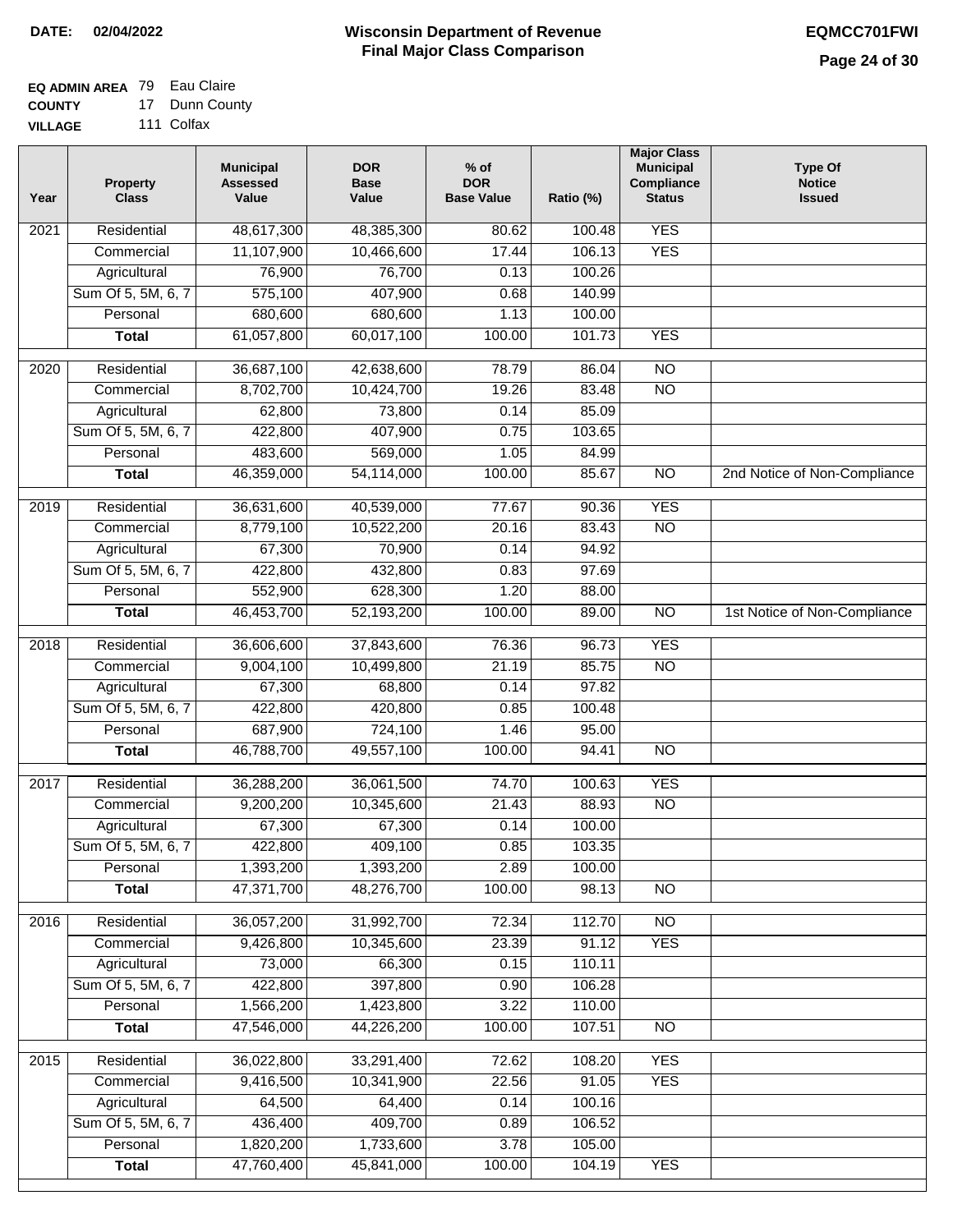# **EQ ADMIN AREA** 79 Eau Claire

**COUNTY VILLAGE** 17 Dunn County 116 Downing

| Year              | <b>Property</b><br><b>Class</b> | <b>Municipal</b><br><b>Assessed</b><br>Value | <b>DOR</b><br><b>Base</b><br>Value | % of<br><b>DOR</b><br><b>Base Value</b> | Ratio (%) | <b>Major Class</b><br><b>Municipal</b><br>Compliance<br><b>Status</b> | <b>Type Of</b><br><b>Notice</b><br><b>Issued</b> |
|-------------------|---------------------------------|----------------------------------------------|------------------------------------|-----------------------------------------|-----------|-----------------------------------------------------------------------|--------------------------------------------------|
| $\overline{202}1$ | Residential                     | 7,665,100                                    | 10,050,600                         | 82.36                                   | 76.27     | <b>NO</b>                                                             |                                                  |
|                   | Commercial                      | 600,800                                      | 608,000                            | 4.98                                    | 98.82     |                                                                       |                                                  |
|                   | Agricultural                    | 186,800                                      | 195,600                            | 1.60                                    | 95.50     |                                                                       |                                                  |
|                   | Sum Of 5, 5M, 6, 7              | 1,037,600                                    | 1,323,800                          | 10.85                                   | 78.38     | N <sub>O</sub>                                                        |                                                  |
|                   | Personal                        | 24,500                                       | 25,800                             | 0.21                                    | 94.96     |                                                                       |                                                  |
|                   | <b>Total</b>                    | 9,514,800                                    | 12,203,800                         | 100.00                                  | 77.97     | $\overline{NO}$                                                       | 2nd Notice of Non-Compliance                     |
| $\overline{2020}$ | Residential                     | 7,585,400                                    | 9,105,500                          | 80.10                                   | 83.31     | $\overline{NO}$                                                       |                                                  |
|                   | Commercial                      | 702,600                                      | 754,400                            | 6.64                                    | 93.13     |                                                                       |                                                  |
|                   | Agricultural                    | 179,700                                      | 188,300                            | 1.66                                    | 95.43     |                                                                       |                                                  |
|                   | Sum Of 5, 5M, 6, 7              | 1,037,600                                    | 1,292,100                          | 11.37                                   | 80.30     | $\overline{NO}$                                                       |                                                  |
|                   | Personal                        | 25,400                                       | 26,700                             | 0.23                                    | 95.13     |                                                                       |                                                  |
|                   | <b>Total</b>                    | 9,530,700                                    | 11,367,000                         | 100.00                                  | 83.85     | $\overline{NO}$                                                       | 1st Notice of Non-Compliance                     |
| 2019              | Residential                     | 7,646,600                                    | 8,826,000                          | 80.01                                   | 86.64     | $\overline{N}$                                                        |                                                  |
|                   | Commercial                      | 702,600                                      | 754,400                            | 6.84                                    | 93.13     |                                                                       |                                                  |
|                   | Agricultural                    | 162,700                                      | 181,000                            | 1.64                                    | 89.89     |                                                                       |                                                  |
|                   | Sum Of 5, 5M, 6, 7              | 1,037,600                                    | 1,233,800                          | 11.19                                   | 84.10     | N <sub>O</sub>                                                        |                                                  |
|                   | Personal                        | 33,700                                       | 35,400                             | 0.32                                    | 95.20     |                                                                       |                                                  |
|                   | <b>Total</b>                    | 9,583,200                                    | 11,030,600                         | 100.00                                  | 86.88     | $\overline{NO}$                                                       |                                                  |
| 2018              | Residential                     | 7,515,700                                    | 7,899,700                          | 78.51                                   | 95.14     | <b>YES</b>                                                            |                                                  |
|                   | Commercial                      | 702,600                                      | 725,400                            | 7.21                                    | 96.86     |                                                                       |                                                  |
|                   | Agricultural                    | 163,000                                      | 176,400                            | 1.75                                    | 92.40     |                                                                       |                                                  |
|                   | Sum Of 5, 5M, 6, 7              | 1,040,600                                    | 1,218,900                          | 12.11                                   | 85.37     | $\overline{10}$                                                       |                                                  |
|                   | Personal                        | 40,200                                       | 42,200                             | 0.42                                    | 95.26     |                                                                       |                                                  |
|                   | <b>Total</b>                    | 9,462,100                                    | 10,062,600                         | 100.00                                  | 94.03     | <b>NO</b>                                                             |                                                  |
| 2017              | Residential                     | 7,503,100                                    | 7,583,200                          | 78.15                                   | 98.94     | <b>YES</b>                                                            |                                                  |
|                   | Commercial                      | 702,600                                      | 704,200                            | 7.26                                    | 99.77     |                                                                       |                                                  |
|                   | Agricultural                    | 163,500                                      | 172,300                            | 1.78                                    | 94.89     |                                                                       |                                                  |
|                   | Sum Of 5, 5M, 6, 7              | 1,036,900                                    | 1,165,200                          | 12.01                                   | 88.99     | <b>NO</b>                                                             |                                                  |
|                   | Personal                        | 74,800                                       | 78,700                             | 0.81                                    | 95.04     |                                                                       |                                                  |
|                   | <b>Total</b>                    | 9,480,900                                    | 9,703,600                          | 100.00                                  | 97.70     | <b>NO</b>                                                             |                                                  |
| 2016              | Residential                     | 7,453,600                                    | 7,736,500                          | 79.06                                   | 96.34     | <b>YES</b>                                                            |                                                  |
|                   | Commercial                      | 702,600                                      | 683,700                            | 6.99                                    | 102.76    |                                                                       |                                                  |
|                   | Agricultural                    | 166,400                                      | 173,500                            | 1.77                                    | 95.91     |                                                                       |                                                  |
|                   | Sum Of 5, 5M, 6, 7              | 1,016,800                                    | 1,117,000                          | 11.41                                   | 91.03     | <b>YES</b>                                                            |                                                  |
|                   | Personal                        | 71,700                                       | 75,300                             | 0.77                                    | 95.22     |                                                                       |                                                  |
|                   | <b>Total</b>                    | 9,411,100                                    | 9,786,000                          | 100.00                                  | 96.17     | <b>YES</b>                                                            |                                                  |
| 2015              | Residential                     | 7,407,000                                    | 7,677,400                          | 79.24                                   | 96.48     | <b>YES</b>                                                            |                                                  |
|                   | Commercial                      | 689,500                                      | 668,300                            | 6.90                                    | 103.17    | <b>YES</b>                                                            |                                                  |
|                   | Agricultural                    | 172,400                                      | 177,300                            | 1.83                                    | 97.24     |                                                                       |                                                  |
|                   | Sum Of 5, 5M, 6, 7              | 1,005,800                                    | 1,084,200                          | 11.19                                   | 92.77     | <b>YES</b>                                                            |                                                  |
|                   | Personal                        | 78,000                                       | 81,900                             | 0.85                                    | 95.24     |                                                                       |                                                  |
|                   | <b>Total</b>                    | 9,352,700                                    | 9,689,100                          | 100.00                                  | 96.53     | <b>YES</b>                                                            |                                                  |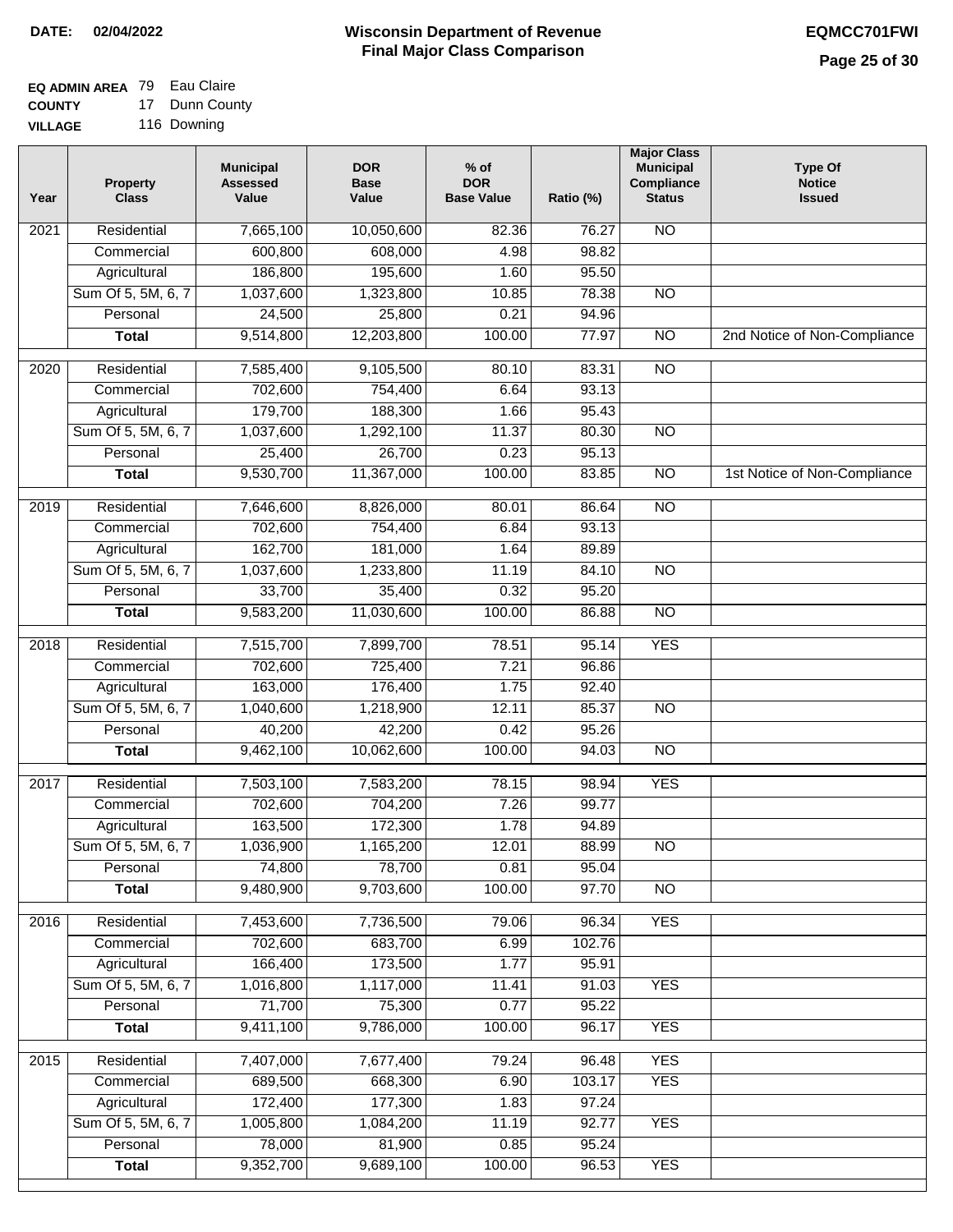#### **EQ ADMIN AREA** 79 Eau Claire **COUNTY** 17 Dunn County

**VILLAGE** 121 Elk Mound

| 27,890,500<br><b>NO</b><br>Residential<br>35,844,800<br>82.14<br>77.81<br>2021<br><b>YES</b><br>6,011,700<br>92.95<br>Commercial<br>6,467,900<br>14.82<br>97,600<br>128,100<br>0.29<br>76.19<br>Agricultural<br>Sum Of 5, 5M, 6, 7<br>1,065,500<br>1,097,400<br>2.51<br>97.09<br>75,200<br>Personal<br>99,000<br>0.23<br>75.96<br>35,140,500<br>43,637,200<br>100.00<br>80.53<br>$\overline{NO}$<br><b>Total</b><br>$\overline{2020}$<br>Residential<br>27,721,500<br>36,006,700<br>81.52<br>76.99<br>$\overline{10}$<br>6,011,700<br>87.37<br>$\overline{NO}$<br>Commercial<br>6,880,800<br>15.58<br>101,400<br>82.17<br>Agricultural<br>123,400<br>0.28<br>Sum Of 5, 5M, 6, 7<br>1,057,700<br>1,088,200<br>2.46<br>97.20<br>59,100<br>72,100<br>0.16<br>81.97<br>Personal<br>34,951,400<br>$\overline{NO}$<br><b>Total</b><br>44, 171, 200<br>100.00<br>79.13<br>$\overline{NO}$<br>2019<br>Residential<br>27,333,800<br>31,727,100<br>79.53<br>86.15<br>6,011,700<br>17.25<br>87.37<br>$\overline{NO}$<br>Commercial<br>6,880,800<br>117,700<br>118,100<br>Agricultural<br>0.30<br>99.66<br>Sum Of 5, 5M, 6, 7<br>1,047,400<br>1,085,400<br>2.72<br>96.50<br>72,100<br>0.20<br>Personal<br>80,100<br>90.01<br>34,582,700<br>39,891,500<br>100.00<br>86.69<br>$\overline{NO}$<br>Total<br><b>YES</b><br>2018<br>Residential<br>26,962,200<br>28,697,300<br>78.80<br>93.95<br>17.75<br><b>YES</b><br>Commercial<br>5,868,100<br>6,462,700<br>90.80<br>117,500<br>114,600<br>0.31<br>102.53<br>Agricultural<br>Sum Of 5, 5M, 6, 7<br>1,047,400<br>1,053,100<br>2.89<br>99.46<br>88,220<br>88,200<br>0.24<br>100.02<br>Personal<br><b>YES</b><br>34,083,420<br>36,415,900<br>100.00<br>93.59<br><b>Total</b><br><b>YES</b><br>Residential<br>26,495,600<br>78.74<br>96.93<br>2017<br>27,335,200<br>5,866,600<br>6,273,000<br>18.07<br>93.52<br><b>YES</b><br>Commercial<br>117,200<br>0.32<br>111,600<br>105.02<br>Agricultural<br>Sum Of 5, 5M, 6, 7<br>838,800<br>822,300<br>2.37<br>102.01<br>172,080<br>172,100<br>Personal<br>0.50<br>99.99<br>33,490,280<br>34,714,200<br>100.00<br>96.47<br><b>YES</b><br><b>Total</b><br>2016<br>Residential<br>26,304,200<br>27,169,500<br>79.15<br>96.82<br><b>YES</b><br><b>YES</b><br>5,937,700<br>17.74<br>Commercial<br>6,089,800<br>97.50<br>117,500<br>109,900<br>106.92<br>Agricultural<br>0.32<br>818,300<br>786,100<br>Sum Of 5, 5M, 6, 7<br>2.29<br>104.10<br>172,540<br>172,500<br>Personal<br>0.50<br>100.02<br>33,350,240<br>34,327,800<br>100.00<br>97.15<br><b>YES</b><br><b>Total</b><br>2015<br>26,262,500<br>27,652,000<br>79.31<br><b>YES</b><br>Residential<br>94.98<br>5,937,700<br>17.47<br>97.50<br><b>YES</b><br>6,089,800<br>Commercial<br>117,500<br>Agricultural<br>108,700<br>108.10<br>0.31<br>Sum Of 5, 5M, 6, 7<br>818,300<br>815,800<br>2.34<br>100.31 | Year | <b>Property</b><br><b>Class</b> | <b>Municipal</b><br><b>Assessed</b><br>Value | <b>DOR</b><br><b>Base</b><br>Value | $%$ of<br><b>DOR</b><br><b>Base Value</b> | Ratio (%) | <b>Major Class</b><br><b>Municipal</b><br>Compliance<br><b>Status</b> | <b>Type Of</b><br><b>Notice</b><br><b>Issued</b> |
|---------------------------------------------------------------------------------------------------------------------------------------------------------------------------------------------------------------------------------------------------------------------------------------------------------------------------------------------------------------------------------------------------------------------------------------------------------------------------------------------------------------------------------------------------------------------------------------------------------------------------------------------------------------------------------------------------------------------------------------------------------------------------------------------------------------------------------------------------------------------------------------------------------------------------------------------------------------------------------------------------------------------------------------------------------------------------------------------------------------------------------------------------------------------------------------------------------------------------------------------------------------------------------------------------------------------------------------------------------------------------------------------------------------------------------------------------------------------------------------------------------------------------------------------------------------------------------------------------------------------------------------------------------------------------------------------------------------------------------------------------------------------------------------------------------------------------------------------------------------------------------------------------------------------------------------------------------------------------------------------------------------------------------------------------------------------------------------------------------------------------------------------------------------------------------------------------------------------------------------------------------------------------------------------------------------------------------------------------------------------------------------------------------------------------------------------------------------------------------------------------------------------------------------------------------------------------------------------------------------------------------------------------------------------------------------------------------------------------------------------------------------------------------------------------------------------------------|------|---------------------------------|----------------------------------------------|------------------------------------|-------------------------------------------|-----------|-----------------------------------------------------------------------|--------------------------------------------------|
|                                                                                                                                                                                                                                                                                                                                                                                                                                                                                                                                                                                                                                                                                                                                                                                                                                                                                                                                                                                                                                                                                                                                                                                                                                                                                                                                                                                                                                                                                                                                                                                                                                                                                                                                                                                                                                                                                                                                                                                                                                                                                                                                                                                                                                                                                                                                                                                                                                                                                                                                                                                                                                                                                                                                                                                                                                 |      |                                 |                                              |                                    |                                           |           |                                                                       |                                                  |
|                                                                                                                                                                                                                                                                                                                                                                                                                                                                                                                                                                                                                                                                                                                                                                                                                                                                                                                                                                                                                                                                                                                                                                                                                                                                                                                                                                                                                                                                                                                                                                                                                                                                                                                                                                                                                                                                                                                                                                                                                                                                                                                                                                                                                                                                                                                                                                                                                                                                                                                                                                                                                                                                                                                                                                                                                                 |      |                                 |                                              |                                    |                                           |           |                                                                       |                                                  |
|                                                                                                                                                                                                                                                                                                                                                                                                                                                                                                                                                                                                                                                                                                                                                                                                                                                                                                                                                                                                                                                                                                                                                                                                                                                                                                                                                                                                                                                                                                                                                                                                                                                                                                                                                                                                                                                                                                                                                                                                                                                                                                                                                                                                                                                                                                                                                                                                                                                                                                                                                                                                                                                                                                                                                                                                                                 |      |                                 |                                              |                                    |                                           |           |                                                                       |                                                  |
|                                                                                                                                                                                                                                                                                                                                                                                                                                                                                                                                                                                                                                                                                                                                                                                                                                                                                                                                                                                                                                                                                                                                                                                                                                                                                                                                                                                                                                                                                                                                                                                                                                                                                                                                                                                                                                                                                                                                                                                                                                                                                                                                                                                                                                                                                                                                                                                                                                                                                                                                                                                                                                                                                                                                                                                                                                 |      |                                 |                                              |                                    |                                           |           |                                                                       |                                                  |
|                                                                                                                                                                                                                                                                                                                                                                                                                                                                                                                                                                                                                                                                                                                                                                                                                                                                                                                                                                                                                                                                                                                                                                                                                                                                                                                                                                                                                                                                                                                                                                                                                                                                                                                                                                                                                                                                                                                                                                                                                                                                                                                                                                                                                                                                                                                                                                                                                                                                                                                                                                                                                                                                                                                                                                                                                                 |      |                                 |                                              |                                    |                                           |           |                                                                       |                                                  |
|                                                                                                                                                                                                                                                                                                                                                                                                                                                                                                                                                                                                                                                                                                                                                                                                                                                                                                                                                                                                                                                                                                                                                                                                                                                                                                                                                                                                                                                                                                                                                                                                                                                                                                                                                                                                                                                                                                                                                                                                                                                                                                                                                                                                                                                                                                                                                                                                                                                                                                                                                                                                                                                                                                                                                                                                                                 |      |                                 |                                              |                                    |                                           |           |                                                                       |                                                  |
|                                                                                                                                                                                                                                                                                                                                                                                                                                                                                                                                                                                                                                                                                                                                                                                                                                                                                                                                                                                                                                                                                                                                                                                                                                                                                                                                                                                                                                                                                                                                                                                                                                                                                                                                                                                                                                                                                                                                                                                                                                                                                                                                                                                                                                                                                                                                                                                                                                                                                                                                                                                                                                                                                                                                                                                                                                 |      |                                 |                                              |                                    |                                           |           |                                                                       |                                                  |
|                                                                                                                                                                                                                                                                                                                                                                                                                                                                                                                                                                                                                                                                                                                                                                                                                                                                                                                                                                                                                                                                                                                                                                                                                                                                                                                                                                                                                                                                                                                                                                                                                                                                                                                                                                                                                                                                                                                                                                                                                                                                                                                                                                                                                                                                                                                                                                                                                                                                                                                                                                                                                                                                                                                                                                                                                                 |      |                                 |                                              |                                    |                                           |           |                                                                       |                                                  |
|                                                                                                                                                                                                                                                                                                                                                                                                                                                                                                                                                                                                                                                                                                                                                                                                                                                                                                                                                                                                                                                                                                                                                                                                                                                                                                                                                                                                                                                                                                                                                                                                                                                                                                                                                                                                                                                                                                                                                                                                                                                                                                                                                                                                                                                                                                                                                                                                                                                                                                                                                                                                                                                                                                                                                                                                                                 |      |                                 |                                              |                                    |                                           |           |                                                                       |                                                  |
|                                                                                                                                                                                                                                                                                                                                                                                                                                                                                                                                                                                                                                                                                                                                                                                                                                                                                                                                                                                                                                                                                                                                                                                                                                                                                                                                                                                                                                                                                                                                                                                                                                                                                                                                                                                                                                                                                                                                                                                                                                                                                                                                                                                                                                                                                                                                                                                                                                                                                                                                                                                                                                                                                                                                                                                                                                 |      |                                 |                                              |                                    |                                           |           |                                                                       |                                                  |
|                                                                                                                                                                                                                                                                                                                                                                                                                                                                                                                                                                                                                                                                                                                                                                                                                                                                                                                                                                                                                                                                                                                                                                                                                                                                                                                                                                                                                                                                                                                                                                                                                                                                                                                                                                                                                                                                                                                                                                                                                                                                                                                                                                                                                                                                                                                                                                                                                                                                                                                                                                                                                                                                                                                                                                                                                                 |      |                                 |                                              |                                    |                                           |           |                                                                       |                                                  |
|                                                                                                                                                                                                                                                                                                                                                                                                                                                                                                                                                                                                                                                                                                                                                                                                                                                                                                                                                                                                                                                                                                                                                                                                                                                                                                                                                                                                                                                                                                                                                                                                                                                                                                                                                                                                                                                                                                                                                                                                                                                                                                                                                                                                                                                                                                                                                                                                                                                                                                                                                                                                                                                                                                                                                                                                                                 |      |                                 |                                              |                                    |                                           |           |                                                                       |                                                  |
|                                                                                                                                                                                                                                                                                                                                                                                                                                                                                                                                                                                                                                                                                                                                                                                                                                                                                                                                                                                                                                                                                                                                                                                                                                                                                                                                                                                                                                                                                                                                                                                                                                                                                                                                                                                                                                                                                                                                                                                                                                                                                                                                                                                                                                                                                                                                                                                                                                                                                                                                                                                                                                                                                                                                                                                                                                 |      |                                 |                                              |                                    |                                           |           |                                                                       |                                                  |
|                                                                                                                                                                                                                                                                                                                                                                                                                                                                                                                                                                                                                                                                                                                                                                                                                                                                                                                                                                                                                                                                                                                                                                                                                                                                                                                                                                                                                                                                                                                                                                                                                                                                                                                                                                                                                                                                                                                                                                                                                                                                                                                                                                                                                                                                                                                                                                                                                                                                                                                                                                                                                                                                                                                                                                                                                                 |      |                                 |                                              |                                    |                                           |           |                                                                       |                                                  |
|                                                                                                                                                                                                                                                                                                                                                                                                                                                                                                                                                                                                                                                                                                                                                                                                                                                                                                                                                                                                                                                                                                                                                                                                                                                                                                                                                                                                                                                                                                                                                                                                                                                                                                                                                                                                                                                                                                                                                                                                                                                                                                                                                                                                                                                                                                                                                                                                                                                                                                                                                                                                                                                                                                                                                                                                                                 |      |                                 |                                              |                                    |                                           |           |                                                                       |                                                  |
|                                                                                                                                                                                                                                                                                                                                                                                                                                                                                                                                                                                                                                                                                                                                                                                                                                                                                                                                                                                                                                                                                                                                                                                                                                                                                                                                                                                                                                                                                                                                                                                                                                                                                                                                                                                                                                                                                                                                                                                                                                                                                                                                                                                                                                                                                                                                                                                                                                                                                                                                                                                                                                                                                                                                                                                                                                 |      |                                 |                                              |                                    |                                           |           |                                                                       |                                                  |
|                                                                                                                                                                                                                                                                                                                                                                                                                                                                                                                                                                                                                                                                                                                                                                                                                                                                                                                                                                                                                                                                                                                                                                                                                                                                                                                                                                                                                                                                                                                                                                                                                                                                                                                                                                                                                                                                                                                                                                                                                                                                                                                                                                                                                                                                                                                                                                                                                                                                                                                                                                                                                                                                                                                                                                                                                                 |      |                                 |                                              |                                    |                                           |           |                                                                       |                                                  |
|                                                                                                                                                                                                                                                                                                                                                                                                                                                                                                                                                                                                                                                                                                                                                                                                                                                                                                                                                                                                                                                                                                                                                                                                                                                                                                                                                                                                                                                                                                                                                                                                                                                                                                                                                                                                                                                                                                                                                                                                                                                                                                                                                                                                                                                                                                                                                                                                                                                                                                                                                                                                                                                                                                                                                                                                                                 |      |                                 |                                              |                                    |                                           |           |                                                                       |                                                  |
|                                                                                                                                                                                                                                                                                                                                                                                                                                                                                                                                                                                                                                                                                                                                                                                                                                                                                                                                                                                                                                                                                                                                                                                                                                                                                                                                                                                                                                                                                                                                                                                                                                                                                                                                                                                                                                                                                                                                                                                                                                                                                                                                                                                                                                                                                                                                                                                                                                                                                                                                                                                                                                                                                                                                                                                                                                 |      |                                 |                                              |                                    |                                           |           |                                                                       |                                                  |
|                                                                                                                                                                                                                                                                                                                                                                                                                                                                                                                                                                                                                                                                                                                                                                                                                                                                                                                                                                                                                                                                                                                                                                                                                                                                                                                                                                                                                                                                                                                                                                                                                                                                                                                                                                                                                                                                                                                                                                                                                                                                                                                                                                                                                                                                                                                                                                                                                                                                                                                                                                                                                                                                                                                                                                                                                                 |      |                                 |                                              |                                    |                                           |           |                                                                       |                                                  |
|                                                                                                                                                                                                                                                                                                                                                                                                                                                                                                                                                                                                                                                                                                                                                                                                                                                                                                                                                                                                                                                                                                                                                                                                                                                                                                                                                                                                                                                                                                                                                                                                                                                                                                                                                                                                                                                                                                                                                                                                                                                                                                                                                                                                                                                                                                                                                                                                                                                                                                                                                                                                                                                                                                                                                                                                                                 |      |                                 |                                              |                                    |                                           |           |                                                                       |                                                  |
|                                                                                                                                                                                                                                                                                                                                                                                                                                                                                                                                                                                                                                                                                                                                                                                                                                                                                                                                                                                                                                                                                                                                                                                                                                                                                                                                                                                                                                                                                                                                                                                                                                                                                                                                                                                                                                                                                                                                                                                                                                                                                                                                                                                                                                                                                                                                                                                                                                                                                                                                                                                                                                                                                                                                                                                                                                 |      |                                 |                                              |                                    |                                           |           |                                                                       |                                                  |
|                                                                                                                                                                                                                                                                                                                                                                                                                                                                                                                                                                                                                                                                                                                                                                                                                                                                                                                                                                                                                                                                                                                                                                                                                                                                                                                                                                                                                                                                                                                                                                                                                                                                                                                                                                                                                                                                                                                                                                                                                                                                                                                                                                                                                                                                                                                                                                                                                                                                                                                                                                                                                                                                                                                                                                                                                                 |      |                                 |                                              |                                    |                                           |           |                                                                       |                                                  |
|                                                                                                                                                                                                                                                                                                                                                                                                                                                                                                                                                                                                                                                                                                                                                                                                                                                                                                                                                                                                                                                                                                                                                                                                                                                                                                                                                                                                                                                                                                                                                                                                                                                                                                                                                                                                                                                                                                                                                                                                                                                                                                                                                                                                                                                                                                                                                                                                                                                                                                                                                                                                                                                                                                                                                                                                                                 |      |                                 |                                              |                                    |                                           |           |                                                                       |                                                  |
|                                                                                                                                                                                                                                                                                                                                                                                                                                                                                                                                                                                                                                                                                                                                                                                                                                                                                                                                                                                                                                                                                                                                                                                                                                                                                                                                                                                                                                                                                                                                                                                                                                                                                                                                                                                                                                                                                                                                                                                                                                                                                                                                                                                                                                                                                                                                                                                                                                                                                                                                                                                                                                                                                                                                                                                                                                 |      |                                 |                                              |                                    |                                           |           |                                                                       |                                                  |
|                                                                                                                                                                                                                                                                                                                                                                                                                                                                                                                                                                                                                                                                                                                                                                                                                                                                                                                                                                                                                                                                                                                                                                                                                                                                                                                                                                                                                                                                                                                                                                                                                                                                                                                                                                                                                                                                                                                                                                                                                                                                                                                                                                                                                                                                                                                                                                                                                                                                                                                                                                                                                                                                                                                                                                                                                                 |      |                                 |                                              |                                    |                                           |           |                                                                       |                                                  |
|                                                                                                                                                                                                                                                                                                                                                                                                                                                                                                                                                                                                                                                                                                                                                                                                                                                                                                                                                                                                                                                                                                                                                                                                                                                                                                                                                                                                                                                                                                                                                                                                                                                                                                                                                                                                                                                                                                                                                                                                                                                                                                                                                                                                                                                                                                                                                                                                                                                                                                                                                                                                                                                                                                                                                                                                                                 |      |                                 |                                              |                                    |                                           |           |                                                                       |                                                  |
|                                                                                                                                                                                                                                                                                                                                                                                                                                                                                                                                                                                                                                                                                                                                                                                                                                                                                                                                                                                                                                                                                                                                                                                                                                                                                                                                                                                                                                                                                                                                                                                                                                                                                                                                                                                                                                                                                                                                                                                                                                                                                                                                                                                                                                                                                                                                                                                                                                                                                                                                                                                                                                                                                                                                                                                                                                 |      |                                 |                                              |                                    |                                           |           |                                                                       |                                                  |
|                                                                                                                                                                                                                                                                                                                                                                                                                                                                                                                                                                                                                                                                                                                                                                                                                                                                                                                                                                                                                                                                                                                                                                                                                                                                                                                                                                                                                                                                                                                                                                                                                                                                                                                                                                                                                                                                                                                                                                                                                                                                                                                                                                                                                                                                                                                                                                                                                                                                                                                                                                                                                                                                                                                                                                                                                                 |      |                                 |                                              |                                    |                                           |           |                                                                       |                                                  |
|                                                                                                                                                                                                                                                                                                                                                                                                                                                                                                                                                                                                                                                                                                                                                                                                                                                                                                                                                                                                                                                                                                                                                                                                                                                                                                                                                                                                                                                                                                                                                                                                                                                                                                                                                                                                                                                                                                                                                                                                                                                                                                                                                                                                                                                                                                                                                                                                                                                                                                                                                                                                                                                                                                                                                                                                                                 |      |                                 |                                              |                                    |                                           |           |                                                                       |                                                  |
|                                                                                                                                                                                                                                                                                                                                                                                                                                                                                                                                                                                                                                                                                                                                                                                                                                                                                                                                                                                                                                                                                                                                                                                                                                                                                                                                                                                                                                                                                                                                                                                                                                                                                                                                                                                                                                                                                                                                                                                                                                                                                                                                                                                                                                                                                                                                                                                                                                                                                                                                                                                                                                                                                                                                                                                                                                 |      |                                 |                                              |                                    |                                           |           |                                                                       |                                                  |
|                                                                                                                                                                                                                                                                                                                                                                                                                                                                                                                                                                                                                                                                                                                                                                                                                                                                                                                                                                                                                                                                                                                                                                                                                                                                                                                                                                                                                                                                                                                                                                                                                                                                                                                                                                                                                                                                                                                                                                                                                                                                                                                                                                                                                                                                                                                                                                                                                                                                                                                                                                                                                                                                                                                                                                                                                                 |      |                                 |                                              |                                    |                                           |           |                                                                       |                                                  |
|                                                                                                                                                                                                                                                                                                                                                                                                                                                                                                                                                                                                                                                                                                                                                                                                                                                                                                                                                                                                                                                                                                                                                                                                                                                                                                                                                                                                                                                                                                                                                                                                                                                                                                                                                                                                                                                                                                                                                                                                                                                                                                                                                                                                                                                                                                                                                                                                                                                                                                                                                                                                                                                                                                                                                                                                                                 |      |                                 |                                              |                                    |                                           |           |                                                                       |                                                  |
|                                                                                                                                                                                                                                                                                                                                                                                                                                                                                                                                                                                                                                                                                                                                                                                                                                                                                                                                                                                                                                                                                                                                                                                                                                                                                                                                                                                                                                                                                                                                                                                                                                                                                                                                                                                                                                                                                                                                                                                                                                                                                                                                                                                                                                                                                                                                                                                                                                                                                                                                                                                                                                                                                                                                                                                                                                 |      |                                 |                                              |                                    |                                           |           |                                                                       |                                                  |
|                                                                                                                                                                                                                                                                                                                                                                                                                                                                                                                                                                                                                                                                                                                                                                                                                                                                                                                                                                                                                                                                                                                                                                                                                                                                                                                                                                                                                                                                                                                                                                                                                                                                                                                                                                                                                                                                                                                                                                                                                                                                                                                                                                                                                                                                                                                                                                                                                                                                                                                                                                                                                                                                                                                                                                                                                                 |      |                                 |                                              |                                    |                                           |           |                                                                       |                                                  |
|                                                                                                                                                                                                                                                                                                                                                                                                                                                                                                                                                                                                                                                                                                                                                                                                                                                                                                                                                                                                                                                                                                                                                                                                                                                                                                                                                                                                                                                                                                                                                                                                                                                                                                                                                                                                                                                                                                                                                                                                                                                                                                                                                                                                                                                                                                                                                                                                                                                                                                                                                                                                                                                                                                                                                                                                                                 |      |                                 |                                              |                                    |                                           |           |                                                                       |                                                  |
|                                                                                                                                                                                                                                                                                                                                                                                                                                                                                                                                                                                                                                                                                                                                                                                                                                                                                                                                                                                                                                                                                                                                                                                                                                                                                                                                                                                                                                                                                                                                                                                                                                                                                                                                                                                                                                                                                                                                                                                                                                                                                                                                                                                                                                                                                                                                                                                                                                                                                                                                                                                                                                                                                                                                                                                                                                 |      |                                 |                                              |                                    |                                           |           |                                                                       |                                                  |
|                                                                                                                                                                                                                                                                                                                                                                                                                                                                                                                                                                                                                                                                                                                                                                                                                                                                                                                                                                                                                                                                                                                                                                                                                                                                                                                                                                                                                                                                                                                                                                                                                                                                                                                                                                                                                                                                                                                                                                                                                                                                                                                                                                                                                                                                                                                                                                                                                                                                                                                                                                                                                                                                                                                                                                                                                                 |      |                                 |                                              |                                    |                                           |           |                                                                       |                                                  |
|                                                                                                                                                                                                                                                                                                                                                                                                                                                                                                                                                                                                                                                                                                                                                                                                                                                                                                                                                                                                                                                                                                                                                                                                                                                                                                                                                                                                                                                                                                                                                                                                                                                                                                                                                                                                                                                                                                                                                                                                                                                                                                                                                                                                                                                                                                                                                                                                                                                                                                                                                                                                                                                                                                                                                                                                                                 |      |                                 |                                              |                                    |                                           |           |                                                                       |                                                  |
|                                                                                                                                                                                                                                                                                                                                                                                                                                                                                                                                                                                                                                                                                                                                                                                                                                                                                                                                                                                                                                                                                                                                                                                                                                                                                                                                                                                                                                                                                                                                                                                                                                                                                                                                                                                                                                                                                                                                                                                                                                                                                                                                                                                                                                                                                                                                                                                                                                                                                                                                                                                                                                                                                                                                                                                                                                 |      |                                 |                                              |                                    |                                           |           |                                                                       |                                                  |
|                                                                                                                                                                                                                                                                                                                                                                                                                                                                                                                                                                                                                                                                                                                                                                                                                                                                                                                                                                                                                                                                                                                                                                                                                                                                                                                                                                                                                                                                                                                                                                                                                                                                                                                                                                                                                                                                                                                                                                                                                                                                                                                                                                                                                                                                                                                                                                                                                                                                                                                                                                                                                                                                                                                                                                                                                                 |      |                                 |                                              |                                    |                                           |           |                                                                       |                                                  |
|                                                                                                                                                                                                                                                                                                                                                                                                                                                                                                                                                                                                                                                                                                                                                                                                                                                                                                                                                                                                                                                                                                                                                                                                                                                                                                                                                                                                                                                                                                                                                                                                                                                                                                                                                                                                                                                                                                                                                                                                                                                                                                                                                                                                                                                                                                                                                                                                                                                                                                                                                                                                                                                                                                                                                                                                                                 |      |                                 |                                              |                                    |                                           |           |                                                                       |                                                  |
| 198,100<br>198,100<br>Personal<br>0.57<br>100.00                                                                                                                                                                                                                                                                                                                                                                                                                                                                                                                                                                                                                                                                                                                                                                                                                                                                                                                                                                                                                                                                                                                                                                                                                                                                                                                                                                                                                                                                                                                                                                                                                                                                                                                                                                                                                                                                                                                                                                                                                                                                                                                                                                                                                                                                                                                                                                                                                                                                                                                                                                                                                                                                                                                                                                                |      |                                 |                                              |                                    |                                           |           |                                                                       |                                                  |
| 33,334,100<br>34,864,400<br>100.00<br><b>YES</b><br>95.61<br><b>Total</b>                                                                                                                                                                                                                                                                                                                                                                                                                                                                                                                                                                                                                                                                                                                                                                                                                                                                                                                                                                                                                                                                                                                                                                                                                                                                                                                                                                                                                                                                                                                                                                                                                                                                                                                                                                                                                                                                                                                                                                                                                                                                                                                                                                                                                                                                                                                                                                                                                                                                                                                                                                                                                                                                                                                                                       |      |                                 |                                              |                                    |                                           |           |                                                                       |                                                  |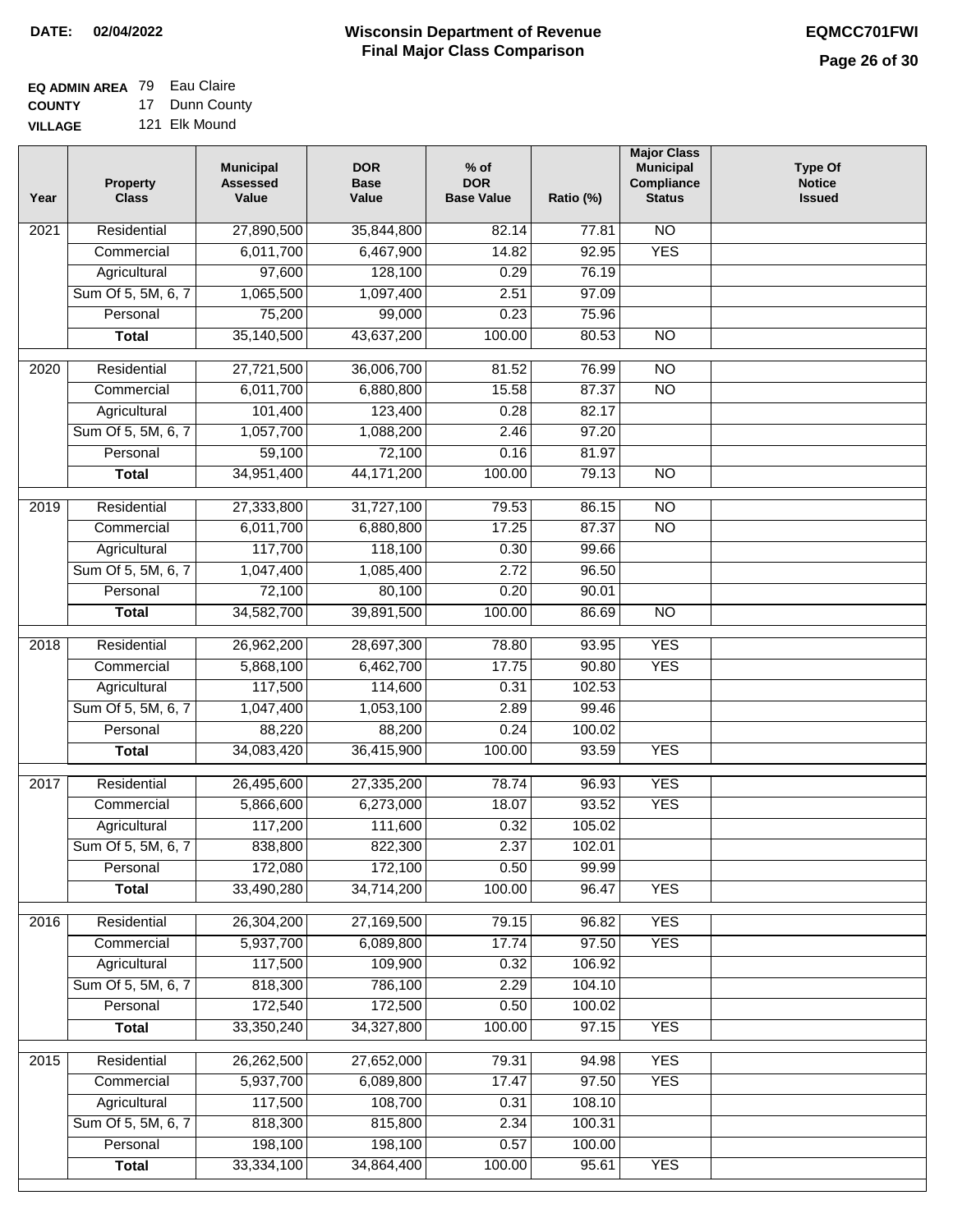#### **EQ ADMIN AREA** 79 Eau Claire **COUNTY** 17 Dunn County

**VILLAGE** 141 Knapp

| Year              | <b>Property</b><br><b>Class</b> | <b>Municipal</b><br><b>Assessed</b><br>Value | <b>DOR</b><br><b>Base</b><br>Value | $%$ of<br><b>DOR</b><br><b>Base Value</b> | Ratio (%)       | <b>Major Class</b><br><b>Municipal</b><br>Compliance<br><b>Status</b> | <b>Type Of</b><br><b>Notice</b><br><b>Issued</b> |
|-------------------|---------------------------------|----------------------------------------------|------------------------------------|-------------------------------------------|-----------------|-----------------------------------------------------------------------|--------------------------------------------------|
| $\overline{202}1$ | Residential                     | 16,953,500                                   | 16,896,600                         | 76.61                                     | 100.34          | <b>YES</b>                                                            |                                                  |
|                   | Commercial                      | 4,302,700                                    | 4,350,400                          | 19.73                                     | 98.90           | <b>YES</b>                                                            |                                                  |
|                   | Agricultural                    | 40,400                                       | 43,800                             | 0.20                                      | 92.24           |                                                                       |                                                  |
|                   | Sum Of 5, 5M, 6, 7              | 635,600                                      | 627,600                            | 2.85                                      | 101.27          |                                                                       |                                                  |
|                   | Personal                        | 136,500                                      | 136,500                            | 0.62                                      | 100.00          |                                                                       |                                                  |
|                   | <b>Total</b>                    | 22,068,700                                   | 22,054,900                         | 100.00                                    | 100.06          | <b>YES</b>                                                            |                                                  |
| $\overline{2020}$ | Residential                     | 16,561,500                                   | 16,504,600                         | 79.68                                     | 100.34          | <b>YES</b>                                                            |                                                  |
|                   | Commercial                      | 3,512,400                                    | 3,424,300                          | 16.53                                     | 102.57          | <b>YES</b>                                                            |                                                  |
|                   | Agricultural                    | 40,400                                       | 42,100                             | 0.20                                      | 95.96           |                                                                       |                                                  |
|                   | Sum Of 5, 5M, 6, 7              | 612,100                                      | 602,300                            | 2.91                                      | 101.63          |                                                                       |                                                  |
|                   | Personal                        | 139,200                                      | 139,200                            | 0.67                                      | 100.00          |                                                                       |                                                  |
|                   | <b>Total</b>                    | 20,865,600                                   | 20,712,500                         | 100.00                                    | 100.74          | <b>YES</b>                                                            |                                                  |
| 2019              | Residential                     | 14,899,600                                   | 17,309,900                         | 80.75                                     | 86.08           | $\overline{10}$                                                       |                                                  |
|                   | Commercial                      | 3,222,600                                    | 3,424,300                          | 15.97                                     | 94.11           | <b>YES</b>                                                            |                                                  |
|                   | Agricultural                    | 35,000                                       | 38,900                             | 0.18                                      | 89.97           |                                                                       |                                                  |
|                   | Sum Of 5, 5M, 6, 7              | 442,600                                      | 534,400                            | 2.49                                      | 82.82           |                                                                       |                                                  |
|                   | Personal                        | 122,700                                      | 129,100                            | 0.60                                      | 95.04           |                                                                       |                                                  |
|                   | <b>Total</b>                    | 18,722,500                                   | 21,436,600                         | 100.00                                    | 87.34           | $\overline{NO}$                                                       | 2nd Notice of Non-Compliance                     |
|                   |                                 |                                              |                                    |                                           |                 |                                                                       |                                                  |
| 2018              | Residential                     | 14,538,600                                   | 15,486,900                         | 79.09                                     | 93.88           | <b>YES</b>                                                            |                                                  |
|                   | Commercial                      | 2,724,400                                    | 3,276,500                          | 16.73                                     | 83.15           | <b>NO</b>                                                             |                                                  |
|                   | Agricultural                    | 35,400                                       | 38,200                             | 0.20                                      | 92.67           |                                                                       |                                                  |
|                   | Sum Of 5, 5M, 6, 7              | 562,900                                      | 704,800                            | 3.60                                      | 79.87           |                                                                       |                                                  |
|                   | Personal                        | 71,400                                       | 75,100                             | 0.38                                      | 95.07           |                                                                       |                                                  |
|                   | <b>Total</b>                    | 17,932,700                                   | 19,581,500                         | 100.00                                    | 91.58           | $\overline{10}$                                                       | 1st Notice of Non-Compliance                     |
| 2017              | Residential                     | 14,236,600                                   | 14,350,800                         | 69.96                                     | 99.20           | <b>YES</b>                                                            |                                                  |
|                   | Commercial                      | 2,724,400                                    | 3,181,100                          | 15.51                                     | 85.64           | $\overline{NO}$                                                       |                                                  |
|                   | Agricultural                    | 35,400                                       | 37,300                             | 0.18                                      | 94.91           |                                                                       |                                                  |
|                   | Sum Of 5, 5M, 6, 7              | 563,500                                      | 742,100                            | 3.62                                      | 75.93           |                                                                       |                                                  |
|                   | Personal                        | 2,200,100                                    | 2,200,100                          | 10.73                                     | 100.00          | <b>YES</b>                                                            |                                                  |
|                   | <b>Total</b>                    | 19,760,000                                   | 20,511,400                         | 100.00                                    | 96.34           | $\overline{NO}$                                                       |                                                  |
| 2016              | Residential                     | 14,314,700                                   | 14,146,800                         | 69.72                                     | 101.19          | <b>YES</b>                                                            |                                                  |
|                   | Commercial                      | 2,822,200                                    | 3,157,000                          | 15.56                                     | 89.39           | N <sub>O</sub>                                                        |                                                  |
|                   | Agricultural                    | 35,000                                       | 36,600                             | 0.18                                      | 95.63           |                                                                       |                                                  |
|                   | Sum Of 5, 5M, 6, 7              | 563,500                                      | 742,100                            | 3.66                                      | 75.93           |                                                                       |                                                  |
|                   | Personal                        | 2,207,060                                    | 2,207,100                          | 10.88                                     | 100.00          | <b>YES</b>                                                            |                                                  |
|                   | <b>Total</b>                    | 19,942,460                                   | 20,289,600                         | 100.00                                    | 98.29           | N <sub>O</sub>                                                        |                                                  |
|                   | Residential                     |                                              |                                    |                                           | 97.98           | <b>YES</b>                                                            |                                                  |
| 2015              |                                 | 14,273,100<br>2,822,200                      | 14,568,100<br>3,157,000            | 70.43<br>15.26                            |                 | $\overline{NO}$                                                       |                                                  |
|                   | Commercial<br>Agricultural      | 39,900                                       | 37,700                             | 0.18                                      | 89.39<br>105.84 |                                                                       |                                                  |
|                   | Sum Of 5, 5M, 6, 7              | 563,500                                      | 549,700                            | 2.66                                      | 102.51          |                                                                       |                                                  |
|                   | Personal                        | 2,372,180                                    | 2,372,200                          | 11.47                                     | 100.00          | <b>YES</b>                                                            |                                                  |
|                   | <b>Total</b>                    | 20,070,880                                   | 20,684,700                         | 100.00                                    | 97.03           | NO                                                                    |                                                  |
|                   |                                 |                                              |                                    |                                           |                 |                                                                       |                                                  |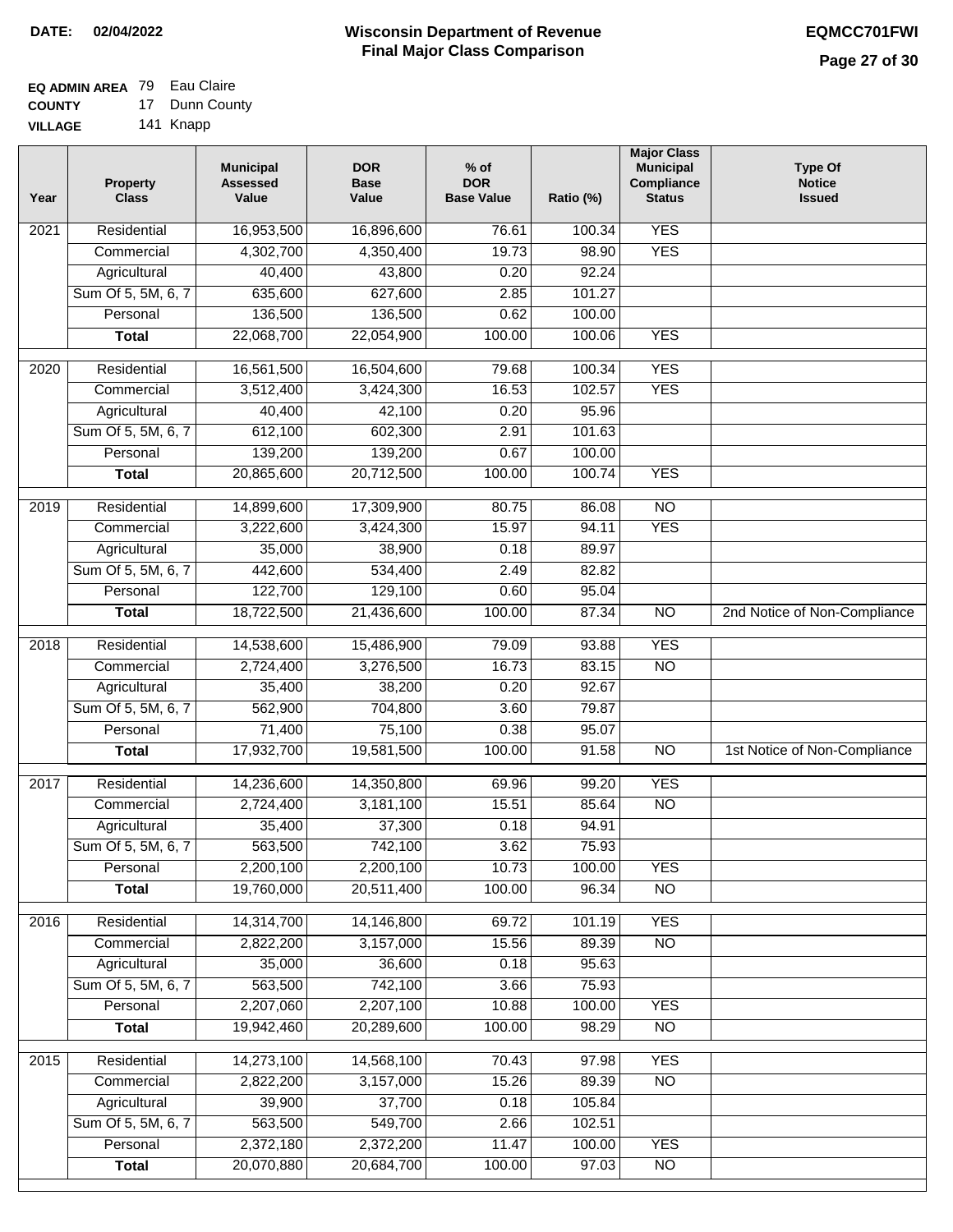#### **Wisconsin Department of Revenue Final Major Class Comparison DATE: 02/04/2022 EQMCC701FWI**

#### **EQ ADMIN AREA** 79 Eau Claire **COUNTY** 17 Dunn County

**VILLAGE** 176 Ridgeland

| Year             | <b>Property</b><br><b>Class</b> | <b>Municipal</b><br><b>Assessed</b><br>Value | <b>DOR</b><br><b>Base</b><br>Value | $%$ of<br><b>DOR</b><br><b>Base Value</b> | Ratio (%) | <b>Major Class</b><br><b>Municipal</b><br>Compliance<br><b>Status</b> | <b>Type Of</b><br><b>Notice</b><br><b>Issued</b> |
|------------------|---------------------------------|----------------------------------------------|------------------------------------|-------------------------------------------|-----------|-----------------------------------------------------------------------|--------------------------------------------------|
| 2021             | Residential                     | 8,012,800                                    | 10,389,000                         | 67.12                                     | 77.13     | <b>NO</b>                                                             |                                                  |
|                  | Commercial                      | 4,354,400                                    | 4,779,100                          | 30.87                                     | 91.11     | <b>YES</b>                                                            |                                                  |
|                  | Agricultural                    | 5,800                                        | 6,000                              | 0.04                                      | 96.67     |                                                                       |                                                  |
|                  | Sum Of 5, 5M, 6, 7              | 37,100                                       | 35,900                             | 0.23                                      | 103.34    |                                                                       |                                                  |
|                  | Personal                        | 269,100                                      | 269,100                            | 1.74                                      | 100.00    |                                                                       |                                                  |
|                  | <b>Total</b>                    | 12,679,200                                   | 15,479,100                         | 100.00                                    | 81.91     | $\overline{NO}$                                                       |                                                  |
| $\frac{1}{2020}$ | Residential                     | 7,924,100                                    | 9,093,200                          | 62.84                                     | 87.14     | $\overline{10}$                                                       |                                                  |
|                  | Commercial                      | 4,416,600                                    | 5,048,500                          | 34.89                                     | 87.48     | $\overline{NO}$                                                       |                                                  |
|                  | Agricultural                    | 5,800                                        | 5,800                              | 0.04                                      | 100.00    |                                                                       |                                                  |
|                  | Sum Of 5, 5M, 6, 7              | 37,100                                       | 35,200                             | 0.24                                      | 105.40    |                                                                       |                                                  |
|                  | Personal                        | 287,900                                      | 287,900                            | 1.99                                      | 100.00    |                                                                       |                                                  |
|                  | <b>Total</b>                    | 12,671,500                                   | 14,470,600                         | 100.00                                    | 87.57     | $\overline{NO}$                                                       |                                                  |
|                  |                                 |                                              |                                    |                                           |           |                                                                       |                                                  |
| 2019             | Residential                     | 7,767,100                                    | 8,507,700                          | 63.32                                     | 91.29     | <b>YES</b>                                                            |                                                  |
|                  | Commercial                      | 4,102,500                                    | 4,738,800                          | 35.27                                     | 86.57     | $\overline{NO}$                                                       |                                                  |
|                  | Agricultural                    | 5,200                                        | 5,600                              | 0.04                                      | 92.86     |                                                                       |                                                  |
|                  | Sum Of 5, 5M, 6, 7              | 34,500                                       | 34,300                             | 0.26                                      | 100.58    |                                                                       |                                                  |
|                  | Personal                        | 149,100                                      | 149,100                            | 1.11                                      | 100.00    |                                                                       |                                                  |
|                  | <b>Total</b>                    | 12,058,400                                   | 13,435,500                         | 100.00                                    | 89.75     | $\overline{NO}$                                                       |                                                  |
| 2018             | Residential                     | 7,712,900                                    | 8,207,300                          | 63.31                                     | 93.98     | <b>YES</b>                                                            |                                                  |
|                  | Commercial                      | 4,102,500                                    | 4,556,500                          | 35.15                                     | 90.04     | <b>YES</b>                                                            |                                                  |
|                  | Agricultural                    | 5,200                                        | 5,400                              | 0.04                                      | 96.30     |                                                                       |                                                  |
|                  | Sum Of 5, 5M, 6, 7              | 34,500                                       | 32,800                             | 0.25                                      | 105.18    |                                                                       |                                                  |
|                  | Personal                        | 160,800                                      | 160,800                            | 1.24                                      | 100.00    |                                                                       |                                                  |
|                  | <b>Total</b>                    | 12,015,900                                   | 12,962,800                         | 100.00                                    | 92.70     | <b>YES</b>                                                            |                                                  |
| 2017             | Residential                     | 7,729,800                                    | 8,133,500                          | 61.71                                     | 95.04     | <b>YES</b>                                                            |                                                  |
|                  | Commercial                      | 4,018,500                                    | 4,355,300                          | 33.04                                     | 92.27     | <b>YES</b>                                                            |                                                  |
|                  | Agricultural                    | 5,200                                        | 5,300                              | 0.04                                      | 98.11     |                                                                       |                                                  |
|                  | Sum Of 5, 5M, 6, 7              | 30,700                                       | 29,900                             | 0.23                                      | 102.68    |                                                                       |                                                  |
|                  | Personal                        | 656,600                                      | 656,600                            | 4.98                                      | 100.00    |                                                                       |                                                  |
|                  | <b>Total</b>                    | 12,440,800                                   | 13,180,600                         | 100.00                                    | 94.39     | <b>YES</b>                                                            |                                                  |
| 2016             | Residential                     | 7,696,500                                    | 7,864,300                          | 61.15                                     | 97.87     | <b>YES</b>                                                            |                                                  |
|                  | Commercial                      | 4,018,500                                    | 4,355,300                          | 33.87                                     | 92.27     | <b>YES</b>                                                            |                                                  |
|                  | Agricultural                    | 5,200                                        | 5,200                              | 0.04                                      | 100.00    |                                                                       |                                                  |
|                  | Sum Of 5, 5M, 6, 7              | 28,800                                       | 33,500                             | 0.26                                      | 85.97     |                                                                       |                                                  |
|                  | Personal                        | 602,400                                      | 602,400                            | 4.68                                      | 100.00    |                                                                       |                                                  |
|                  |                                 | 12,351,400                                   | 12,860,700                         |                                           | 96.04     | <b>YES</b>                                                            |                                                  |
|                  | <b>Total</b>                    |                                              |                                    | 100.00                                    |           |                                                                       |                                                  |
| 2015             | Residential                     | 8,374,700                                    | 7,435,300                          | 60.80                                     | 112.63    | N <sub>O</sub>                                                        |                                                  |
|                  | Commercial                      | 3,847,900                                    | 4,355,300                          | 35.61                                     | 88.35     | $\overline{NO}$                                                       |                                                  |
|                  | Agricultural                    | 5,200                                        | 5,100                              | 0.04                                      | 101.96    |                                                                       |                                                  |
|                  | Sum Of 5, 5M, 6, 7              | 28,800                                       | 32,700                             | 0.27                                      | 88.07     |                                                                       |                                                  |
|                  | Personal                        | 586,700                                      | 400,800                            | 3.28                                      | 146.38    |                                                                       |                                                  |
|                  | <b>Total</b>                    | 12,843,300                                   | 12,229,200                         | 100.00                                    | 105.02    | $\overline{NO}$                                                       | Non-Compliance Notice                            |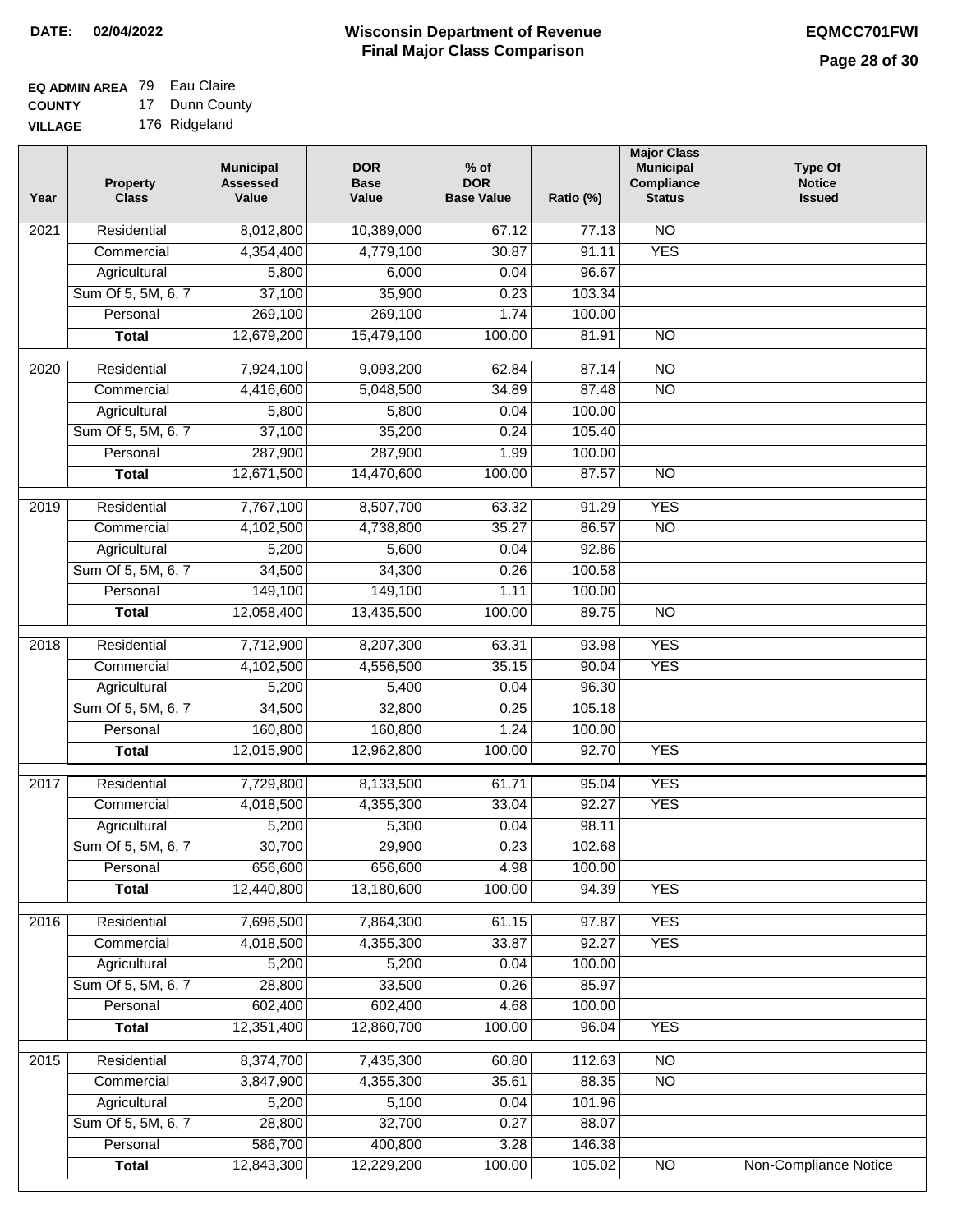#### **EQ ADMIN AREA** 79 Eau Claire **COUNTY** 17 Dunn County

**VILLAGE** 191 Wheeler

| Year             | <b>Property</b><br><b>Class</b>    | <b>Municipal</b><br><b>Assessed</b><br>Value | <b>DOR</b><br><b>Base</b><br>Value | $%$ of<br><b>DOR</b><br><b>Base Value</b> | Ratio (%)       | <b>Major Class</b><br><b>Municipal</b><br>Compliance<br><b>Status</b> | <b>Type Of</b><br><b>Notice</b><br><b>Issued</b> |
|------------------|------------------------------------|----------------------------------------------|------------------------------------|-------------------------------------------|-----------------|-----------------------------------------------------------------------|--------------------------------------------------|
| 2021             | Residential                        | 7,064,200                                    | 7,920,200                          | 82.81                                     | 89.19           | $\overline{NO}$                                                       |                                                  |
|                  | Commercial                         | 1,024,400                                    | 979,000                            | 10.24                                     | 104.64          | <b>YES</b>                                                            |                                                  |
|                  | Agricultural                       | 16,000                                       | 15,600                             | 0.16                                      | 102.56          |                                                                       |                                                  |
|                  | Sum Of 5, 5M, 6, 7                 | 477,700                                      | 552,100                            | 5.77                                      | 86.52           |                                                                       |                                                  |
|                  | Personal                           | 87,600                                       | 97,300                             | 1.02                                      | 90.03           |                                                                       |                                                  |
|                  | <b>Total</b>                       | 8,669,900                                    | 9,564,200                          | 100.00                                    | 90.65           | $\overline{NO}$                                                       |                                                  |
| $\frac{1}{2020}$ | Residential                        | 6,856,200                                    | 7,393,300                          | 81.26                                     | 92.74           | <b>YES</b>                                                            |                                                  |
|                  | Commercial                         | 1,024,400                                    | 1,041,500                          | 11.45                                     | 98.36           | <b>YES</b>                                                            |                                                  |
|                  | Agricultural                       | 16,000                                       | 15,000                             | 0.16                                      | 106.67          |                                                                       |                                                  |
|                  | Sum Of 5, 5M, 6, 7                 | 479,700                                      | 554,200                            | 6.09                                      | 86.56           |                                                                       |                                                  |
|                  | Personal                           | 94,100                                       | 94,100                             | 1.03                                      | 100.00          |                                                                       |                                                  |
|                  | <b>Total</b>                       | 8,470,400                                    | 9,098,100                          | 100.00                                    | 93.10           | <b>YES</b>                                                            |                                                  |
|                  |                                    |                                              |                                    |                                           |                 |                                                                       |                                                  |
| $\frac{1}{2019}$ | Residential                        | 6,847,200                                    | 7,100,300                          | 81.01                                     | 96.44           | <b>YES</b>                                                            |                                                  |
|                  | Commercial                         | 986,400                                      | 1,003,500                          | 11.45                                     | 98.30           | <b>YES</b>                                                            |                                                  |
|                  | Agricultural                       | 16,000                                       | 14,300                             | 0.16                                      | 111.89          |                                                                       |                                                  |
|                  | Sum Of 5, 5M, 6, 7                 | 474,200                                      | 551,800                            | 6.30                                      | 85.94           |                                                                       |                                                  |
|                  | Personal                           | 94,400                                       | 94,400                             | 1.08                                      | 100.00          |                                                                       |                                                  |
|                  | <b>Total</b>                       | 8,418,200                                    | 8,764,300                          | 100.00                                    | 96.05           | <b>YES</b>                                                            |                                                  |
| 2018             | Residential                        | 6,705,700                                    | 6,454,800                          | 79.35                                     | 103.89          | <b>YES</b>                                                            |                                                  |
|                  | Commercial                         | 1,014,900                                    | 1,041,500                          | 12.80                                     | 97.45           | <b>YES</b>                                                            |                                                  |
|                  | Agricultural                       | 16,000                                       | 14,000                             | 0.17                                      | 114.29          |                                                                       |                                                  |
|                  | Sum Of 5, 5M, 6, 7                 | 474,200                                      | 541,800                            | 6.66                                      | 87.52           |                                                                       |                                                  |
|                  | Personal                           | 82,300                                       | 82,300                             | 1.01                                      | 100.00          |                                                                       |                                                  |
|                  | <b>Total</b>                       | 8,293,100                                    | 8,134,400                          | 100.00                                    | 101.95          | <b>YES</b>                                                            |                                                  |
| 2017             | Residential                        | 6,643,900                                    | 6,164,700                          | 79.03                                     | 107.77          | <b>YES</b>                                                            |                                                  |
|                  | Commercial                         | 1,014,900                                    | 1,011,200                          | 12.96                                     | 100.37          | <b>YES</b>                                                            |                                                  |
|                  | Agricultural                       | 14,400                                       | 16,500                             | 0.21                                      | 87.27           |                                                                       |                                                  |
|                  | Sum Of 5, 5M, 6, 7                 | 459,200                                      | 489,700                            | 6.28                                      | 93.77           |                                                                       |                                                  |
|                  | Personal                           | 118,300                                      | 118,300                            | 1.52                                      | 100.00          |                                                                       |                                                  |
|                  | <b>Total</b>                       | 8,250,700                                    | 7,800,400                          | 100.00                                    | 105.77          | <b>YES</b>                                                            |                                                  |
|                  | Residential                        |                                              |                                    |                                           | 100.49          |                                                                       |                                                  |
| 2016             |                                    | 6,652,900<br>1,014,900                       | 6,620,600                          | 80.47                                     |                 | <b>YES</b><br><b>YES</b>                                              |                                                  |
|                  | Commercial                         |                                              | 981,800                            | 11.93                                     | 103.37          |                                                                       |                                                  |
|                  | Agricultural<br>Sum Of 5, 5M, 6, 7 | 14,000<br>459,200                            | 12,200<br>483,900                  | 0.15<br>5.88                              | 114.75<br>94.90 |                                                                       |                                                  |
|                  | Personal                           | 129,400                                      | 129,400                            | 1.57                                      | 100.00          |                                                                       |                                                  |
|                  |                                    | 8,270,400                                    | 8,227,900                          | 100.00                                    | 100.52          | <b>YES</b>                                                            |                                                  |
|                  | <b>Total</b>                       |                                              |                                    |                                           |                 |                                                                       |                                                  |
| 2015             | Residential                        | 6,628,500                                    | 6,596,100                          | 80.41                                     | 100.49          | <b>YES</b>                                                            |                                                  |
|                  | Commercial                         | 1,014,900                                    | 953,200                            | 11.62                                     | 106.47          | <b>YES</b>                                                            |                                                  |
|                  | Agricultural                       | 14,000                                       | 12,000                             | 0.15                                      | 116.67          |                                                                       |                                                  |
|                  | Sum Of 5, 5M, 6, 7                 | 459,200                                      | 455,500                            | 5.55                                      | 100.81          | <b>YES</b>                                                            |                                                  |
|                  | Personal                           | 186,110                                      | 186,100                            | 2.27                                      | 100.01          |                                                                       |                                                  |
|                  | <b>Total</b>                       | 8,302,710                                    | 8,202,900                          | 100.00                                    | 101.22          | <b>YES</b>                                                            |                                                  |